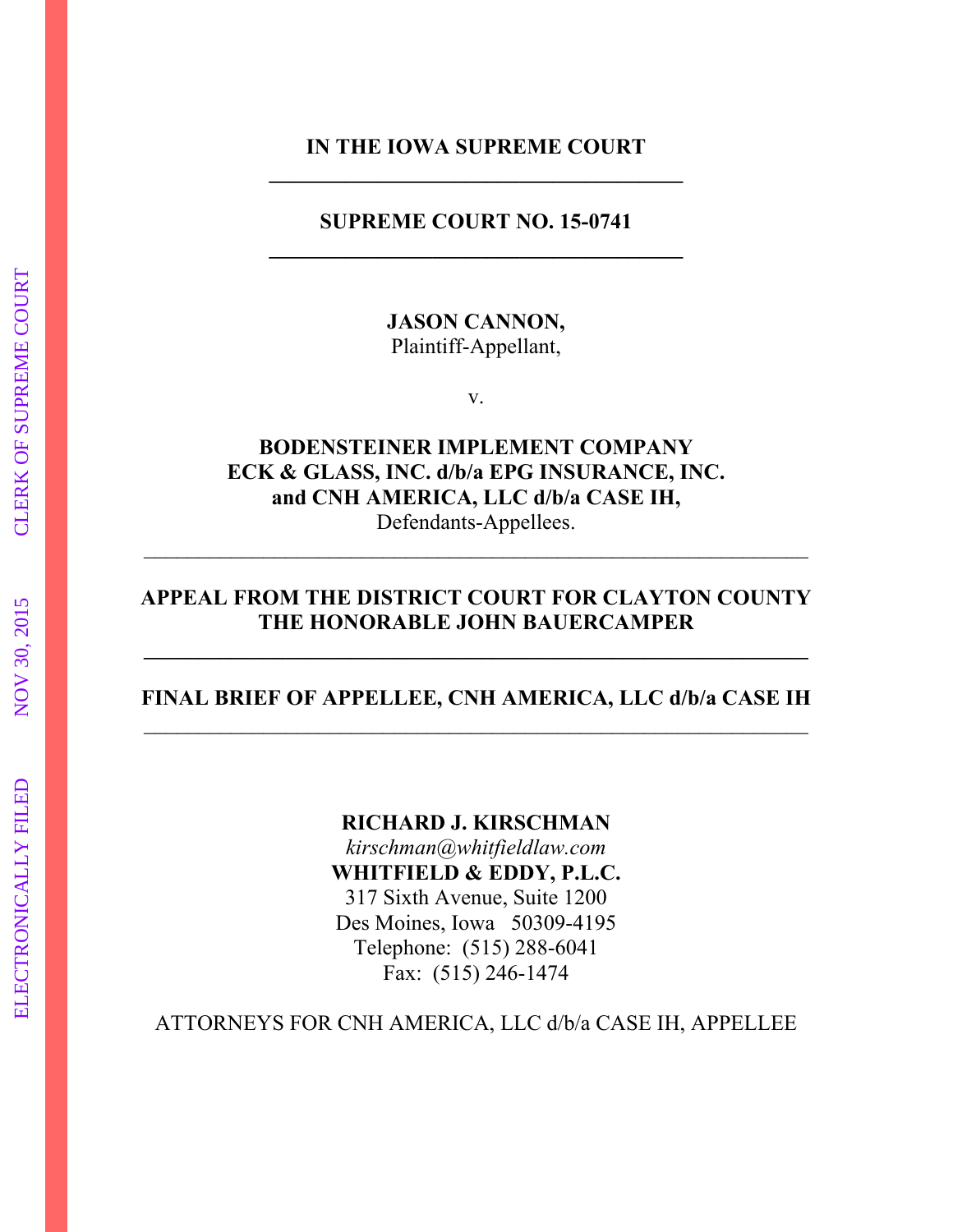# **TABLE OF CONTENTS**

| THE TRIAL COURT CORRECTLY HELD THAT,<br>$\mathbf{I}$ .<br>ABSENT PERSONAL INJURY OR PROPERTY<br>DAMAGE BEYOND THE TRACTOR, THE<br>ECONOMIC LOSS RULE PRECLUDES TORT<br><b>CLAIMS SEEKING ECONOMIC LOSS ARISING</b><br>FROM PRODUCT PERFORMANCE |                                                                                  |    |                                                                                       |    |  |
|------------------------------------------------------------------------------------------------------------------------------------------------------------------------------------------------------------------------------------------------|----------------------------------------------------------------------------------|----|---------------------------------------------------------------------------------------|----|--|
|                                                                                                                                                                                                                                                |                                                                                  |    |                                                                                       |    |  |
|                                                                                                                                                                                                                                                | $A_{\cdot}$                                                                      |    |                                                                                       |    |  |
|                                                                                                                                                                                                                                                | <b>B</b> .                                                                       |    |                                                                                       |    |  |
|                                                                                                                                                                                                                                                | $\mathcal{C}$ .                                                                  |    |                                                                                       |    |  |
|                                                                                                                                                                                                                                                |                                                                                  | 1. | Interrelationship between Warranty and                                                |    |  |
|                                                                                                                                                                                                                                                |                                                                                  | 2. | Operation of the Economic Loss Doctrine 18                                            |    |  |
|                                                                                                                                                                                                                                                |                                                                                  | 3. | Application of the Economic Loss Rule to                                              |    |  |
|                                                                                                                                                                                                                                                |                                                                                  | 4. | Application of the Economic Loss Rule<br>Does Not Implicate Constitutional Rights  24 |    |  |
| II.                                                                                                                                                                                                                                            | PLAINTIFF HAS NO LEGAL GROUNDS FOR AN<br>EXPRESS WARRANTY CLAIM AGAINST CNH.  26 |    |                                                                                       |    |  |
|                                                                                                                                                                                                                                                | А.                                                                               |    |                                                                                       | 26 |  |
|                                                                                                                                                                                                                                                |                                                                                  |    |                                                                                       |    |  |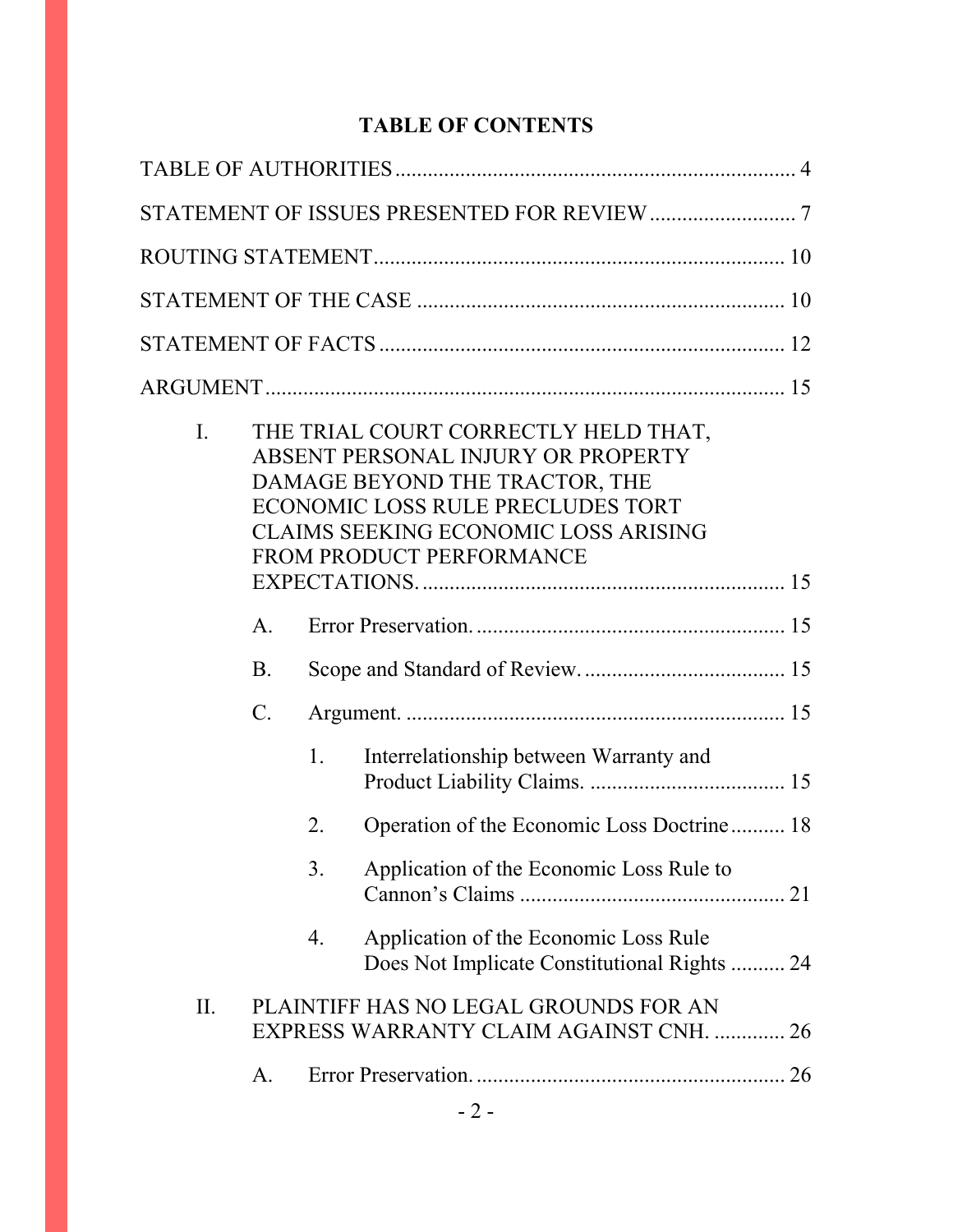|      | B.              |                |                                                                                                                  |    |
|------|-----------------|----------------|------------------------------------------------------------------------------------------------------------------|----|
|      | $\mathcal{C}$ . |                |                                                                                                                  |    |
|      |                 | 1.             | The CNH Warranty Expired after Two<br>Years and Protects Only the Original Retail                                | 29 |
|      |                 | 2.             | CNH was Not a Party to and Cannot be Held<br>Liable Under the Extended Warranty 32                               |    |
| III. |                 |                | PLAINTIFF CANNOT DEMONSTRATE THE PRIMA<br><b>FACIE ELEMENTS OF A FRAUDULENT</b><br><b>CONCEALMENT/FRAUDULENT</b> |    |
|      |                 |                | NONDISCLOSURE CLAIM AGAINST CNH.  34                                                                             |    |
|      | $\mathsf{A}$ .  |                |                                                                                                                  |    |
|      | <b>B</b> .      |                |                                                                                                                  |    |
|      | $\mathcal{C}$ . |                |                                                                                                                  |    |
|      |                 | $\mathbf{1}$ . | Cannon Cannot Establish the <i>Prima Facie</i><br>Elements for a Fraudulent                                      |    |
|      |                 | 2.             | Cannon's Evidence Does Not Satisfy the                                                                           |    |
|      |                 |                |                                                                                                                  |    |
|      |                 |                |                                                                                                                  |    |
|      |                 |                |                                                                                                                  |    |
|      |                 |                |                                                                                                                  |    |
|      |                 |                |                                                                                                                  |    |
|      |                 |                |                                                                                                                  |    |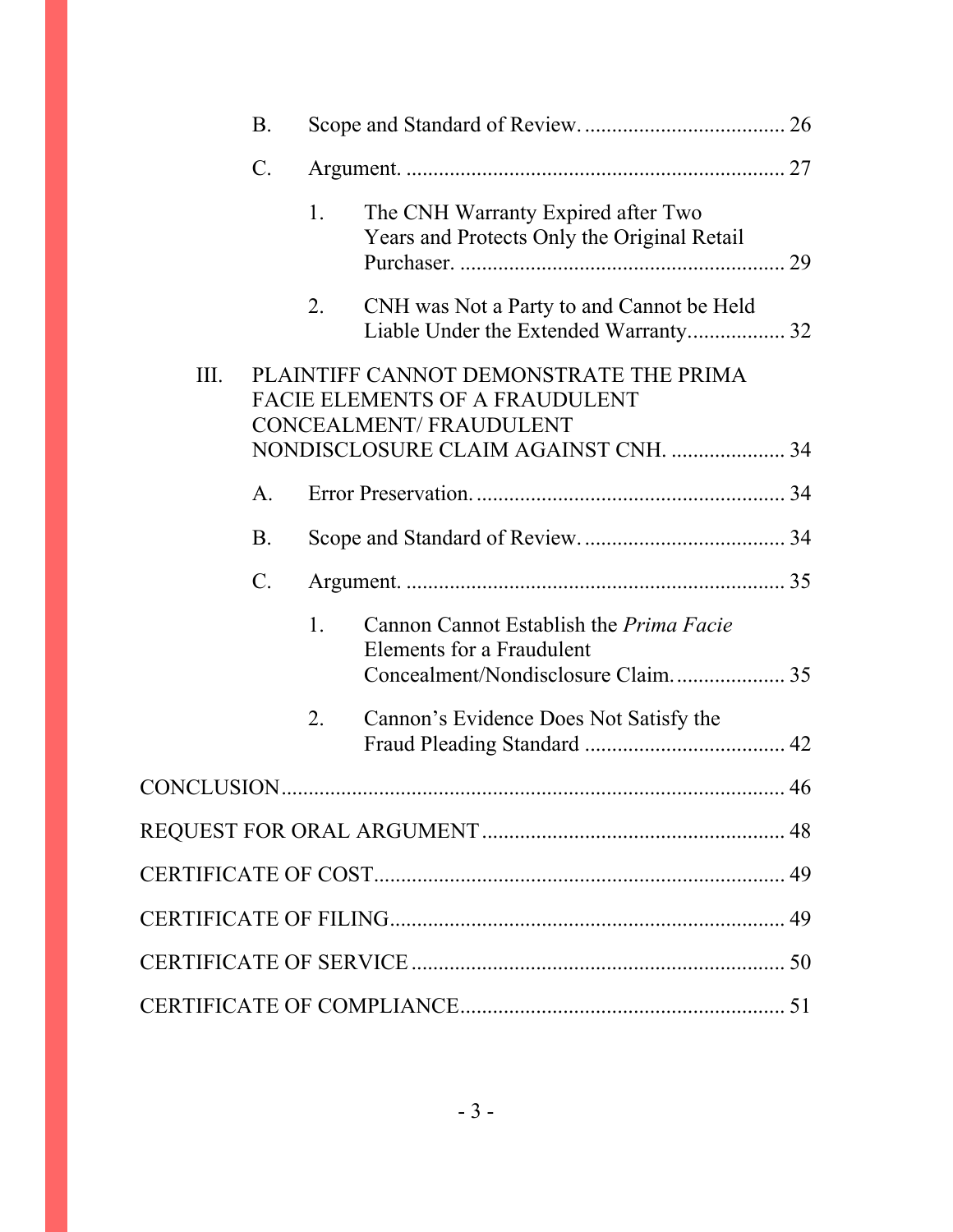# **TABLE OF AUTHORITIES**

## **Cases**

| <u>American Fire &amp; Casualty Co. v. Ford Motor Co.</u> , 588 N.W.2d 437 |
|----------------------------------------------------------------------------|
| Annett Holdings, Inc. v. Kum & Go, L.C., 801 N.W.2d 499                    |
| Ares Funding, LLC v. MA Maricopa, LLC, 602 F. Supp. 2d 1144                |
|                                                                            |
|                                                                            |
|                                                                            |
| Determan v. Johnson, 613 N.W.2d 259                                        |
| Estate of Anderson v. Iowa Dermatology Clinic, PLC,                        |
| Ethyl Corp. v. BP Performance Polymers, Inc., 33 F.3d 23                   |
| Fell v. Kewanee Farm Equip. Co., 457 N.W.2d 911 (Iowa 1990) 27, 28         |
| Gunderson v. ADM Investor Servs., Inc., 85 F. Supp. 2d 892                 |
|                                                                            |
| Hammen v. Iles, No. 12-1134, 2013 Iowa App. LEXIS 573                      |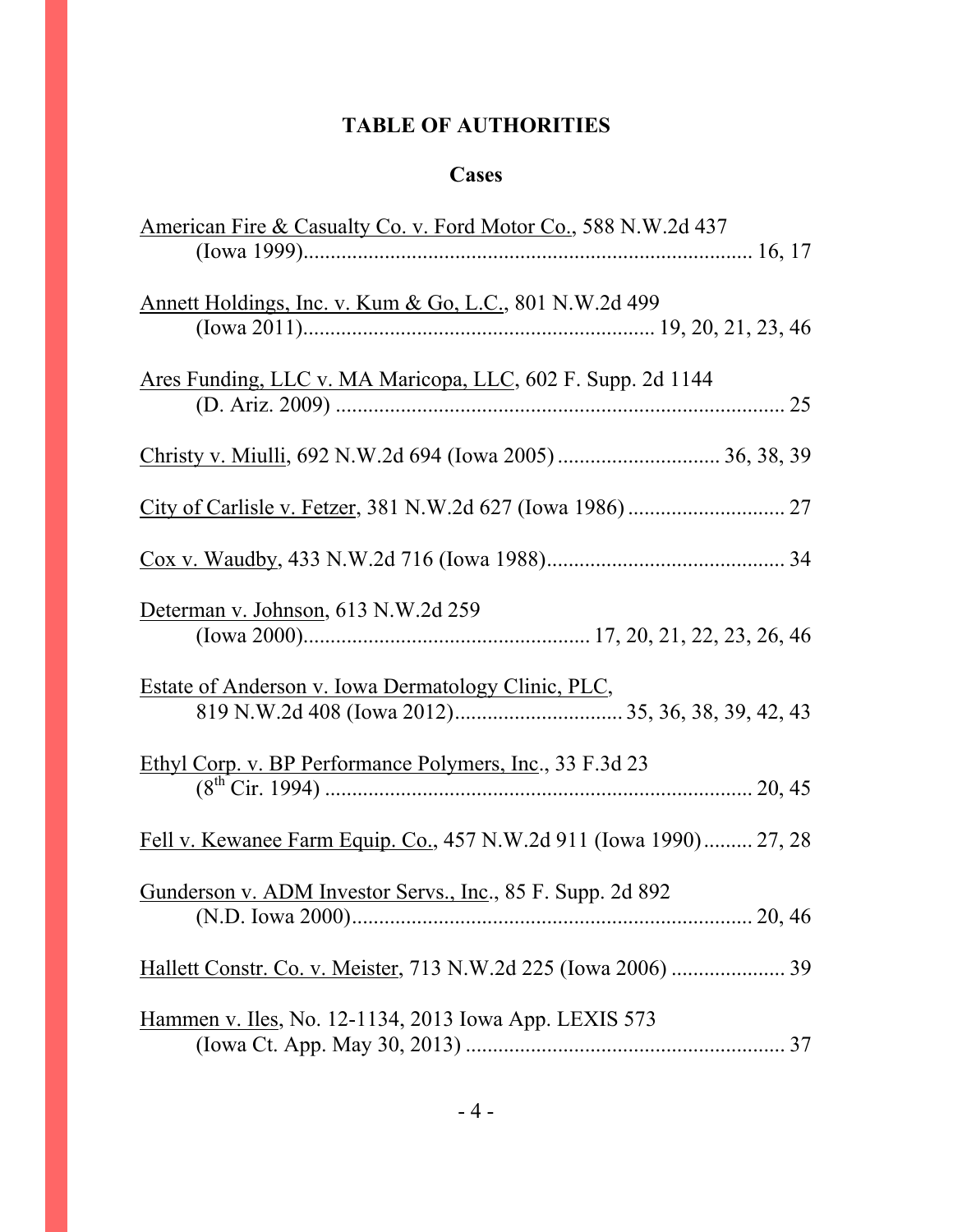| <u>Just in Case Business Lighthouse, LLC v. Murray,</u><br>2013 Colo. App. LEXIS 1140 (Colo. Ct. App. Jul. 18, 2013) 24 |  |
|-------------------------------------------------------------------------------------------------------------------------|--|
|                                                                                                                         |  |
| Lincoln Sav. Bank v. Open Solutions, Inc., 956 F. Supp. 2d 1032                                                         |  |
|                                                                                                                         |  |
| Mills v. Guthrie County Rural Elec. Coop. Ass'n, 454 N.W.2d 846                                                         |  |
| Nationwide Agribusiness Ins. Co. v. SMA Elevator Constr., Inc.,                                                         |  |
|                                                                                                                         |  |
|                                                                                                                         |  |
| Plagmann v. City of Davenport, 165 N.W. 393 (Iowa 1917) 44                                                              |  |
| Postal Finance Co. v. Langton, 166 N.W.2d 806 (Iowa 1969)  42, 43, 44                                                   |  |
| Preferred Marketing Assoc. Co. v. Hawkeye Nat'l Life Ins. Co.,                                                          |  |
| Richards v. Midland Brick Sales Co., 551 N.W.2d 649                                                                     |  |
| Sharp v. Tamko Roofing Prods., Inc., No. 02-0728, 2004 Iowa                                                             |  |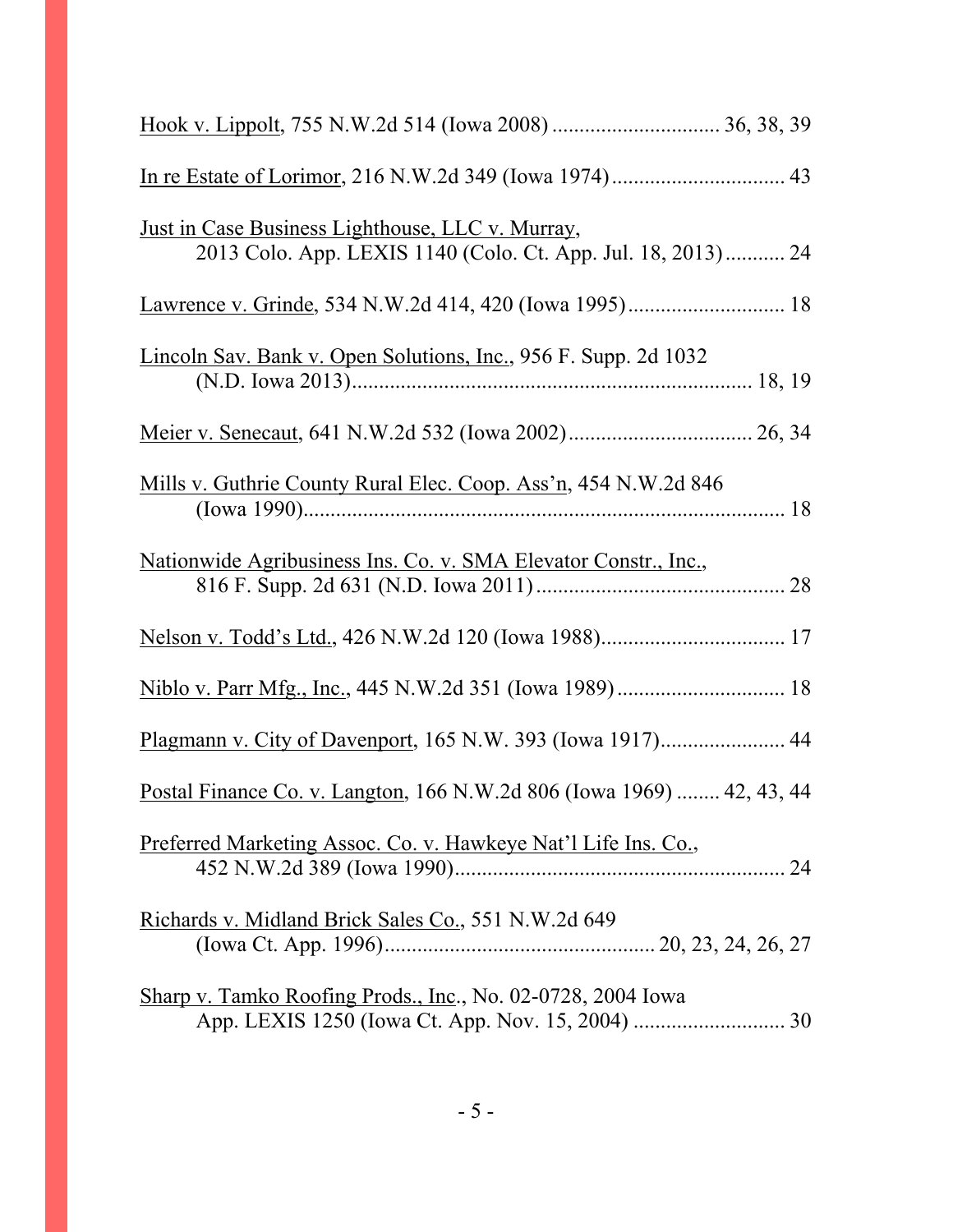| St. Malachy Roman Catholic Congregation v. Ingram,                     |  |
|------------------------------------------------------------------------|--|
| Tomka v. Hoechst Celanese Corp., 528 N.W.2d 103                        |  |
| Wright v. Brooke Group Ltd., 652 N.W.2d 159 (Iowa 2002) 15, 16         |  |
| Zeigler v. Fisher-Price, Inc., 302 F. Supp. 2d 999 (N.D. Iowa 2004) 16 |  |

# **Statutes**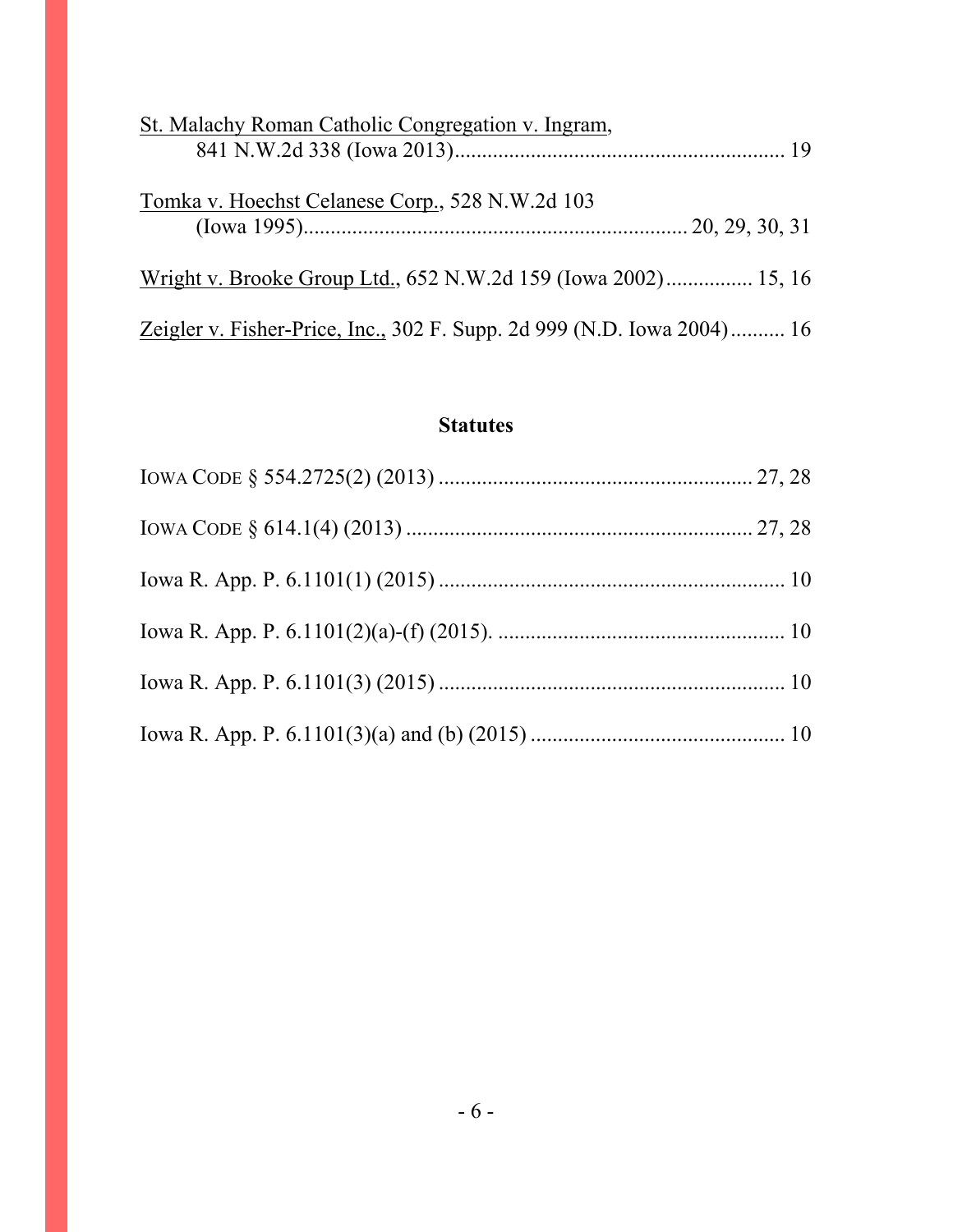#### **STATEMENT OF ISSUES PRESENTED FOR REVIEW**

**I. THE TRIAL COURT CORRECTLY HELD THAT, ABSENT PERSONAL INJURY OR PROPERTY DAMAGE BEYOND THE TRACTOR, THE ECONOMIC LOSS RULE PRECLUDES TORT CLAIMS SEEKING ECONOMIC LOSS ARISING FROM PRODUCT PERFORMANCE EXPECTATIONS.** 

Wright v. Brooke Group Ltd., 652 N.W.2d 159 (Iowa 2002)

Zeigler v. Fisher-Price, Inc., 302 F. Supp. 2d 999 (N.D. Iowa 2004)

American Fire & Casualty Co. v. Ford Motor Co., 588 N.W.2d 437 (Iowa 1999)

Determan v. Johnson, 613 N.W.2d 259 (Iowa 2000)

Nelson v. Todd's Ltd., 426 N.W.2d 120 (Iowa 1988)

Lawrence v. Grinde, 534 N.W.2d 414 (Iowa 1995)

Mills v. Guthrie County Rural Elec. Coop. Ass'n, 454 N.W.2d 846 (Iowa 1990)

Niblo v. Parr Mfg., Inc., 445 N.W.2d 351 (Iowa 1989)

Lincoln Sav. Bank v. Open Solutions, Inc., 956 F. Supp. 2d 1032 (N.D. Iowa 2013)

St. Malachy Roman Catholic Congregation v. Ingram, 841 N.W.2d 338 (Iowa 2013)

Annett Holdings, Inc. v. Kum & Go, L.C., 801 N.W.2d 499 (Iowa 2011)

Tomka v. Hoechst Celanese Corp., 528 N.W.2d 103 (Iowa 1995)

Ethyl Corp. v. BP Performance Polymers, Inc., 33 F.3d 23 (8th Cir. 1994)

Gunderson v. ADM Investor Servs., Inc., 85 F. Supp. 2d 892 (N.D. Iowa 2000)

Richards v. Midland Brick Sales Co., Inc., 551 N.W.2d 649 (Iowa Ct. App. 1996)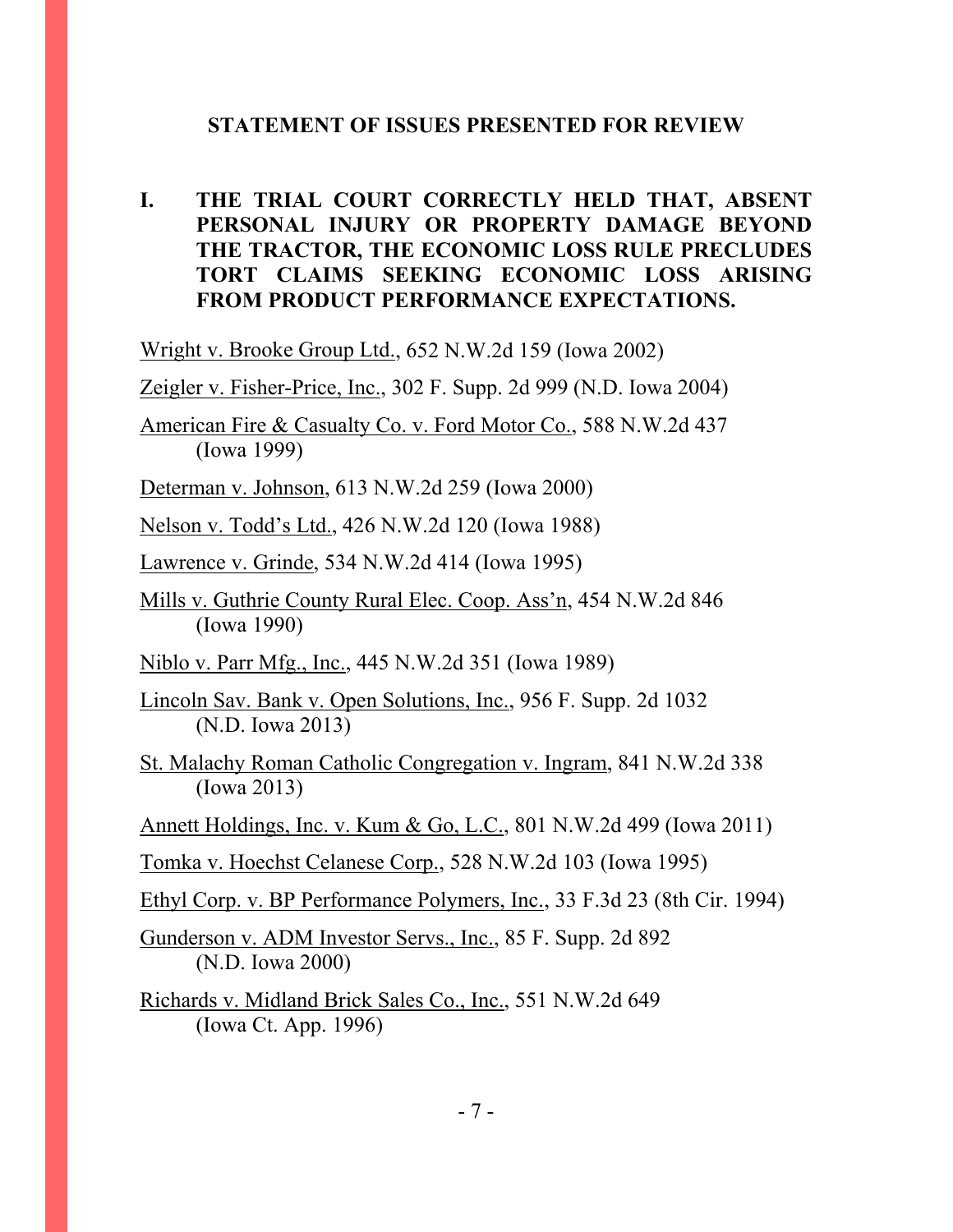Just in Case Business Lighthouse, LLC v. Murray, 2013 Colo. App. LEXIS 1140 (Colo. Ct. App. Jul. 18, 2013)

Preferred Marketing Assoc. Co. v. Hawkeye Nat'l Life Ins. Co., 452 N.W.2d 389 (Iowa 1990)

Ares Funding, LLC v. MA Maricopa, LLC, 602 F. Supp. 2d 1144 (D. Ariz. 2009)

### **II. PLAINTIFF HAS NO LEGAL GROUNDS FOR AN EXPRESS WARRANTY CLAIM AGAINST CNH.**

Meier v. Senecaut, 641 N.W.2d 532 (Iowa 2002)

IOWA CODE § 614.1(4) (2013)

Fell v. Kewanee Farm Equip. Co., 457 N.W.2d 911 (Iowa 1990)

City of Carlisle v. Fetzer, 381 N.W.2d 627 (Iowa 1986)

Richards v. Midland Brick Sales Co., Inc., 551 N.W.2d 649 (Iowa Ct. App. 1996)

IOWA CODE § 554.2725(2) (2013)

Nationwide Agribusiness Ins. Co. v. SMA Elevator Constr., Inc., 816 F. Supp.2d 631 (N.D. Iowa 2011)

Tomka v. Hoechst Celanese Corp., 528 N.W.2d 103 (Iowa 1995)

Sharp v. Tamko Roofing Prods., Inc., No. 02-0728, 2004 Iowa App. LEXIS 1250 (Iowa Ct. App. Nov. 15, 2004)

Cox v. Waudby, 433 N.W.2d 716 (Iowa 1988)

### **III. PLAINTIFF CANNOT DEMONSTRATE THE PRIMA FACIE ELEMENTS OF A FRAUDULENT CONCEALMENT/ FRAUDULENT NONDISCLOSURE CLAIM AGAINST CNH.**

Estate of Anderson v. Iowa Dermatology Clinic, PLC, 819 N.W.2d 408 (Iowa 2012);

Christy v. Miulli, 692 N.W.2d 694 (Iowa 2005)

Hook v. Lippolt, 755 N.W.2d 514 (Iowa 2008)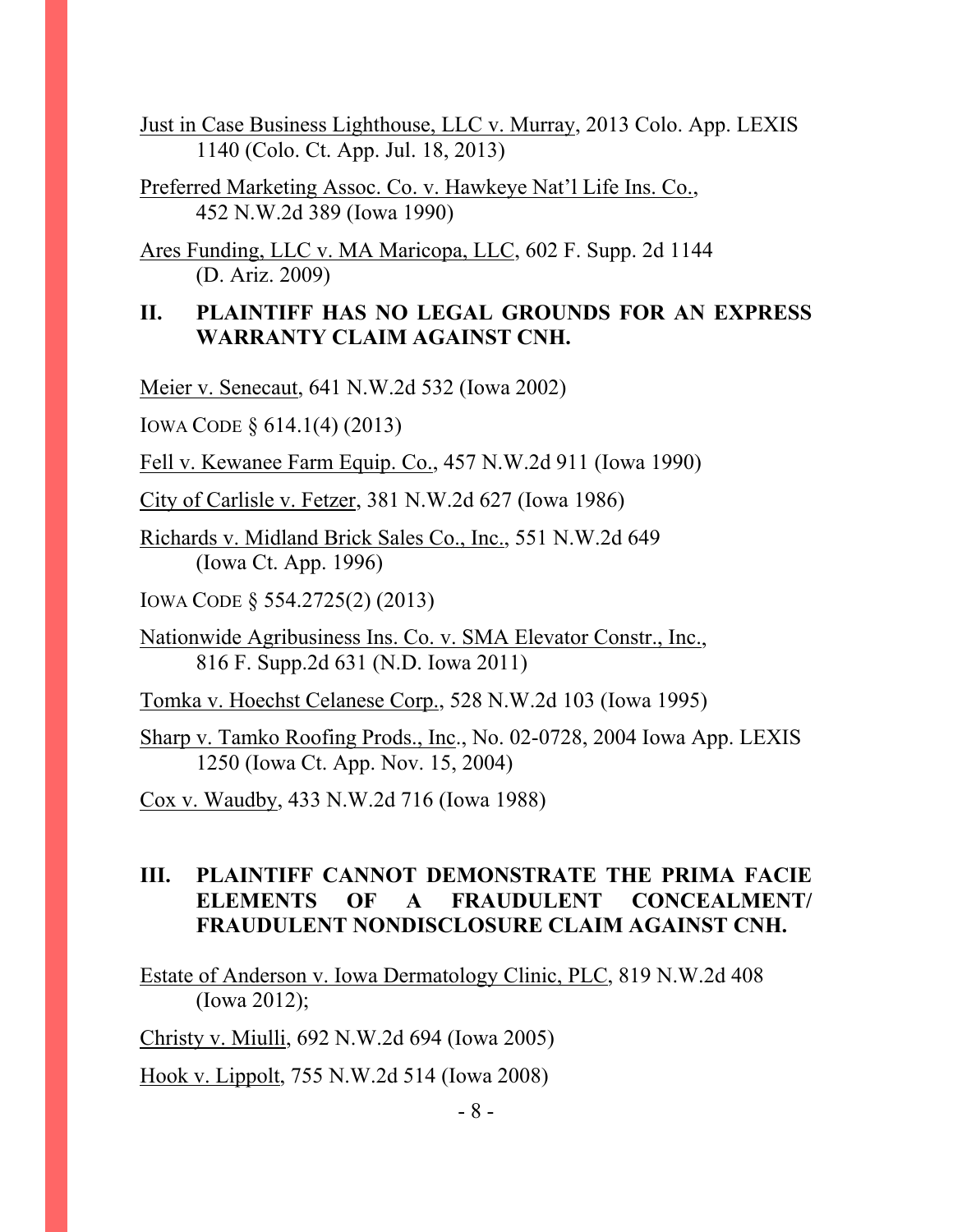Hammen v. Iles, No. 12-1134, 2013 Iowa App. LEXIS 573 (Iowa Ct. App. May 30, 2013)

Hallett Constr. Co. v. Meister, 713 N.W.2d 225 (Iowa 2006)

Postal Finance Co. v. Langton, 166 N.W.2d 806 (Iowa 1969)

In re Estate of Lorimor, 216 N.W.2d 349 (Iowa 1974)

Plagmann v. City of Davenport, 165 N.W. 393 (Iowa 1917)

Ethyl Corp. v. BP Performance Polymers, Inc., 33 F.3d 23  $(8^{th}$  Cir. 1994)

Gunderson v. ADM Investor Servs., Inc., 84 F. Supp.2d 892 (N.D. Iowa 2000)

Annett Holdings, Inc. v. Kum & Go, L.C., 801 N.W.2d 499 (Iowa 2011)

Determan v. Johnson, 613 N.W.2d 259 (Iowa 2000)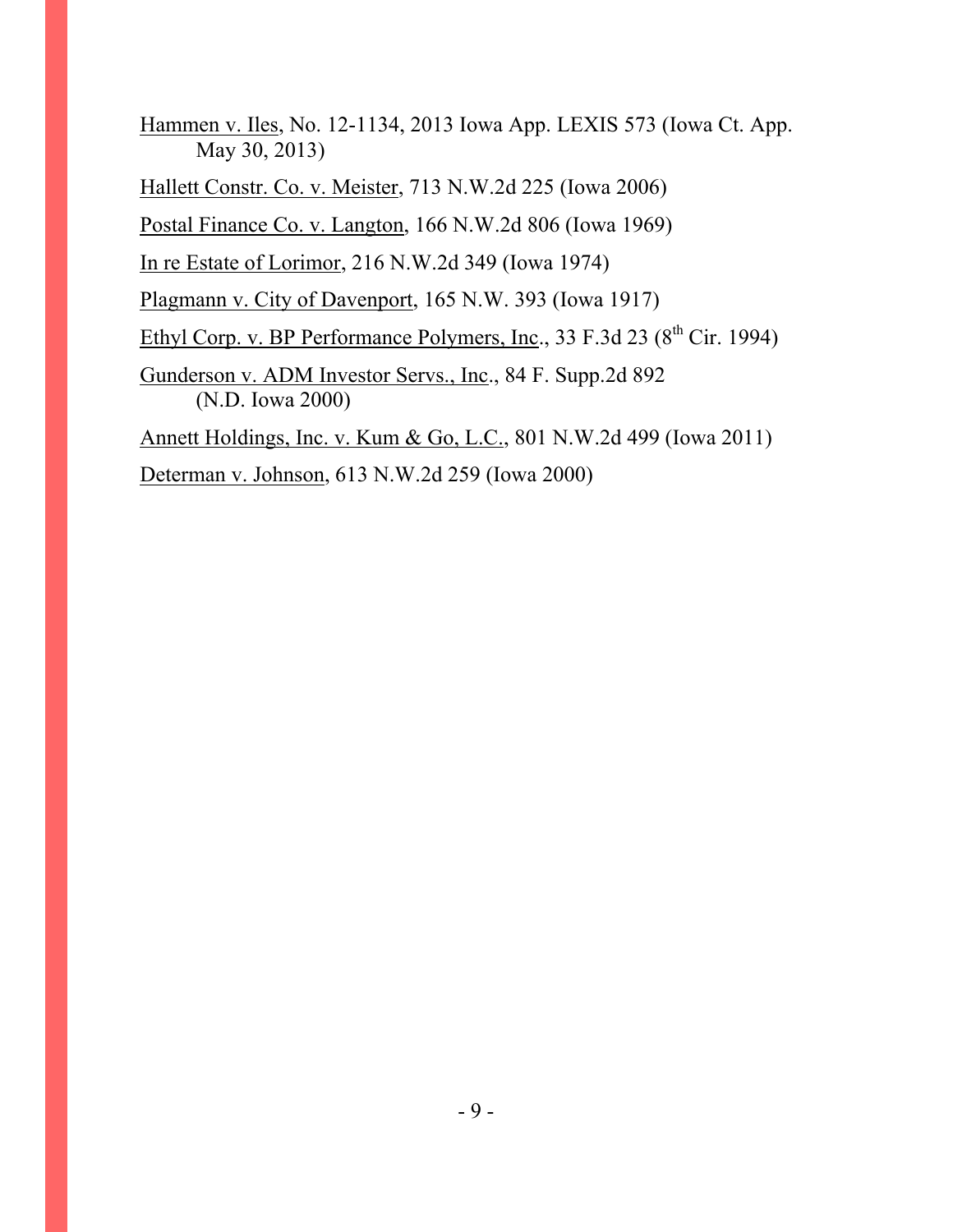#### **ROUTING STATEMENT**

 Appellee/Defendant, CNH America LLC, now known as CNH Industrial America LLC d/b/a Case IH (hereinafter "CNH"), disagrees with the Routing Statement of Appellant/Plaintiff, Jason Cannon (hereinafter "Cannon"). The pertinent issues presented for review in this case do not involve constitutional issues or issues of first impression and do not involve any other issues included in Iowa Rule of Appellate Procedure 6.1101(2)(a)- (f). Iowa R. App. P.  $6.1101(2)(a)$ -(f) (2015). Further, the pending issues are appropriate for resolution based on the application of existing legal principles and appropriate for summary disposition under Iowa Rule of Appellate Procedure  $6.1101(3)(a)$  and (b). Iowa R. App. P.  $6.1101(3)(a)$  and (b) (2015). As such, CNH states that this case may be assigned to the Court of Appeals for decision in accordance with Iowa Rules of Appellate Procedure 6.1101(1) and 6.1101(3).

#### **STATEMENT OF THE CASE**

CNH generally agrees with Cannon's Statement of the Case, but provides this brief statement to clarify the issues. Cannon commenced this action on April 22, 2013, advancing claims for damages allegedly resulting from his disappointed expectations regarding a used 2008 Case IH MX Magnum tractor that he purchased used from a John Deere dealership.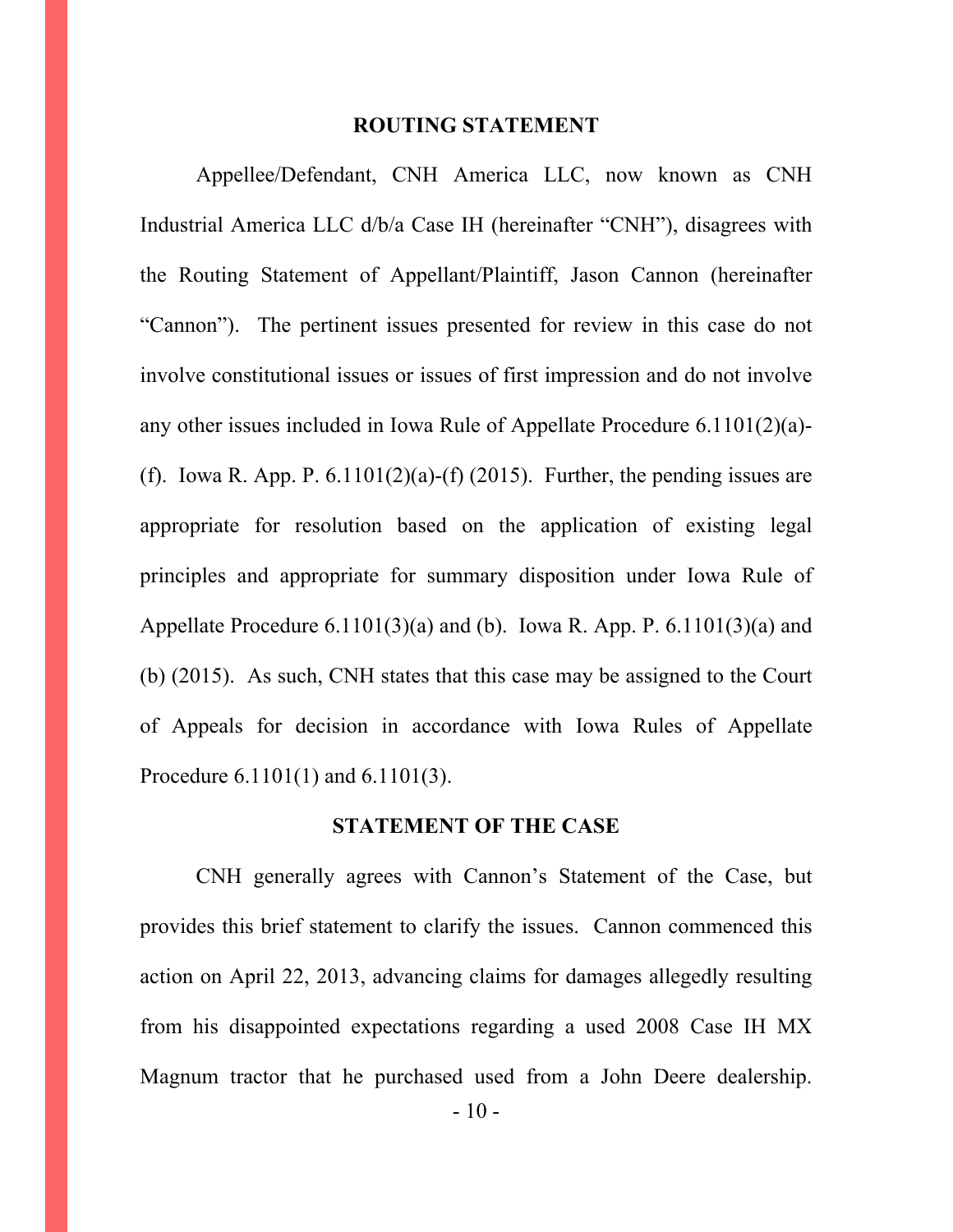(Petition) (App. 22-25). Cannon first raised claims against CNH in a Second Amendment to the Amended and Substituted Petition that was filed on December 23, 2013. (2nd Amendment to Petition) (App. 54-62). At that time, Cannon advanced three claims against CNH seeking recovery under the theories of: product liability (tort) (Count VIII); negligent misrepresentation (tort) (Count IX); and breach of implied warranty (contract) (Count X). *Id.* CNH filed its Answer and asserted various affirmative defenses to Cannon's claims, including but not limited to: failure to state a claim; comparative fault; claims are barred by the economic loss doctrine; and statute of limitations. (CNH Answer to 2nd Amendment to Petition) (App. 63-70). Subsequent to CNH filing a Motion for Summary Judgment, Cannon voluntarily dismissed the negligent misrepresentation claim<sup>1</sup> and filed a motion seeking leave to amend to add two  $(2)$  additional claims based on: breach of express warranty (contract) (Count XI) and fraudulent concealment/fraudulent nondisclosure (tort) (Count XII). (Plf Mot. Amend filed 10/31/2014; CNH MSJ Filings 7/31/2014) (App. 71-73; 147-230). Prior to the trial court entering a ruling on Cannon's motion to amend, CNH filed a reply to Cannon's Resistance to CNH's Motion for Summary Judgment. (CNH MSJ Reply filed 11/18/2014) (Supp.App. 1015-

 $\overline{a}$ 

<sup>&</sup>lt;sup>1</sup> Cannon dismissed Count IX on November 3, 2014. *See* Docket.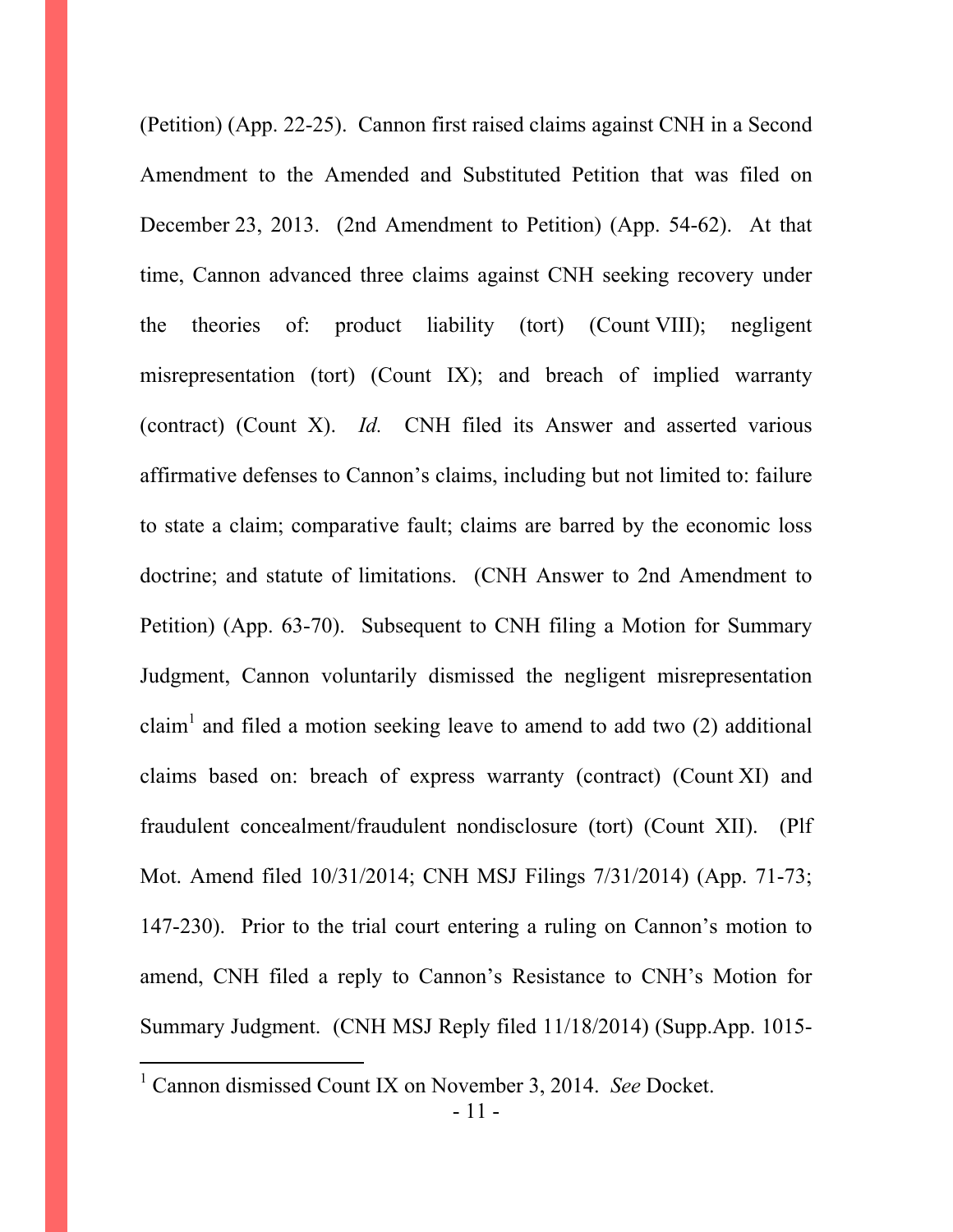1027). After Cannon's request to amend was granted by the trial court, Cannon filed his Recast Petition and CNH filed its Answer and again asserted various affirmative defenses to Cannon's claims, including but not limited to: failure to state a claim; comparative fault; claims are barred by the economic loss doctrine; and statute of limitations. (Recast Petition filed 1/23/2015; CNH Answer to Recast Petition filed 1/29/2015) (App. 83-102; 111-121). CNH filed a Supplemental Motion for Summary Judgment directed to the newly added claims. (CNH Supp. MSJ filed 1/23/2015) (App. 808-830). CNH also filed a Reply to Cannon's Resistance to CNH's Supplemental Motion for Summary Judgment. (CNH Reply to Resist. Supp. MSJ filed 3/11/2015) (App. 886-897).

On March 10, 2015, the trial court held a hearing on all pending motions. On March 30, 2015, the trial court granted summary judgment for CNH on all pending claims advanced by Cannon (hereinafter "**Ruling**"). (Ruling) (App. 136-144). Cannon timely served a Notice of Appeal on April 28, 2015. (Notice of Appeal) (App. 145-146).

#### **STATEMENT OF FACTS**

 On October 6, 2010, Cannon purchased a used 2008 Case IH MX Magnum tractor (Serial No. Z8RZ02496) from Defendant Bodensteiner Implement Company, a John Deere dealership. (Recast Petition at ¶¶ 5, 75)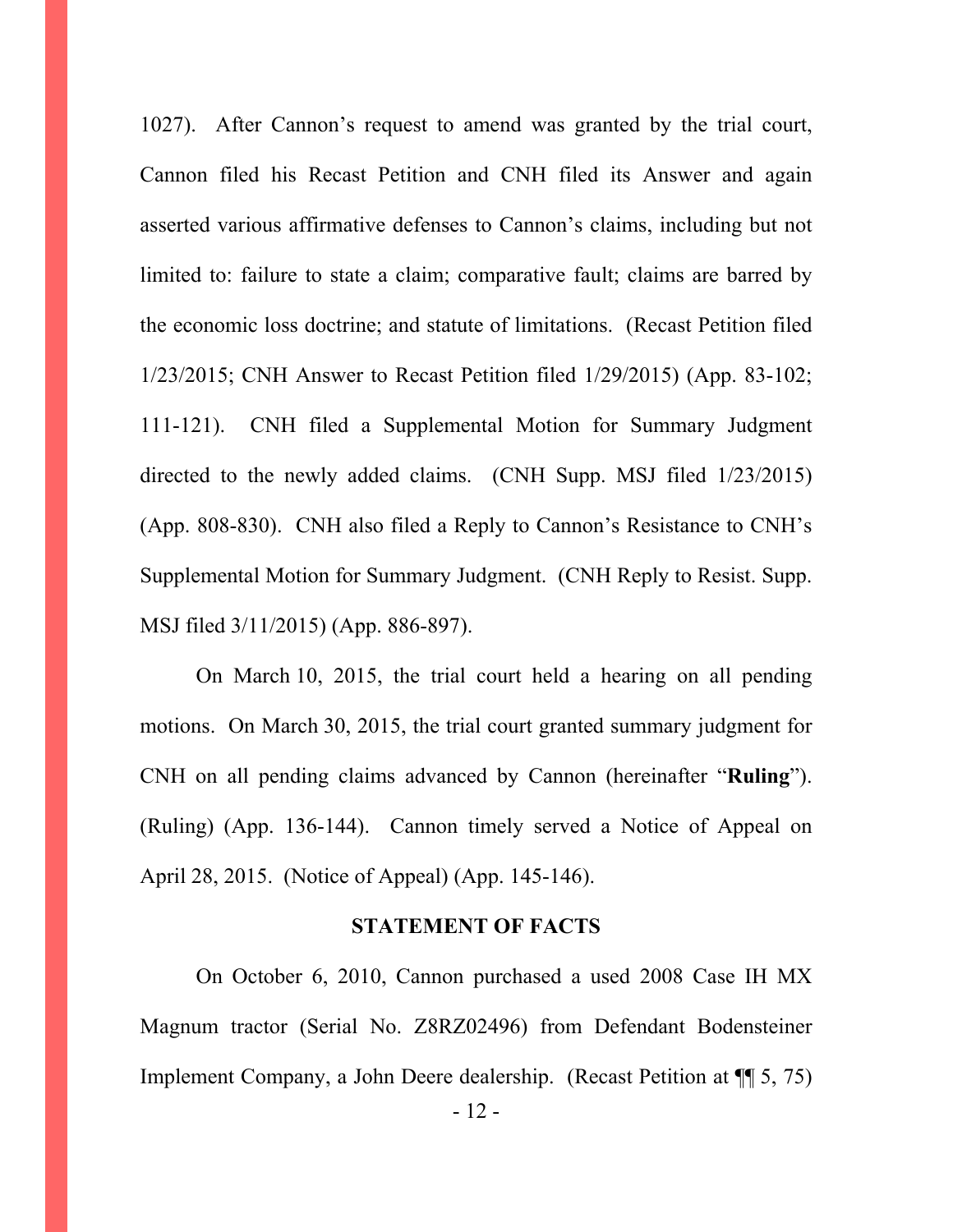(App. 84, 93). The tractor was manufactured by CNH on March 17, 2008. (CNH Answer to Recast Petition at ¶ 75) (App. 114). The tractor was first sold on April 21, 2008, by Scherrman Implement.<sup>2</sup> (Recast Petition ¶ 76; Ruling, p. 3) (App. 93; 138). At the time of the original sale, CNH issued a two-year limited warranty that provided protection to the original purchaser, titled "Warranty and Limitation of Liability" (hereinafter "CNH Warranty"). (CNH MSJ Ex. A) (App. 814-815). In addition, there was a "Commercial Equipment Purchased Protection Plan" (hereinafter the "PPP") agreement between EPG Insurance Co. (hereinafter "EPG") and the original purchaser or a subsequent transferee. (CNH MSJ Ex. B) (App. 816-820). The PPP provided extended protection for specifically identified parts. Id.

 At the time he agreed to purchase the tractor, executed the purchase agreement and paid the purchase price, Cannon had not looked at and did not have any first hand knowledge regarding the tractor. (Ruling, pp. 3-4; Cannon Resist. Bodensteiner MSJ Ex. 13 - Cannon Depo. taken 8/20/2014, pp. 55:22—57:24) (App. 138-139; 577-578). When he agreed to purchase the tractor, Cannon had no knowledge regarding how the tractor had been maintained. (Cannon Resist. Bodensteiner MSJ Ex. 13 - Cannon Depo.

 $\overline{a}$ 

 $2^2$  Claims were first made against CNH over five years after the tractor was first sold. (2nd Amendment to Petition, pp. 3-8) (App. 56-61).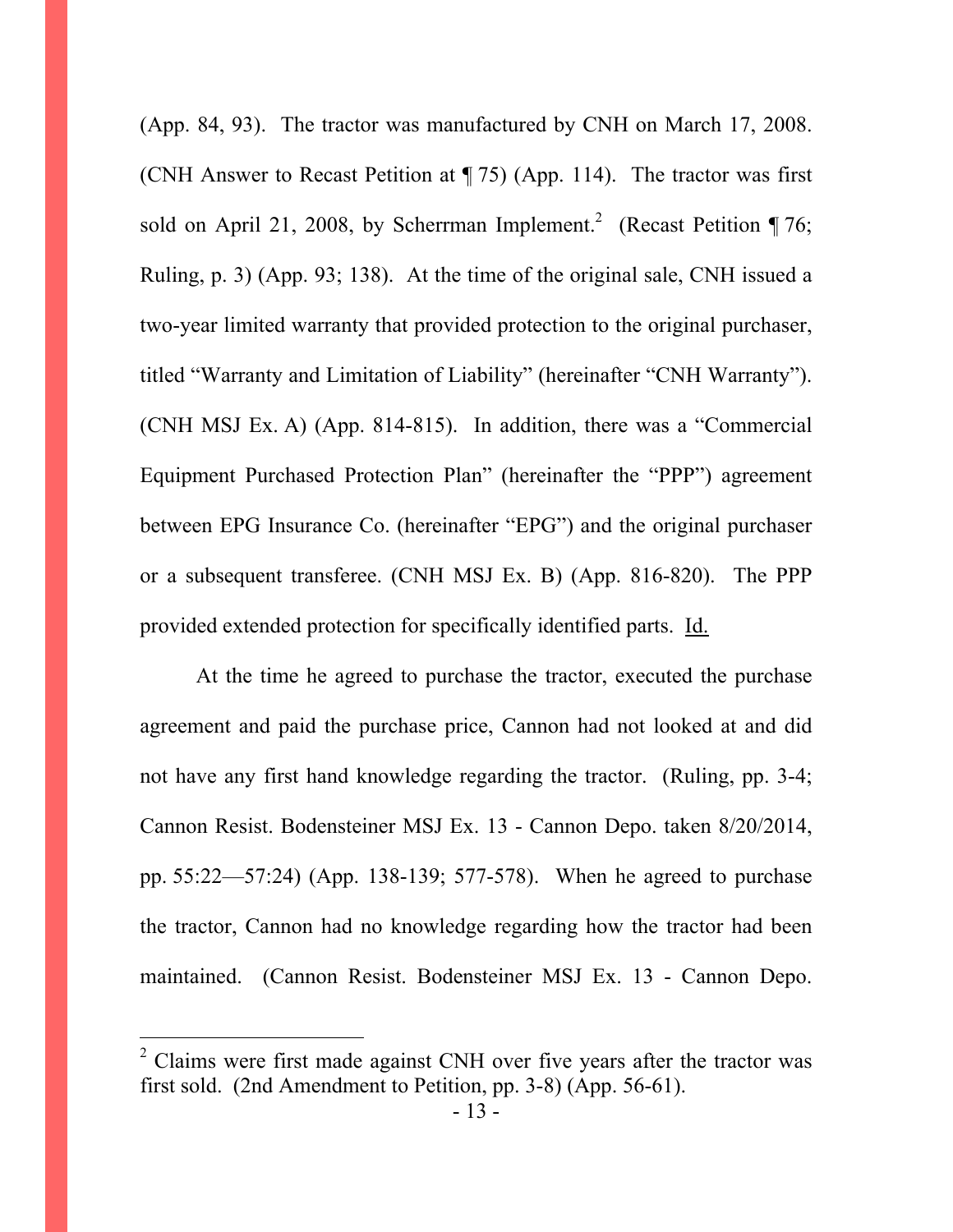taken 8/20/2014, p. 55:22-25) (App. 577). Further, despite having the opportunity, Cannon did not inspect, test, drive or in any way examine the tractor prior to agreeing to purchase, executing the purchase agreement and paying the purchase price. (Ruling, pp. 3-4; Cannon Resist. Bodensteiner MSJ Ex. 13 - Cannon Depo. taken 8/20/2014, pp. 56:15—57:1; 86:16-23; 95:20-23) (App. 138-139; 577-578; 586; 588). A cursory inspection, however, would have uncovered existing service or maintenance issues that were present at the time of Cannon's purchase. (Cannon Resist. Bodensteiner MSJ Ex. 13 - Cannon Depo. taken 8/20/2014, p. 56:5-14) (App. 577) (noting that existing issues with turbo were apparent from a visual inspection).

 Cannon contends that he experienced performance issues after purchasing the used tractor. (Recast Petition ¶¶ 5, 77) (App. 84, 93-94). He did not and still does not know if the prior owner's use or maintenance of the tractor caused or was related to these performance issues. (Cannon Resist. Bodensteiner MSJ Ex. 13 - Cannon Depo. taken 8/20/2014, pp. 56:1-4) (App. 577). Nevertheless, based on these alleged performance deficiencies, Cannon first made claims against CNH based on the theories of product defect (tort), negligent misrepresentation (tort), and breach of implied warranty (contract) on December 23, 2013. (2nd Amendment to Petition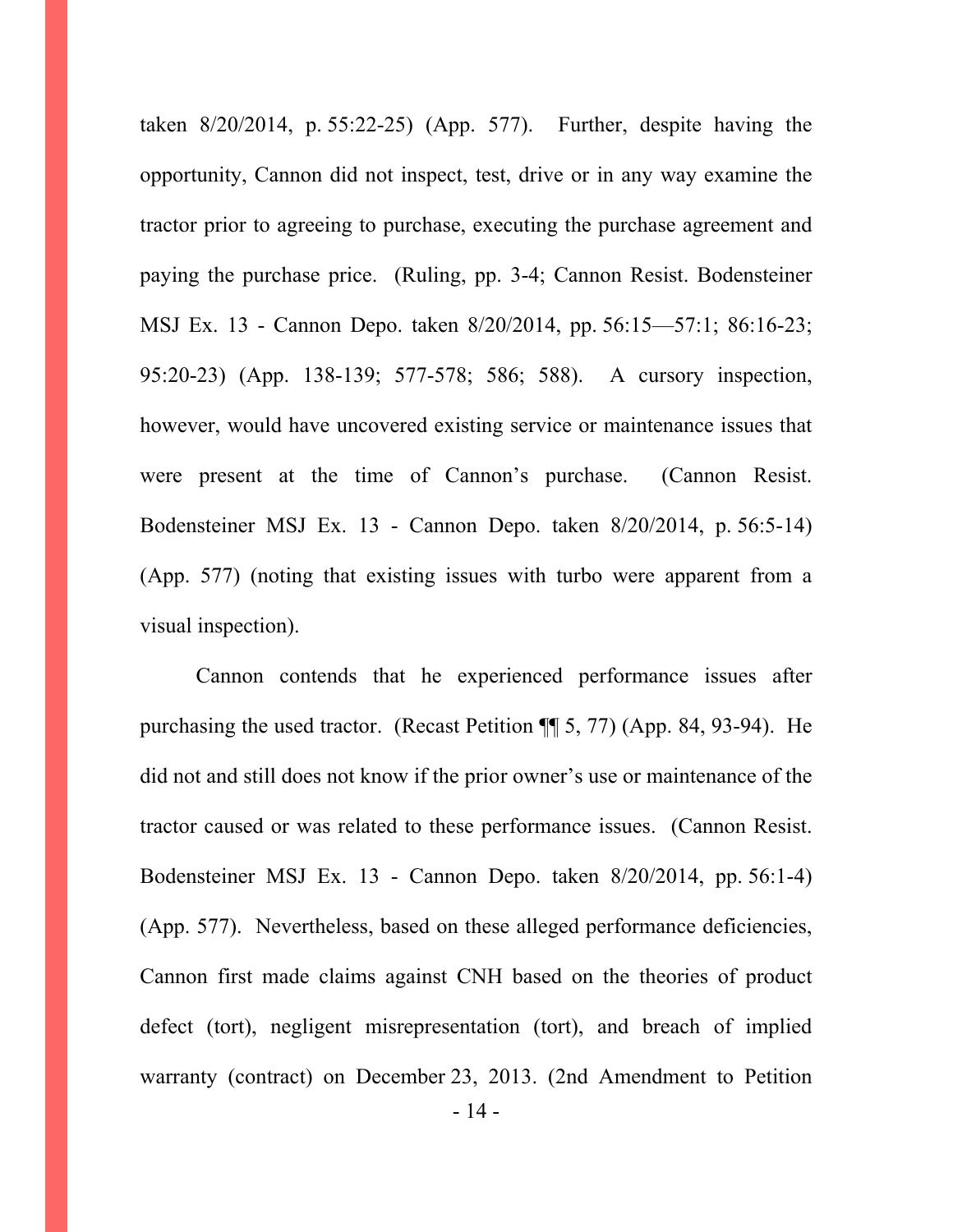¶¶ 72-98) (App. 57-61). Cannon subsequently received permission to advance claims for alleged breach of express warranty and fraudulent concealment/fraudulent nondisclosure. (Order 1/8/2015; Recast Petition) (App. 81-82; 83-102).

#### **ARGUMENT**

### **I. THE TRIAL COURT CORRECTLY HELD THAT, ABSENT PERSONAL INJURY OR PROPERTY DAMAGE BEYOND THE TRACTOR, THE ECONOMIC LOSS RULE PRECLUDES TORT CLAIMS SEEKING ECONOMIC LOSS ARISING FROM PRODUCT PERFORMANCE EXPECTATIONS.**

#### **A. Error Preservation.**

CNH agrees that Cannon preserved his right to appeal this issue.

#### **B. Scope and Standard of Review.**

 CNH agrees with Cannon's statement that the applicable standard of review is for correction of errors at law.

### **C. Argument.**

### **1. Interrelationship between Warranty and Product Liability Claims.**

Iowa law has long recognized the interrelationship between warranty and product liability claims. Wright v. Brooke Group Ltd., 652 N.W.2d 159, 180 (Iowa 2002). In fact, the same conduct that raises potential liability under a warranty theory "mirrors conduct" that gives rise to a product defect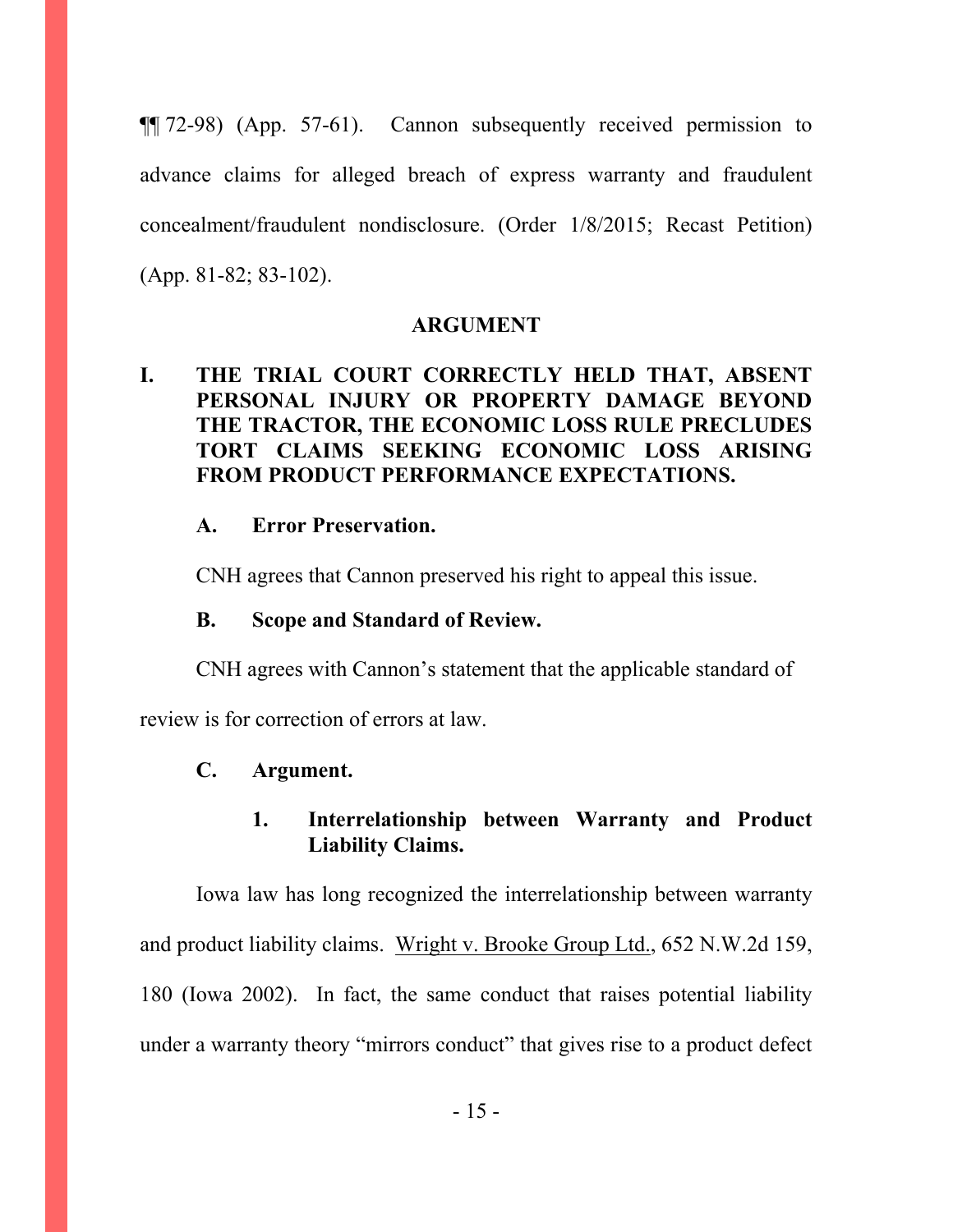claim. Id. at 182. The Iowa Supreme Court, however, has held that courts should not submit duplicate claims for recovery to a jury. Id. at 169. Similarly, the United States District Court for the Northern District of Iowa, while applying Iowa law, recognized that it is inappropriate to submit a warranty claim along with a product defect claim arising from identical facts. Zeigler v. Fisher-Price, Inc., 302 F. Supp. 2d 999, 1008 (N.D. Iowa 2004) (finding that it was improper to submit parallel design defect and warranty claims to a jury in a product liability matter). Accordingly, courts must frequently determine whether a plaintiff's claim is properly considered under a warranty or tort theory.

 Warranty claims apply in cases where a user's disappointed expectation interests respecting product performance are at issue and only economic losses or damage to the product is alleged as damages.

[C]ontract law protects a purchaser's expectation interest that the product will be fit for its intended use, whereas products liability law concerns risk of injury to a person or the person's property through exposure to a dangerous product. It can be summarized like this: **"defects of suitability and quality are redressed through contract actions and safety hazards through tort actions."** 

American Fire & Casualty Co. v. Ford Motor Co., 588 N.W.2d 437, 439

(Iowa 1999) (emphasis added). Accordingly, this Court must examine the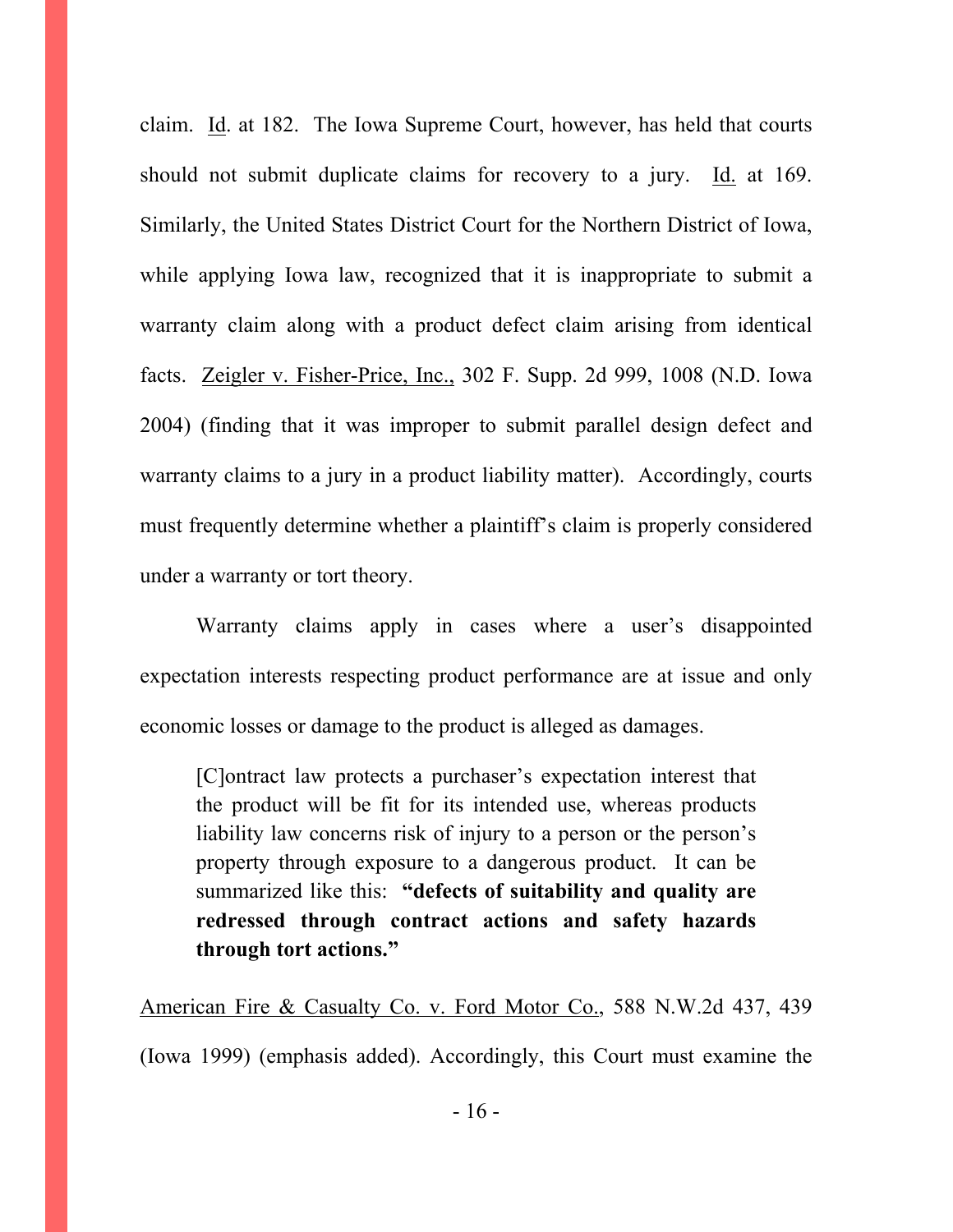trial court's determination that under Iowa substantive law, Cannon's product defect claims are only properly considered under contract principles and tort claims are precluded. Determan v. Johnson, 613 N.W.2d 259, 262 (Iowa 2000).

The line between tort and contract must be drawn by analyzing interrelated factors such as the **nature of the defect, the type of risk, and the manner in which the injury arose.** These factors bear directly on whether the **safety-insurance policy of tort law** or the **expectation-bargain protection policy of warranty law** is most applicable to a particular claim.

Determan, 613 N.W.2d at 262 (emphasis added) (quoting Nelson v. Todd's Ltd., 426 N.W.2d 120, 124-25 (Iowa 1988)).

 Under American Fire, whether Cannon's claim should be permitted under a product defect or breach of warranty theory depends on whether the damages arose from a sudden and dangerous occurrence, which did not occur in this case, or, alternatively, as alleged in the Recast Petition, Cannon's disappointed expectations. Determan, 613 N.W.2d at 263; American Fire, 588 N.W.2d at 439. In addition, for a tort theory to apply, the alleged damage must extend beyond the product itself to include either damage to other property or personal injury. Determan, 613 N.W.2d at 262. The face of Cannon's myriad pleadings, however, demonstrates that the damages sought in this action are solely for economic loss resulting from the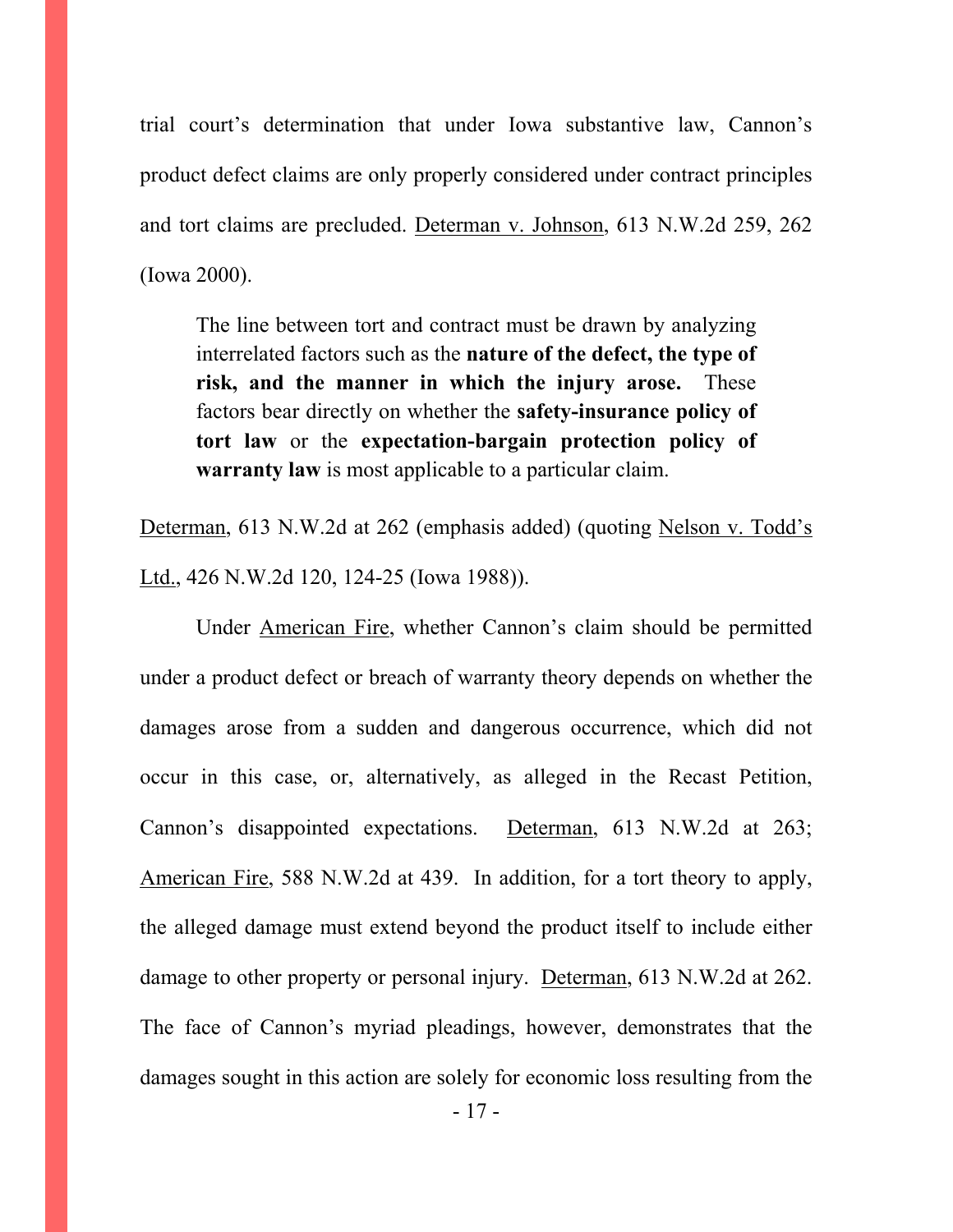alleged failure of the tractor to perform as expected and related expenses. (Amended and Substituted Petition; 1st Amendment to Petition; 2nd Amendment to Petition; Recast Petition; CNH MSJ Ex. G - Cannon's Answer to Interrogatory No. 8) (App. 26-46; 47-53; 54-62; 83-102; 208). Although Cannon claims to be seeking emotional distress damages, under the circumstances, the absence of any physical injury specifically precludes recovery of damages for emotional distress.<sup>3</sup>

### **2. Operation of the Economic Loss Doctrine**

The economic loss rule prohibits tort claims where overlapping contract claims more appropriately address the injury alleged. Lincoln Sav. Bank v. Open Solutions, Inc., 956 F. Supp. 2d 1032, 1044 (N.D. Iowa 2013).

Mills, 454 N.W.2d at 852.

 $\overline{a}$ 

<sup>&</sup>lt;sup>3</sup> Iowa law recognizes a cause of action for negligent or unintentional infliction of emotional distress. Lawrence v. Grinde, 534 N.W.2d 414, 420 (Iowa 1995). Nevertheless, emotional distress damages may only be recovered, absent four narrowly circumscribed exceptions that are inapplicable in this case, when a claimant has sustained a physical injury. Lawrence, 534 N.W.2d at 420-21; Mills v. Guthrie County Rural Elec. Coop. Ass'n, 454 N.W.2d 846, 852 (Iowa 1990); Niblo v. Parr Mfg., Inc., 445 N.W.2d 351, 354 (Iowa 1989).

It is the general rule in this state that, absent intentional conduct by defendant or some physical injury to the plaintiff, no recovery may be had for emotional distress.

We have long adhered to the rule that in negligence cases no recovery is permitted for emotional distress for mental anguish, unless there is an accompanying physical injury.

Niblo, 445 N.W.2d at 354.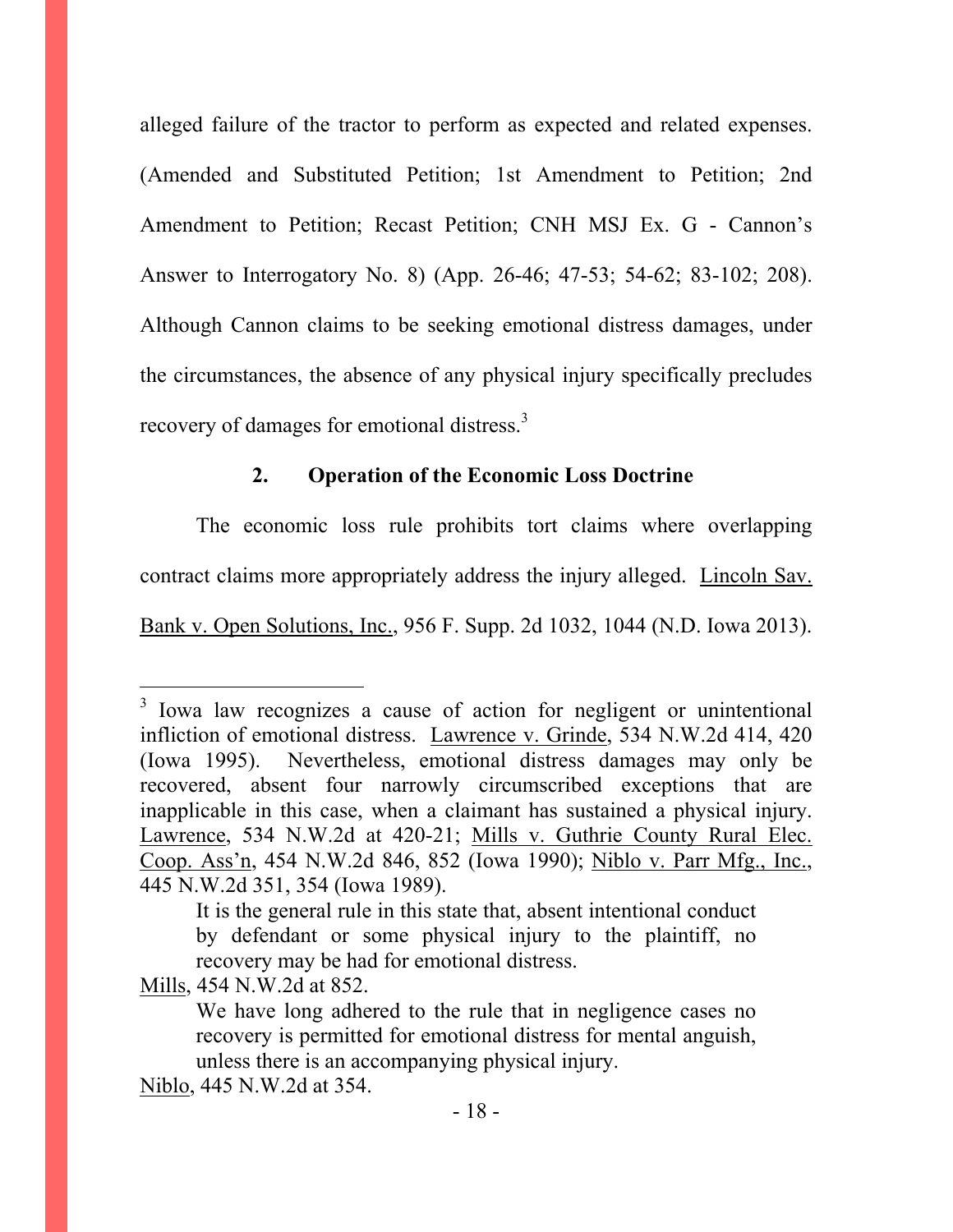The doctrine applies when a plaintiff sustains only economic loss, which includes "any monetary loss, costs of repair or replacement, loss of employment, loss of business and employment opportunities, loss of good will, and diminution in value." Id. at 1045.

As a general proposition, the economic loss rule bars recovery in negligence when the plaintiff has suffered only economic loss. In part, this rule is intended to prevent the "tortification of contract law."

St. Malachy Roman Catholic Congregation v. Ingram, 841 N.W.2d 338, 351 (Iowa 2013) (quoting Annett Holdings, Inc. v. Kum & Go, L.C., 801 N.W.2d 499, 503 (Iowa 2011)). Further, the doctrine is not limited to circumstances where the plaintiff and defendant have a contractual relationship or are in "direct contractual privity." Annett Holdings, 801 N.W.2d at 504.

A purchaser seeking purely economic losses should not be permitted to complain, under tort principles, against anyone in the chain of distribution that the product bought was not better ….

Id. at 505.

 Under Iowa law, Cannon cannot employ tort theories to recover for alleged performance issues that caused only economic loss. Where the loss relates to a consumer's "disappointed expectations due to deterioration, internal breakdown or non-accidental cause, the remedy lies in contract."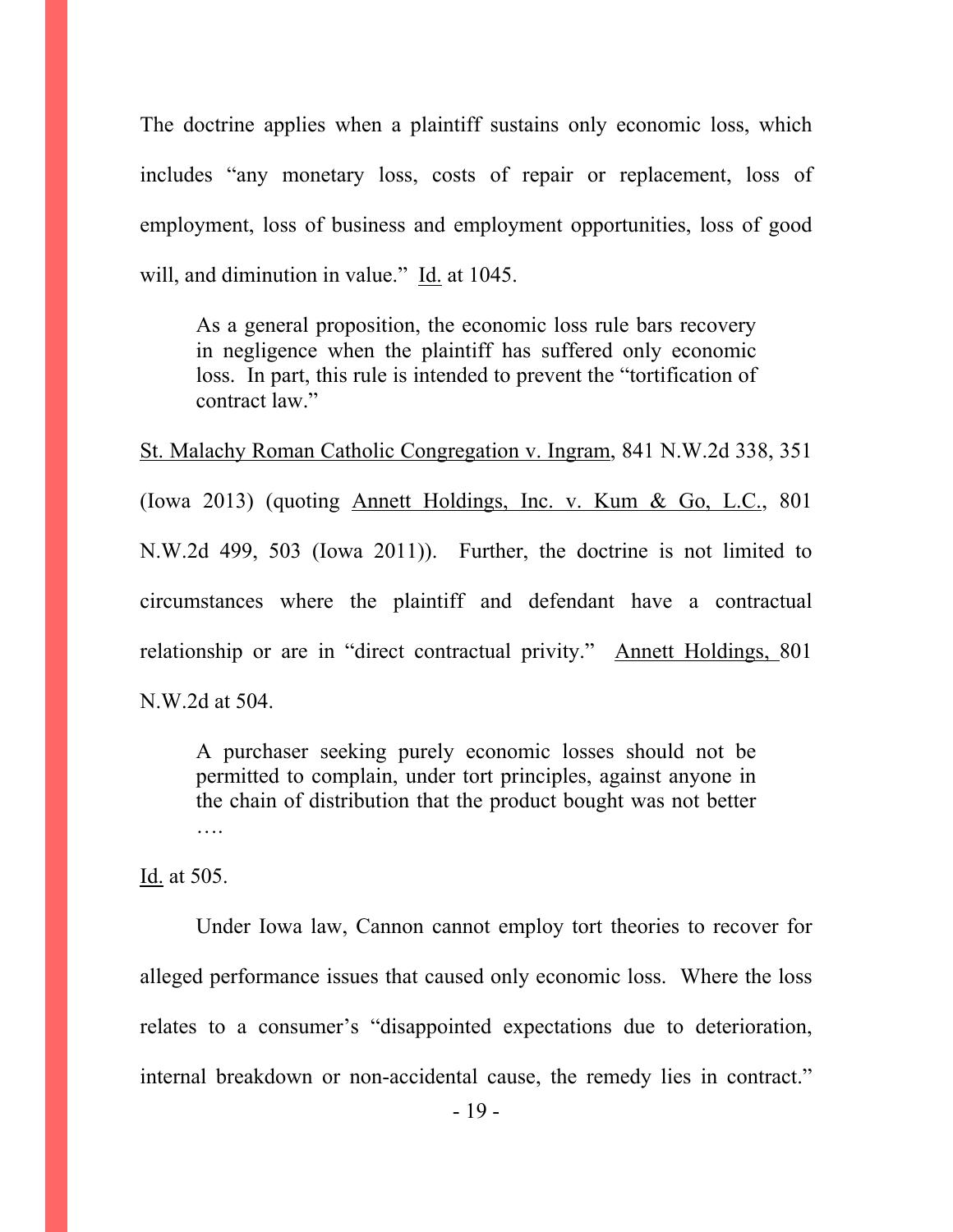Determan, 613 N.W.2d at 262. This is so because "contract law protects a purchaser's expectation interest that the product received will be fit for its intended use." Id., at 262 (quoting Tomka v. Hoechst Celanese Corp., 528 N.W.2d 103, 107 (Iowa 1995)).

 Pursuant to Iowa law, a claimant may only recover purely economic loss under a contractual theory and cannot advance a claim based on general tort law. Ethyl Corp. v. BP Performance Polymers, Inc., 33 F.3d 23, 25  $(8^{th}$ Cir. 1994); Gunderson v. ADM Investor Servs., Inc., 85 F. Supp. 2d 892, 922-23 (N.D. Iowa 2000); Annett Holdings, 801 N.W.2d at 502-03; Determan, 613 N.W.2d at 261-62; Richards v. Midland Brick Sales Co.., 551 N.W.2d 649, 650-51 (Iowa Ct. App. 1996). This principle is known as the economic loss rule. Consequential damages that do not result from a personal injury or property damage to property other than the product at issue, *i.e.,* Cannon's tractor, are considered economic losses and are not compensable via tort claims. Annett Holdings, 801 N.W.2d at 502. The economic loss rule is a long-standing, respected principle of Iowa law that's been applied for more than 100 years.

For well over a century, it has been a settled feature of American and English tort law that in a variety of situations there is no recovery in negligence for pure economic loss, that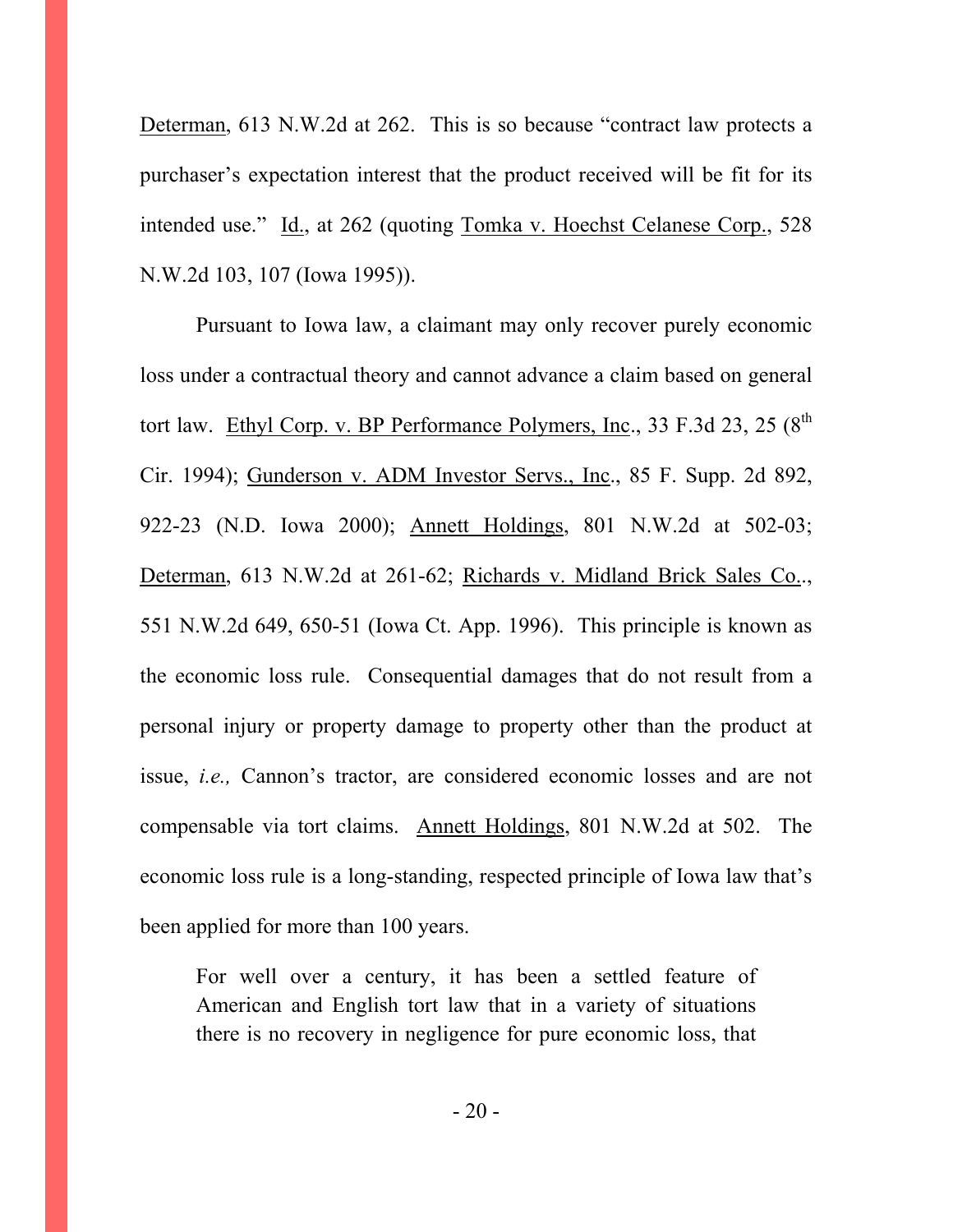is, for economic loss unrelated to injury to the person or the property of the plaintiff.

Id. at 503. In summary, when no personal injury or property damage occurs beyond the product at issue, the economic loss rule precludes tort recovery under Iowa law. Id. at 504.

### **3. Application of the Economic Loss Rule to Cannon's Claims**

When examining if the economic loss rule applies, courts must determine whether the expectation/bargain protection principles of warranty law or the safety/insurance policies of tort law more appropriately apply to the claim. Determan, 613 N.W.2d at 264. When making this determination, Iowa courts consider several factors, including the: nature of the alleged source of damages; type of risk at issue; manner in which the injury arose; and type of damages sought by the plaintiff. Annett Holdings, 801 N.W.2d at 506; Determan, 613 N.W.2d at 262-64.

We agree that the line to be drawn is one between tort and contract rather than between physical harm and economic loss. .

. . **When**, as here, the **loss relates to a consumer or user's disappointed expectations due to deterioration, internal breakdown or non-accidental cause, the remedy lies in contract**.

Tort theory, on the other hand is generally appropriate when the harm is a sudden or dangerous occurrence, frequently involving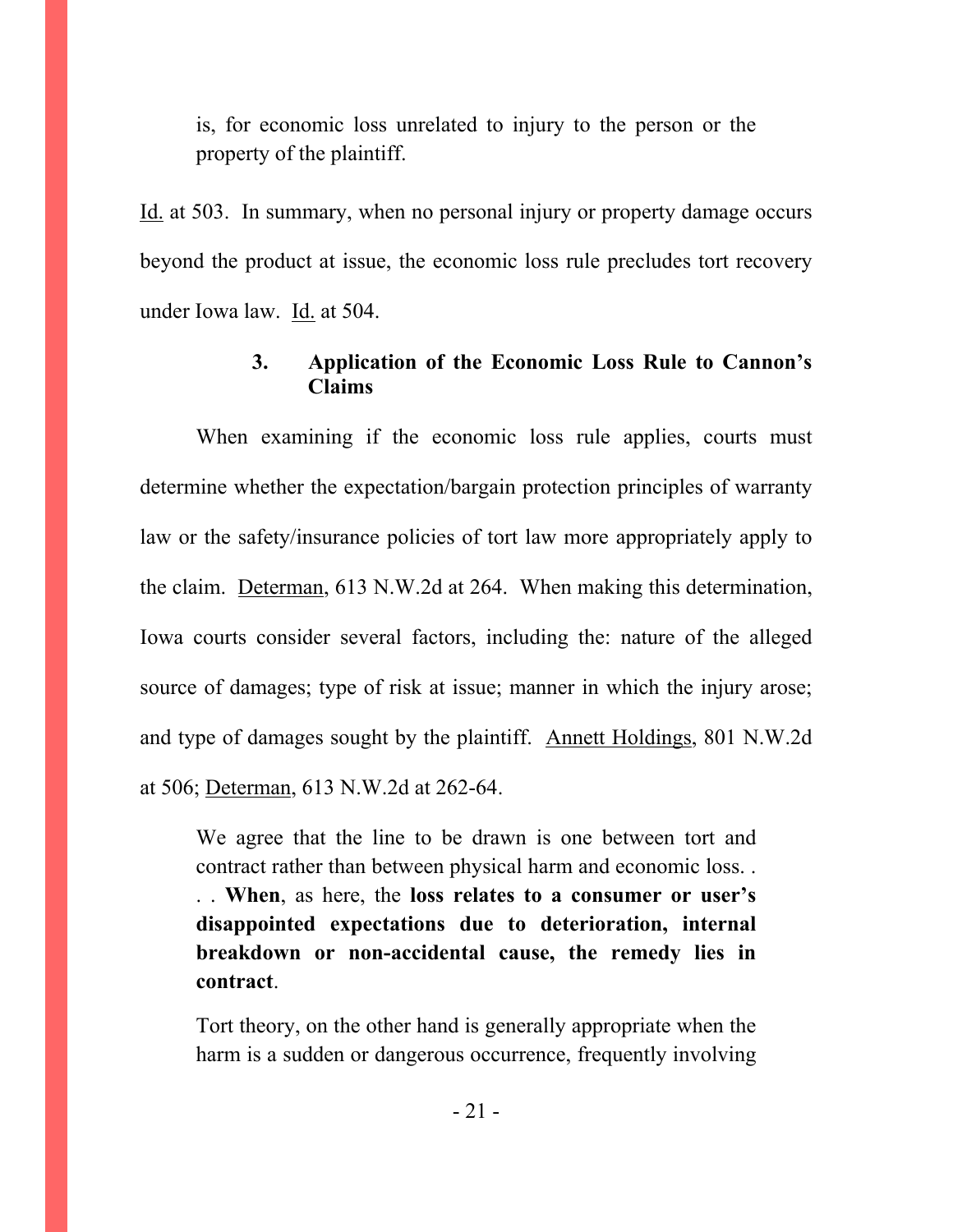some violence or collision with external objects, resulting from a genuine hazard in the nature of the product defect. . . .

"The line between tort and contract must be drawn by analyzing interrelated factors such as the nature of the defect, the type of risk, and the manner in which the injury arose. These factors bear directly on whether the safety-insurance policy of tort law or the expectation-bargain protection policy of warranty law is most applicable to a particular claim.

Determan, 613 N.W.2d at 262 (emphasis added) (citation omitted). This distinction provided by the economic loss rule is based on the responsibilities undertaken by a manufacturer or seller and the expectations of the purchaser or user.

The distinction that the law has drawn between tort recovery for physical injuries and warranty recovery for economic loss is not arbitrary and does not rest on the "luck" of one plaintiff in having an accident causing physical injury. The distinction rests, rather on an understanding of the nature of the responsibility a manufacturer must undertake in distributing his products. He can appropriately be held liable for physical injuries caused by defects by requiring his goods to match a standard of safety defined in terms of conditions that create unreasonable risks of harm. He cannot be held [liable] for the level of performance of his products in the consumer's business unless he agrees that the product was designed to meet the consumer's demands. A consumer should not be charged at the will of the manufacturer with bearing the risk of physical injury when he buys a product on the market. He can, however, be fairly charged with the risk that the product will not match his economic expectations unless the manufacturer agrees that it will.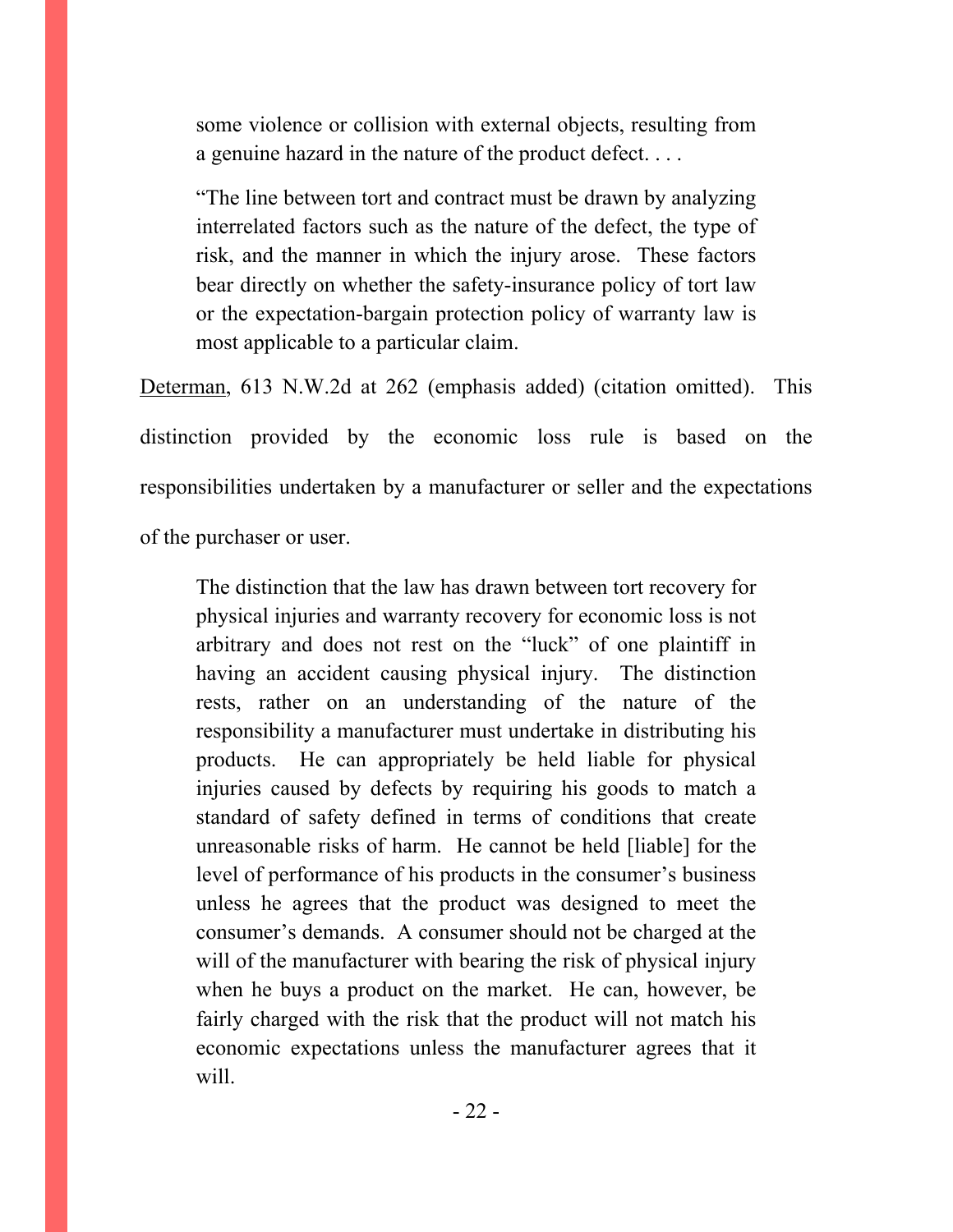Consequently, **losses in product liability cases are generally limited to physical harm to the plaintiff or physical harm to property of the plaintiff other than the product itself**. **Economic losses to the product itself are excluded**.

Richards, 551 N.W.2d at 651 (emphasis added) (citations omitted). "At a minimum" there must be personal injury or property damage that extends beyond the product itself to recover in tort. Determan, 613 N.W.2d at 262. In this case, Cannon solely seeks damages for alleged economic loss, absent personal injury or damage to other property. Accordingly, as applied in Iowa, the economic loss rule precludes tort recovery under the circumstances.

 Cannon claims that application of the economic loss rule is unfair under the circumstances because he was not in privity of contract with CNH. Application of the economic loss rule, however, is in no way impacted by the existence or lack of contractual privity. The economic loss rule is equally applicable to claims by parties in contractual privity and strangers to written agreements that are not in privity. Annett Holdings, 801 N.W.2d at 504. The distinction provided by the economic loss rule is based on the type of claim and nature of the damages sought, rather than the positions of the parties.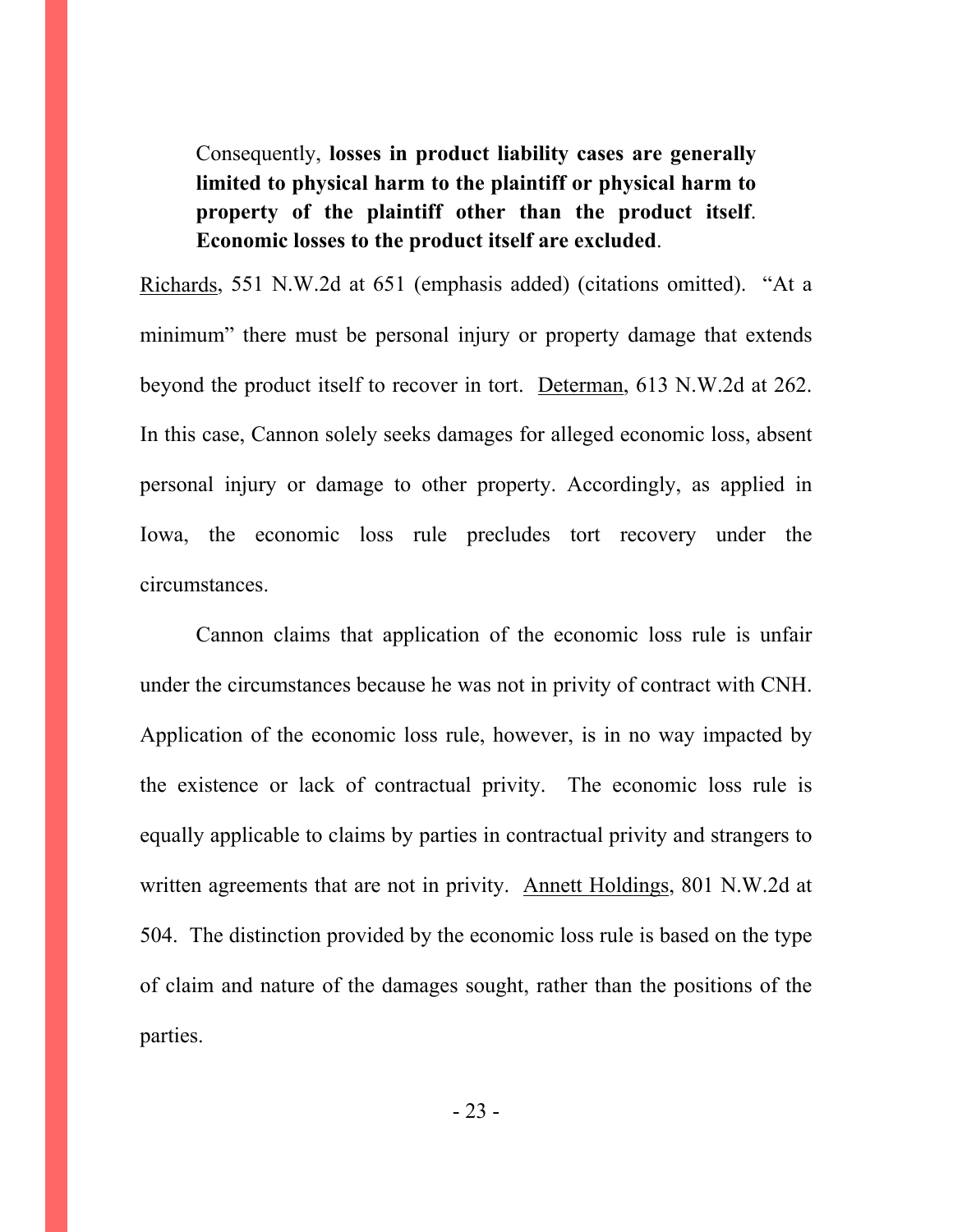### **4. Application of the Economic Loss Rule Does Not Implicate Constitutional Rights**

 Cannon also challenges the constitutionality of the economic loss rule, contending that application to non-privity buyers violates the due process clause of the Iowa state constitution. Not surprisingly, Cannon fails to cite a single authority, from any jurisdiction, finding that application of the economic loss rule is unconstitutional. Counsel for CNH, in responding to Cannon's argument found only a single case that addressed this issue. See Just in Case Business Lighthouse, LLC v. Murray, 2013 Colo. App. LEXIS 1140 at \*40 (Colo. Ct. App. Jul. 18, 2013) (stating "[n]or does the economic loss rule implicate a constitutional right."). This is not surprising. Iowa law clearly establishes that, without an independent non-contractual basis, a breach of contract does not give rise to a tort or negligence action. Preferred Marketing Assoc. Co. v. Hawkeye Nat'l Life Ins. Co., 452 N.W.2d 389, 397 (Iowa 1990) (stating that breach of contract does not create basis for tort action absent violation of a non-contractual duty). Similar to determining that a breach of contract is not a tort, the economic loss doctrine is a determination that certain rights are better handled through contract-related actions, rather than tort claims, and does not foreclose Cannon's right to seek a remedy. Richards, 551 N.W.2d at 651.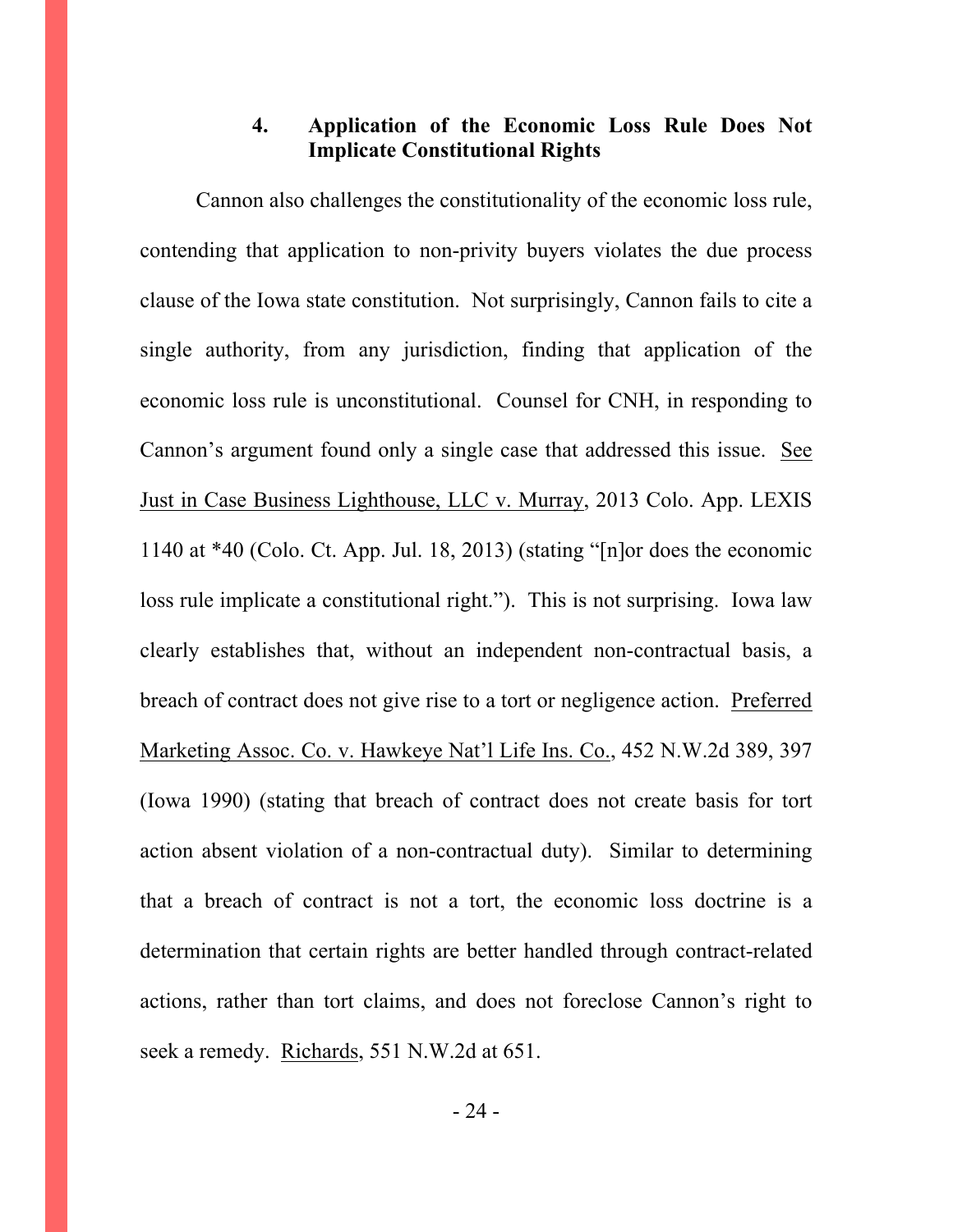The economic loss doctrine "bars a party from recovering economic damages in tort unless accompanied by physical harm, either in the form of personal injury or secondary property damage." This is premised on a theory that:

**contract law and tort law each protect distinct interests**. Generally, **contract law** enforces the **expectancy interests** between contracting parties and provides **redress** for parties who fail to receive the **benefit of their bargain**. . . . **Tort law**, in contrast, seeks to protect the public from **harm to persons and property**.

The economic loss doctrine, however, is not a "blanket disallowance of tort recovery for economic losses." Rather, recovery is barred when the claim alleges "only economic damages resulting from an alleged breach of contract."

Ares Funding, LLC v. MA Maricopa, LLC, 602 F. Supp. 2d 1144, 1148 (D.

Ariz. 2009) (emphasis added) (citations omitted). Limiting economic loss claims to contract-related theories of recovery does not deprive Cannon of a property right, but instead defines the type of action he is entitled to bring, a standard function of the law. In this instance, Cannon had the right and opportunity to bring a breach of implied warranty claim against CNH. For whatever reason, despite filing suit against the other defendants, Cannon chose not to pursue a claim against CNH under that theory or any other until after the applicable limitations period expired. Limiting these types of claims to contract-based theories does not invoke constitutional protections as argued by Cannon.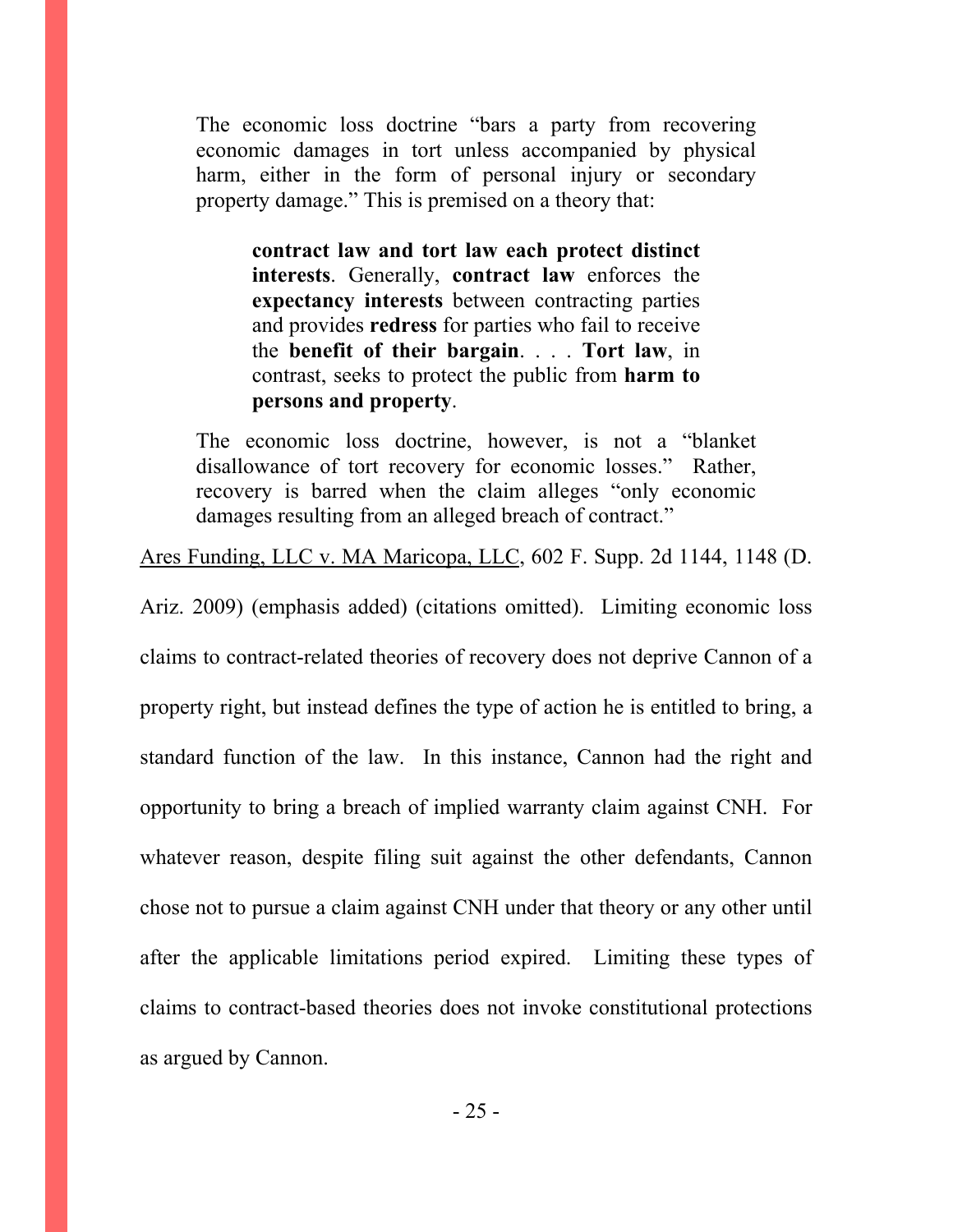Cannon's claims and the damages sought are based solely on the alleged failure of the tractor to perform as expected. These types of damage, resulting from the Cannon's disappointed expectations regarding product performance, reside solely in contract law and cannot be pursued via a tort theory under Iowa law. Determan, 613 N.W.2d at 262-63; Richards, 551 N.W.2d at 651. Consequently, as found by the trial court, CNH is entitled to summary judgment on Cannon's product defect tort claim.

#### **II. PLAINTIFF HAS NO LEGAL GROUNDS FOR AN EXPRESS WARRANTY CLAIM AGAINST CNH.**

#### **A. Error Preservation.**

 CNH agrees that Cannon preserved his right to appeal this issue as presented to the trial court. Cannon, however, raised two new arguments in his Appellant's Brief (joint venture and agency) that were neither presented to nor considered by the trial court. Cannon did not preserve his right to appeal on those issues and they are not properly considered by this Court under the governing standard. Meier v. Senecaut, 641 N.W.2d 532, 537 (Iowa 2002)

#### **B. Scope and Standard of Review.**

 CNH agrees with Cannon's statement that the applicable standard of review is for correction of errors at law.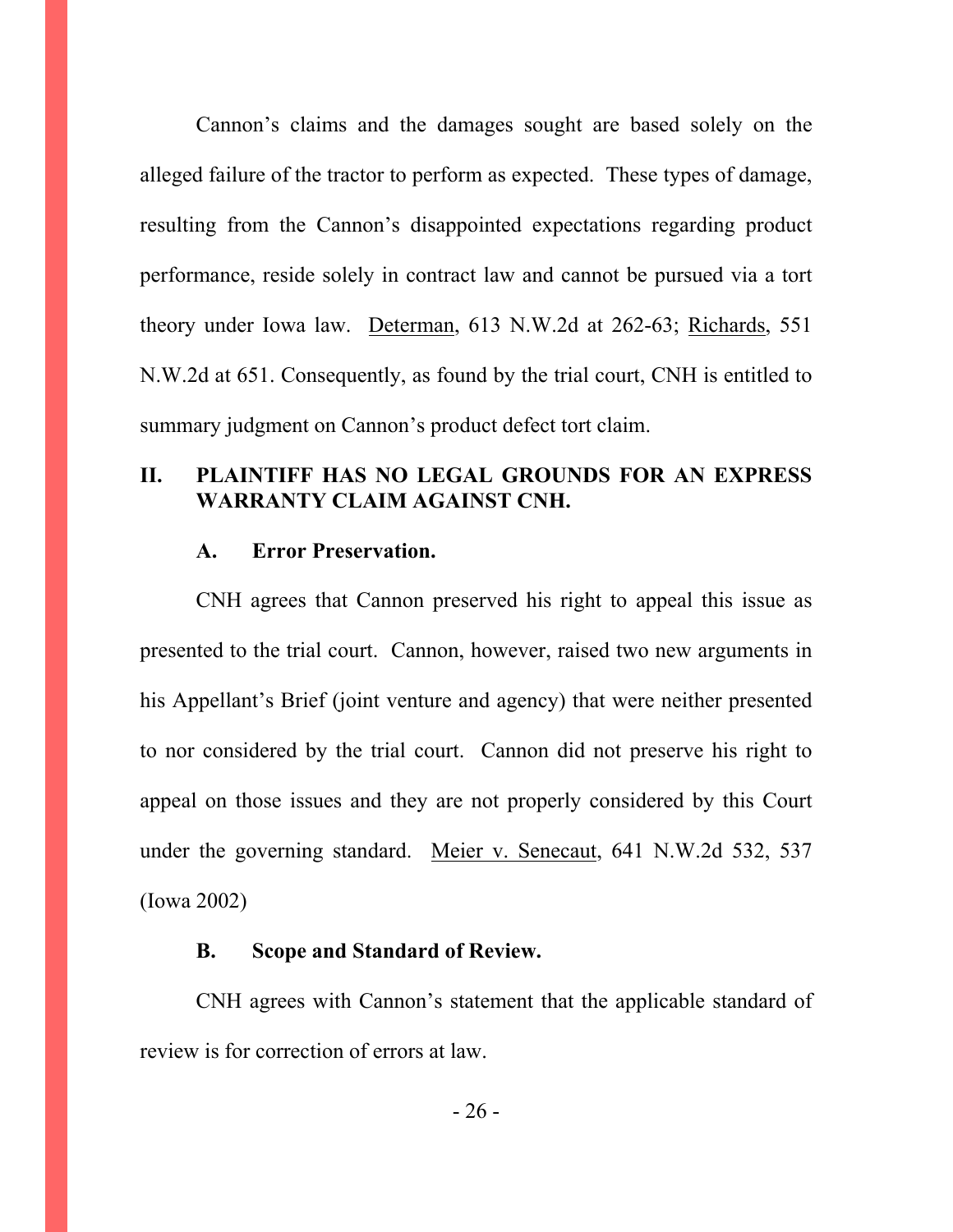#### **C. Argument.**

 Iowa law permits both express and implied warranty claims founded on proper grounds. In this case, the trial court correctly held that the statute of limitations for any implied warranty claims expired eight (8) months before Cannon advanced any claims against CNH. (Ruling, p. 8) (App. 143). While Cannon did not appeal the ruling by the trial court on the statute of limitations, a brief discussion of implied warranty claims, the only potentially appropriate claim against CNH under the circumstances, is pertinent to the issues in this case that are on appeal.

 Iowa law provides that an implied warranty claim, whether based on merchantability or fitness for a particular purpose, is subject to a five-year statute of limitations. See IOWA CODE § 614.1(4) (2013); Fell v. Kewanee Farm Equip. Co., 457 N.W.2d 911, 919 (Iowa 1990) (applying five-year statute of limitations to implied warranty actions in Iowa); City of Carlisle v. Fetzer, 381 N.W.2d 627, 628-29 (Iowa 1986) (same); Richards v. Midland Brick Sales Co., Inc., 551 N.W.2d 649, 652 (Iowa Ct. App. 1996) (same). Most importantly, the limitations period for an implied warranty claim commences when the product is first sold by the manufacturer. See IOWA CODE § 554.2725(2) (2013). Section 554.2725(2) of the Iowa Code states: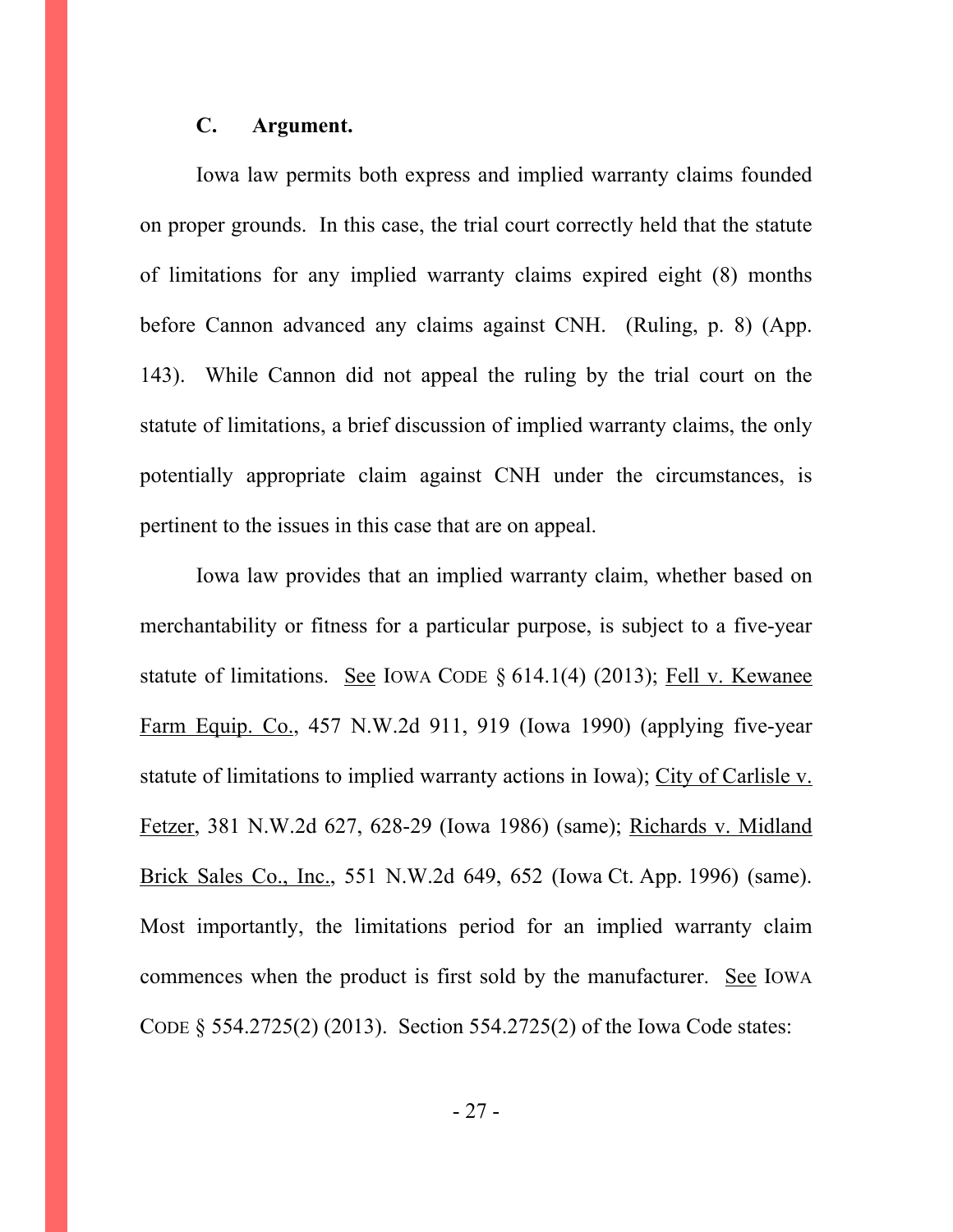A cause of action accrues when the breach occurs, regardless of the aggrieved parties' knowledge of the breach. **A breach of warranty occurs when tender of delivery is made**….

Id. (emphasis added); see also, Nationwide Agribusiness Ins. Co. v. SMA Elevator Constr., Inc., 816 F. Supp. 2d 631, 666 (N.D. Iowa 2011) (stating that statute of limitations for an implied warranty claim commences when goods are initially delivered).

 There is no dispute that the tractor was originally sold on April 21, 2008. (Recast Petition, ¶ 76; Ruling p. 3) (App. 93; 138). Accordingly, the deadline to commence a breach of implied warranty claim under Iowa law, whether based on merchantability or fitness for a particular purpose, **expired on April 21, 2013**, five years after the tractor was originally sold. See IOWA CODE §§ 614.1(4) (establishing five-year statute of limitations for implied warranty claims); 554.2725(2) (stating that statute of limitations commences upon tender of delivery). It is immaterial that Cannon may have purchased the tractor after that time or failed to commence an action against CNH within that time. See Fell, 457 N.W.2d at 919 (affirming summary judgment for defendant on implied warranty claim for 1986 accident involving agricultural elevator because the elevator was first sold in 1969 and the implied warranty limitations period expired in 1974).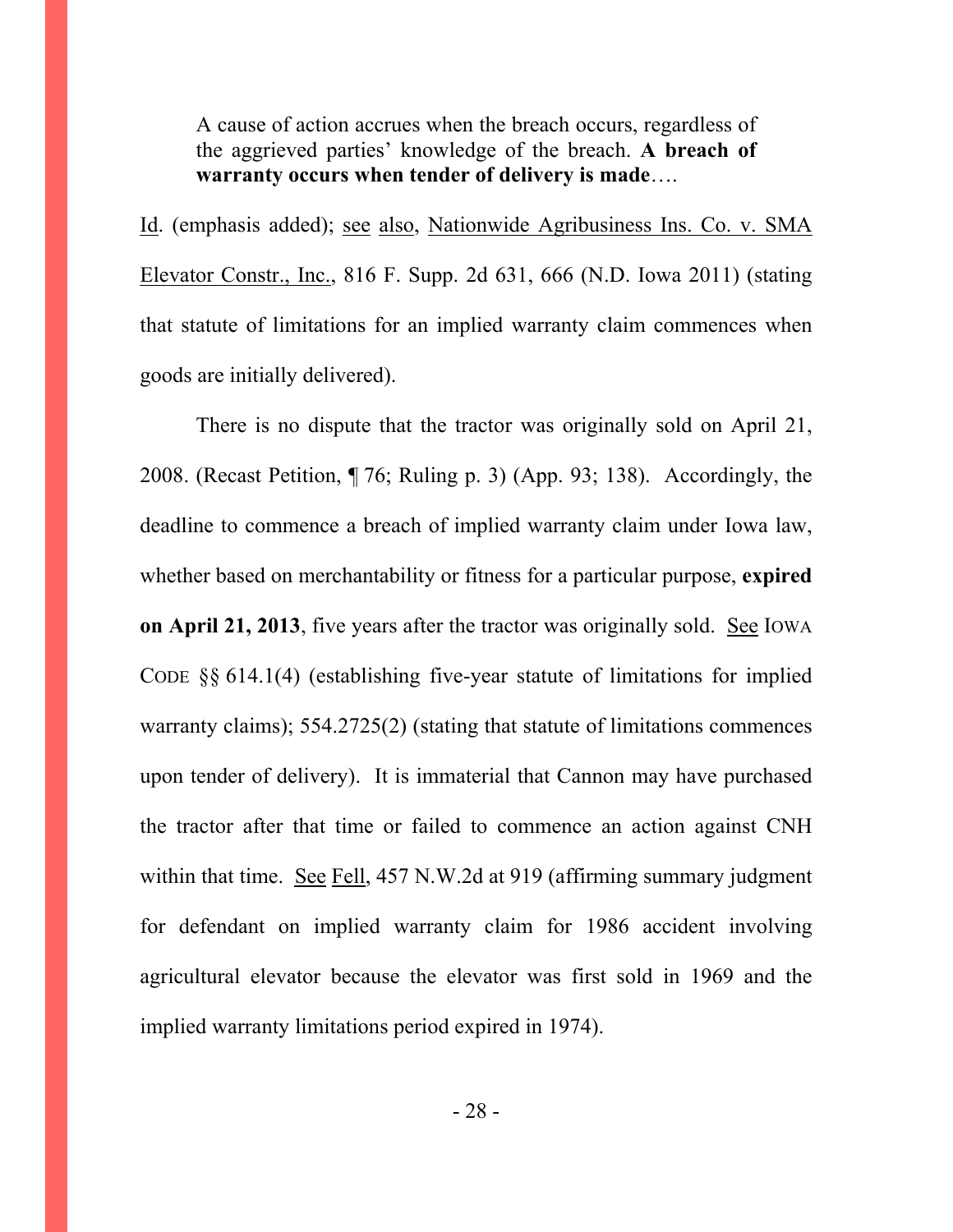Cannon first raised claims against CNH in the Second Amendment to the Amended Petition, which was filed on December 23, 2013. Based on the original date of sale, the statute of limitations for an implied warranty claim against CNH expired April 21, 2013. Based on the expiration of this deadline, the trial court correctly granted summary judgment for CNH on Cannon's implied warranty claim. (Ruling, pp. 8-9) (App. 143-144).

 Alternatively, while two documents potentially provide grounds for an express warranty claim, neither provides a legally cognizable basis for Cannon's claims against CNH in this action. First, CNH issued the CNH Warranty which was a two-year limited warranty that provided protection to the original purchaser. (CNH MSJ Ex. A) (App. 814-815). Second, there was the PPP agreement between EPG and the original purchaser and/or a subsequent transferee. (CNH MSJ Ex. B) (App. 816-820). Neither agreement provides a valid legal basis for Cannon's express warranty claim against CNH.

### **1. The CNH Warranty Expired after Two Years and Protects Only the Original Retail Purchaser.**

 The terms of the UCC, which govern this transaction for the sale of a good, permit a manufacturer to limit its responsibilities for both express and implied warranty claims. Tomka v. Hoechst Celanese Corp., 528 N.W.2d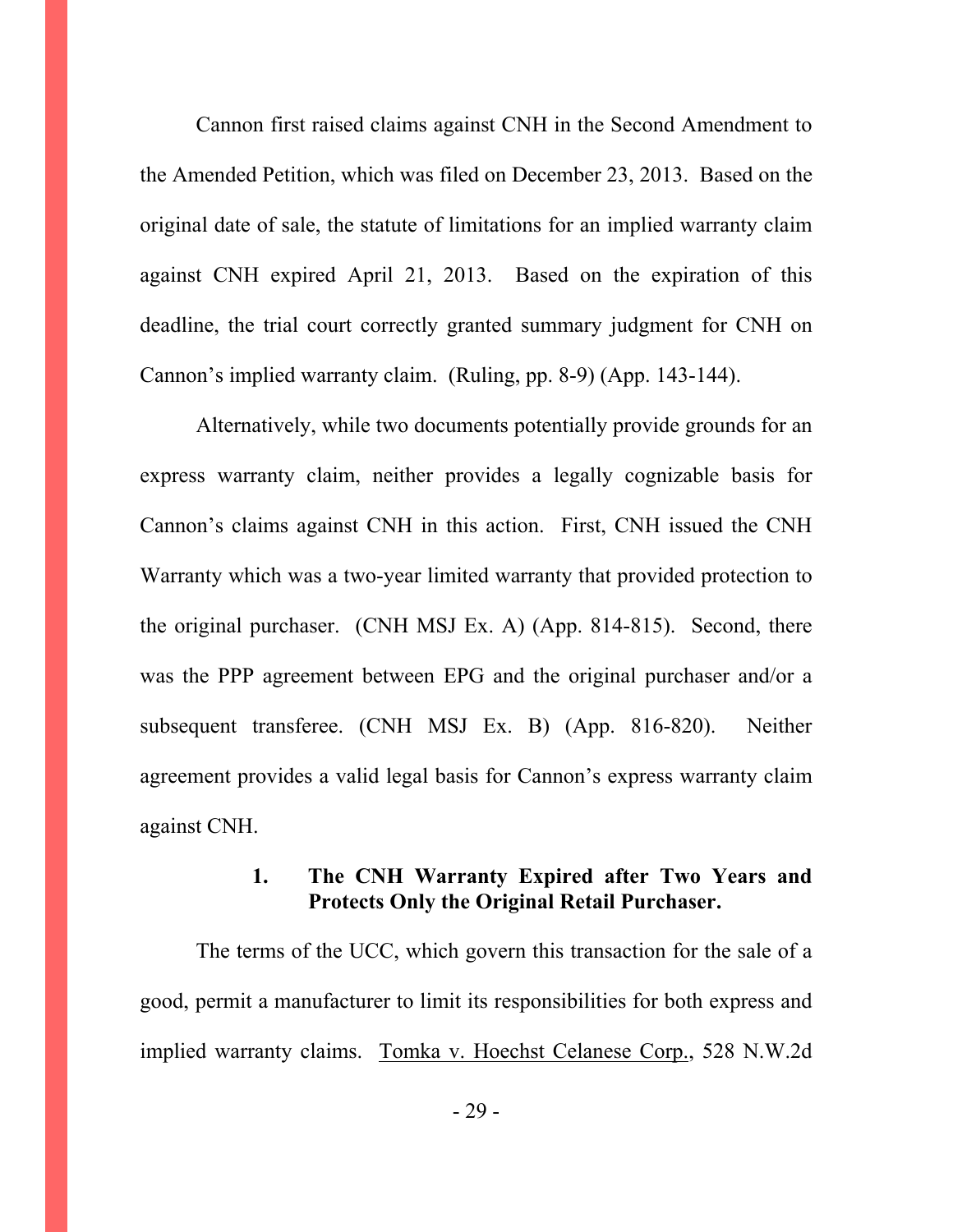103, 108 (Iowa 1995); Sharp v. Tamko Roofing Prods., Inc., No. 02-0728, 2004 Iowa App. LEXIS 1250 \*5-8 (Iowa Ct. App. Nov. 15, 2004). Valid warranty limitations or disclaimers apply to both the original purchaser and to subsequent or remote purchasers that are not in privity with the seller. Tomka, 528 N.W.2d at 108; Sharp, 2004 Iowa App. LEXIS at \*7-8. In fact, subsequent purchasers are subject to the same warranty disclaimers or limitations as the original purchaser and do not obtain greater rights, regardless of whether they received a copy of the warranty. Id., at  $*8-9$ (citing substantial authority finding that subsequent or non-privity purchasers are subject to all terms of the warranty issued at the time of sale, regardless of whether they received a copy of the warranty).

 Two separate and independent grounds preclude Cannon from recovering under the CNH Warranty. First, the CNH Warranty, which became operative at the time of sale on April 21, 2008, expired on April 21, 2010, approximately six months prior to Cannon purchasing the tractor in October 2010. (CNH MSJ Ex. A, p. 1) (App. 814). Second, benefits under the CNH Warranty were specifically limited to the "initial retail purchaser." Id. Consequently, Cannon was not a party to and cannot benefit from that agreement. Because Cannon was not a party to the CNH Warranty and the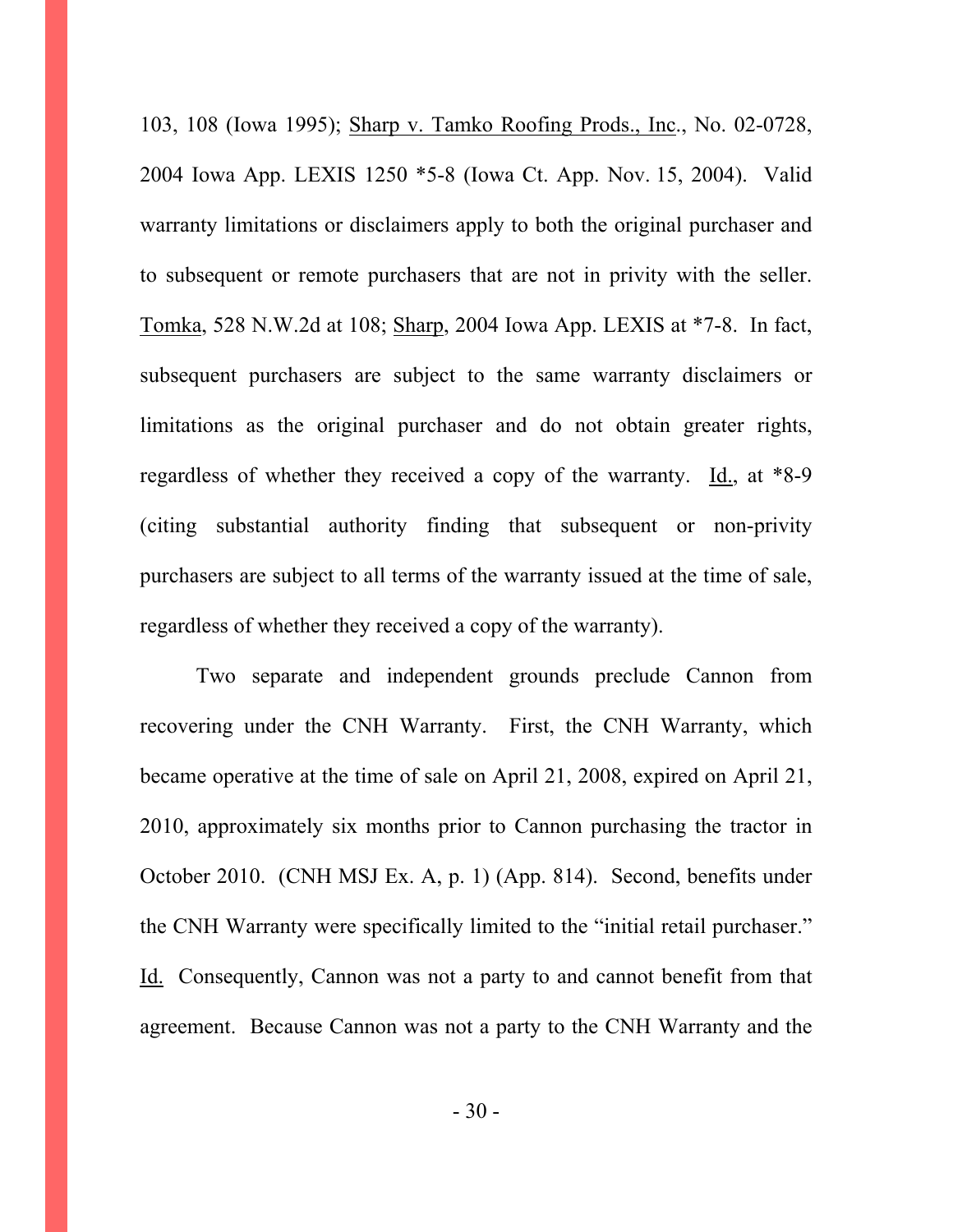warranty expired prior to his purchase, there is no legal basis for Cannon's express warranty claim under the CNH Warranty.

 There is an additional reason that Cannon cannot recover under the CNH Warranty. Pursuant to Iowa law, non-privity buyers cannot recover consequential economic loss under an express warranty theory. Tomka, 528 N.W.2d at 107. Cannon's alleged damages solely encompass consequential economic loss, *i.e.,* loss of business income. Under Iowa law, purchasers that are not in privity with the manufacturer or original seller cannot recover consequential economic loss damages under an express warranty theory. Id. at 108.

 Because the terms of the CNH Warranty were limited to the original purchaser and expired prior to Cannon purchasing the tractor, Cannon has no basis for an express warranty claim under the CNH Warranty. Further, Iowa law precludes a non-privity buyer from recovering consequential economic loss under an express warranty theory. Accordingly, the trial court correctly held that CNH is entitled to summary judgment on the CNH Warranty for Cannon's express warranty claim. (Ruling, pp. 8-9) (App. 143-144).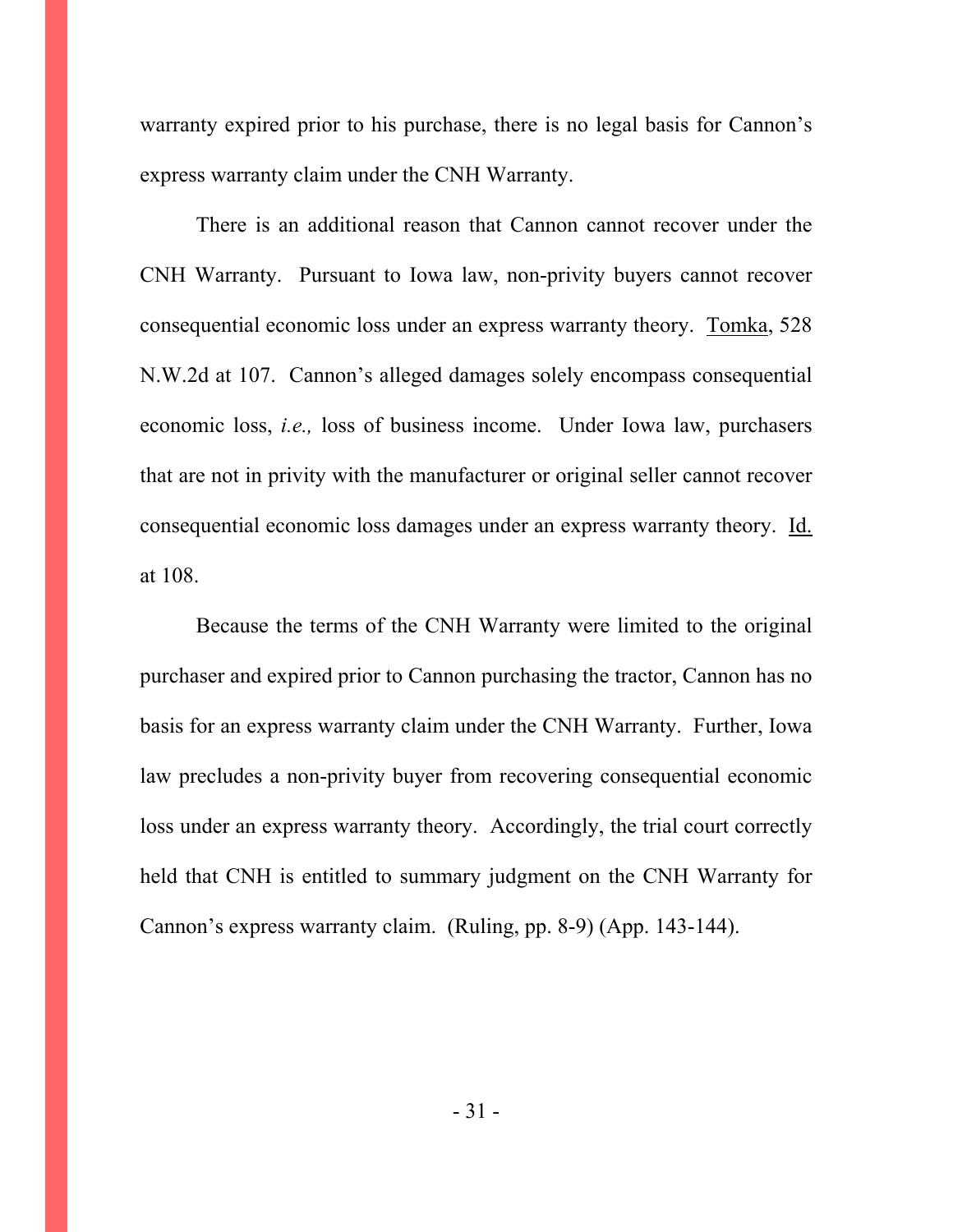### **2. CNH was Not a Party to and Cannot be Held Liable Under the Extended Warranty.**

 At the time the tractor was first sold, the PPP was obtained by the initial purchaser. (CNH MSJ Ex. B) (App. 816-820). By its express terms, the PPP is an agreement between EPG and the original buyer. Protection under the PPP, however, could be permissibly transferred to a subsequent purchaser, such as Cannon in this case. The express terms, however, demonstrate that CNH was not a party to or responsible for performance under the terms of the PPP.

 The **Plan is a contract between the Provider** [defined as EPG Insurance, Inc.] **and the Customer** [defined as the Purchaser of the Plan or an assignee] under which the **Provider agrees to protect** certain specified whole goods purchased by the Customer (the "Goods") according to the terms and conditions set out herein. THE **SCOPE AND EFFECTIVENESS OF THE PLAN IS HEREBY LIMITED EXCLUSIVELY TO THE TERMS AND CONDITIONS EXPRESSED HEREIN**, AND THE **CUSTOMER IS BOUND** BY THESE TERMS AND CONDITIONS.

(CNH MSJ Ex. B ¶ 2) (App. 817) (emphasis added). Because CNH was not a party to, did not issue and was not responsible for performance under this agreement, the PPP does not provide a basis for an express warranty claim against CNH.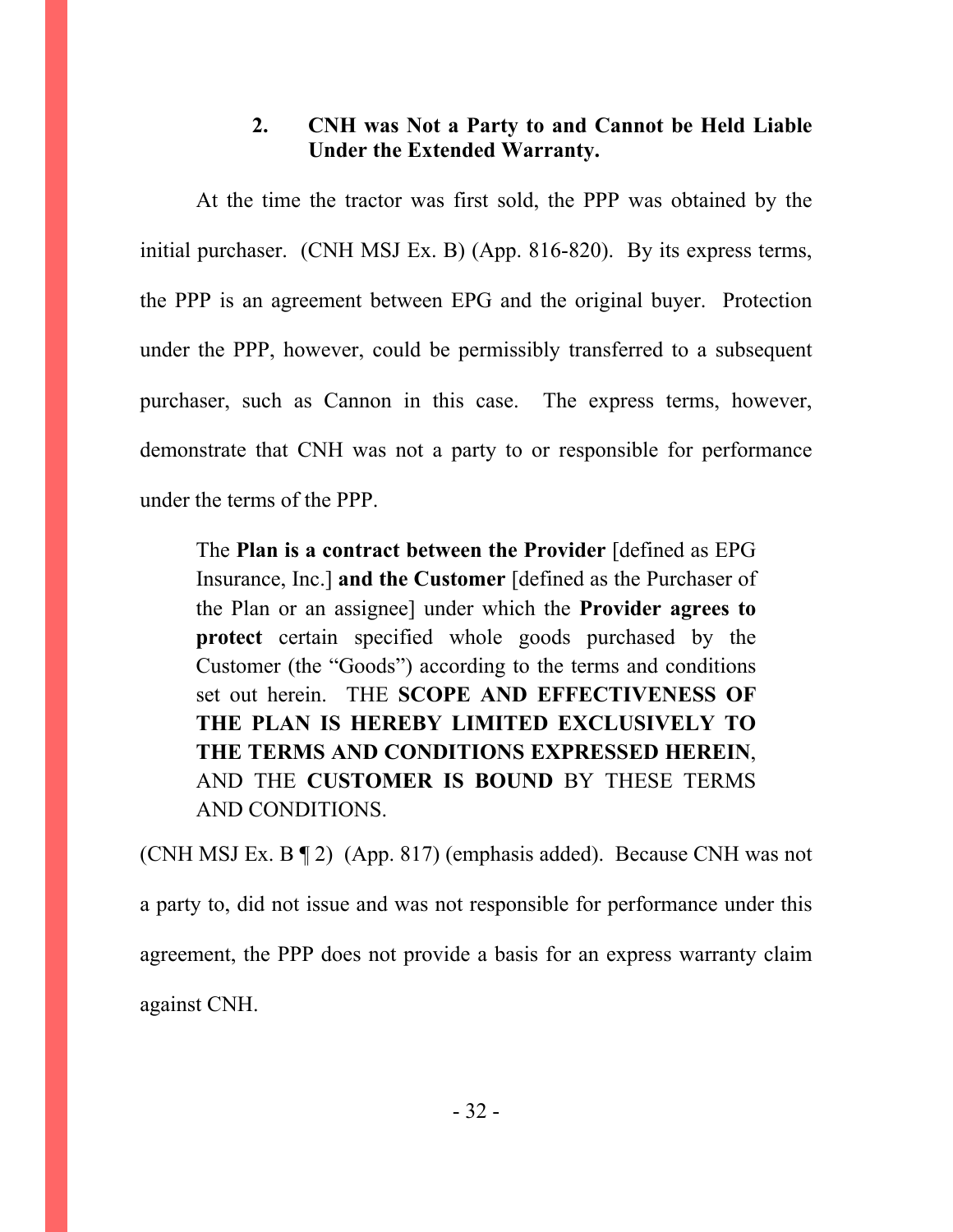Accordingly, because there is no legal basis for an express warranty claim against CNH under the CNH Warranty or the PPP, the trial court correctly held that CNH is entitled to summary judgment on Cannon's express warranty claims. (Ruling, pp. 8-9) (App. 143-144).

 Cannon, however, attempts to shift the focus of his express warranty claim, alleging that he is entitled to relief because the purported warranties failed in their essential purpose. It is axiomatic, however, that to recover under a claim alleging that a warranty failed in its essential purpose, there must be or have been a basis for a valid warranty claim. Stated differently, there is no legally cognizable basis for a claim that a warranty failed of its essential purpose when no valid warranty rights ever existed. Under the circumstances, Cannon has no basis for a warranty claim against CNH under the CNH Warranty or the PPP issued by EPG. Because Cannon does not have a valid basis for a warranty claim against CNH, CNH is entitled to summary judgment on Cannon's express warranty count.

 Finally, Cannon's contends for the first time in his appeal brief that CNH can be held liable for breach of warranty under the PPP based on a "joint venture" with EPG or, alternatively, because EPG was CNH's agent. Cannon waived these legally ineffectual arguments by failing to raise them with the trial court. Arguments raised for the first time on appeal, that were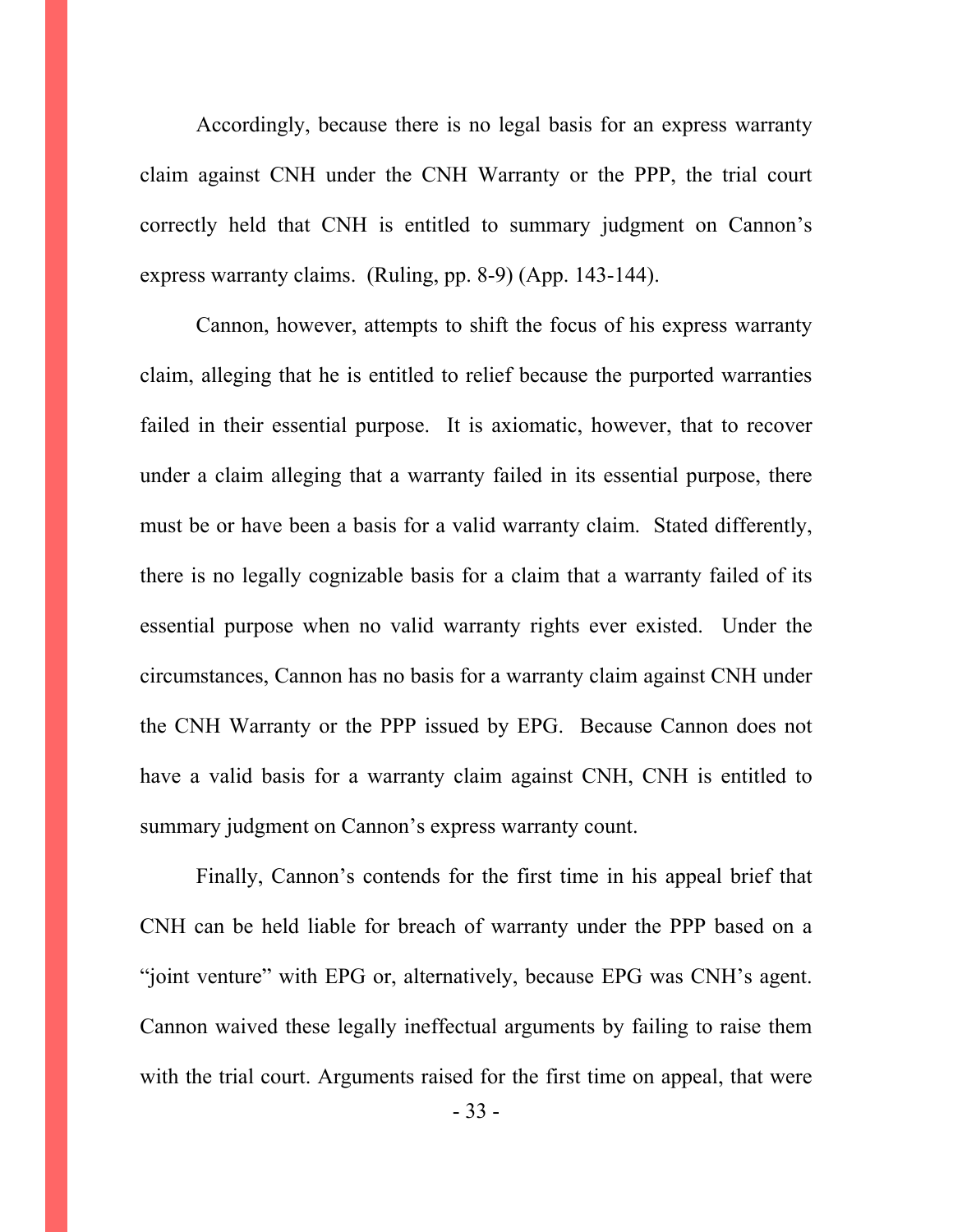not raised with or addressed by the trial court, are waived. Meier v. Senecaut, 641 N.W.2d 532, 537 (Iowa 2002) (noting that it is a "fundamental doctrine" of appellate review that arguments neither raised nor considered by the district court are waived on appeal); Cox v. Waudby, 433 N.W.2d 716, 718 (Iowa 1988) (stating that the Iowa Supreme Court will not consider arguments raised for the first time on appeal and not presented to the district court). Further, there is no record evidence supporting either contention.

 Because Cannon has failed to demonstrate that CNH has potential liability under the CNH warranty or the PPP, the trial court's summary judgment ruling denying Cannon's express warranty claim should be affirmed.

### **III. PLAINTIFF CANNOT DEMONSTRATE THE PRIMA FACIE ELEMENTS OF A FRAUDULENT CONCEALMENT/ FRAUDULENT NONDISCLOSURE CLAIM AGAINST CNH.**

#### **A. Error Preservation.**

CNH agrees that Cannon preserved his right to appeal this issue.

#### **B. Scope and Standard of Review.**

CNH agrees with Cannon's statement that the applicable standard of

review is for correction of errors at law.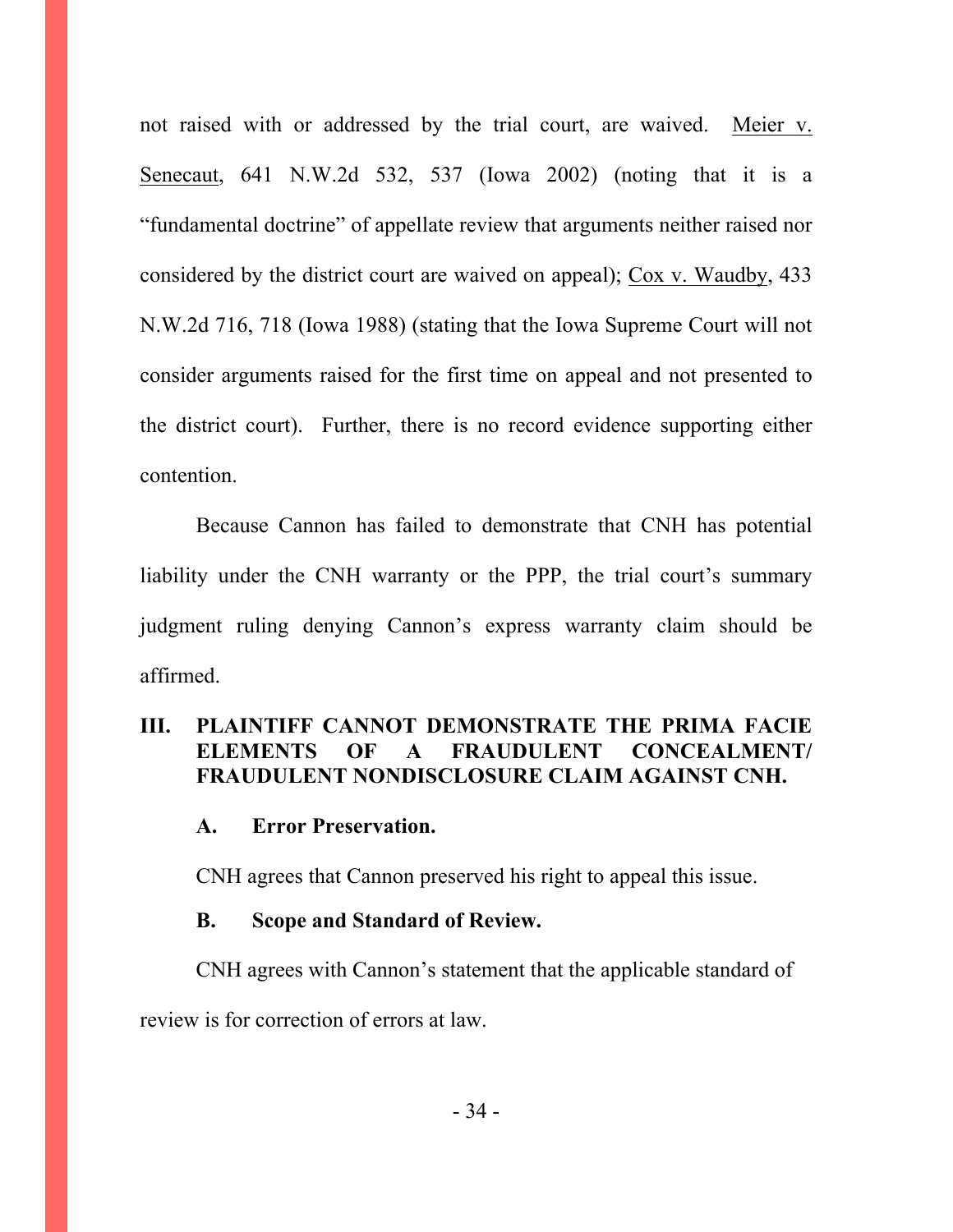#### **C. Argument.**

 After amending the operative pleadings multiple times, Cannon added a claim for alleged fraudulent concealment/fraudulent nondisclosure against CNH. (Recast Petition, pp. 17-18) (App. 99-100). Within that claim, Cannon vaguely and generally alleges that through the existence of the original two-year CNH Warranty and attempts to repair the tractor, CNH concealed the fact that the tractor was unusable and could not be repaired. In making this claim, Cannon does not and cannot advance any specific allegations regarding particular deceptive and intentional conduct by CNH, a *prima facie* requisite for this claim. In addition, by his own admission, Cannon was aware of this vaguely alleged fraudulent concealment in late 2011 or early 2012, more than a year prior to expiration of the deadline for implied warranty claims, which expired on April 21, 2013. (Recast Petition ¶ 117) (App. 100).

#### **1. Cannon Cannot Establish the** *Prima Facie* **Elements for a Fraudulent Concealment/Nondisclosure Claim.**

 Fraudulent concealment/nondisclosure claims are premised on common law principles and provide a type of equitable estoppel that can, when applicable, be used to override a statute of limitations defense. Estate of Anderson v. Iowa Dermatology Clinic, PLC, 819 N.W.2d 408, 414 (Iowa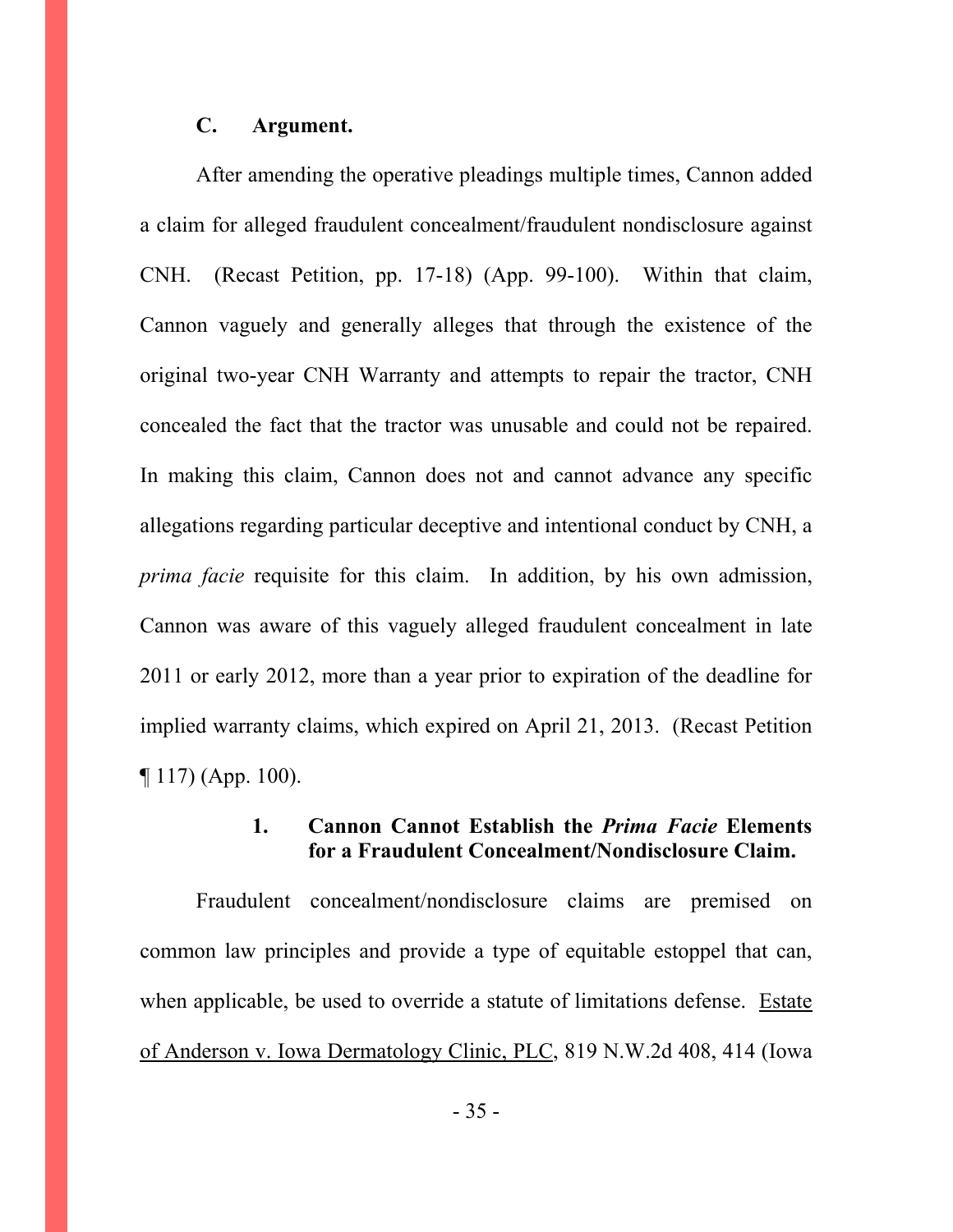2012); Christy v. Miulli, 692 N.W.2d 694, 700 (Iowa 2005). This doctrine was intended to prevent a party from benefiting from a statute of limitations defense when that party's **fraud** "prevented" another from timely seeking relief within an applicable limitations period. Estate of Anderson, 819 N.W.2d at 414; Hook v. Lippolt, 755 N.W.2d 514, 525 (Iowa 2008); Christy, 692 N.W.2d at 700.

The common law doctrine of fraudulent concealment . . . developed to "prevent a party from benefiting from 'the protection of a limitations statute when **by his own fraud he has prevented the other party from seeking redress** *within the period of limitations***.'"** The doctrine is a form of equitable estoppel that estops a party from raising a statute of limitations defense in certain circumstances.

Estate of Anderson, 819 N.W.2d at 414 (emphasis added) (citations omitted).

 Cannon's claim, however, fails to satisfy this preliminary requirement. Specifically, in the Recast Petition, Cannon alleged that "this fraudulent concealment and/or fraudulent non-disclosure became known to Cannon "in late 2011 and/or early 2012." (Recast Petition ¶ 117) (App. 100). The doctrine of fraudulent concealment only applies to protect a claimant when a defendant's "fraud" precludes the plaintiff from timely filing suit. Within the Recast Petition, however, Cannon clearly admits that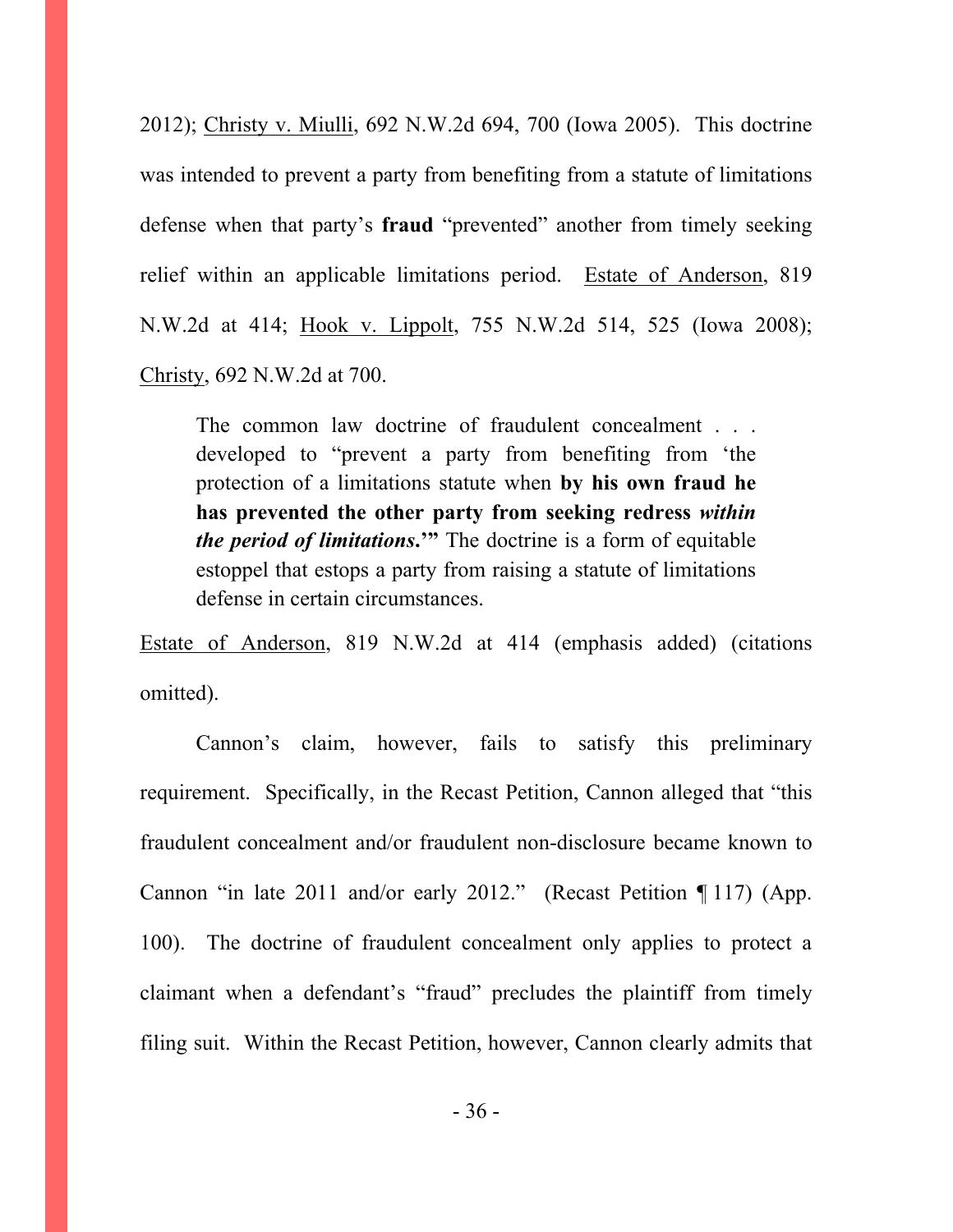he knew of the alleged fraudulent concealment at least a year prior to expiration of the limitations period for an implied warranty claim. Further, Cannon actually filed suit on the day that limitations period expired, but did not include CNH as a party. The fraudulent concealment theory protects a plaintiff who was misled by another's fraud, but does not provide a second chance to add parties that Cannon was aware of but chose not to include as defendants when suit was timely filed. Hammen v. Iles, No. 12-1134, 2013 Iowa App. LEXIS 573, \*10-11 (Iowa Ct. App. May 30, 2013) (holding that the doctrine of fraudulent concealment did not apply when plaintiff timely filed an action, but made mistakes in how the matter was filed). Consequently, because Cannon was aware of the "alleged" circumstances more than a year prior to expiration of the statute of limitations and chose not to include CNH as a defendant when initially filing suit, he cannot benefit from the fraudulent concealment doctrine.

 Alternatively, Cannon argues that his fraudulent concealment/ nondisclosure claim is not advanced to ameliorate the expiration of the statute of limitations for the untimely filed breach of implied warranty claim, but instead as an independent tort basis for recovery against CNH. Regardless of the underlying intent for Cannon's theory, for tort recovery or relief from the statute of limitations, the operative *prima facie* elements that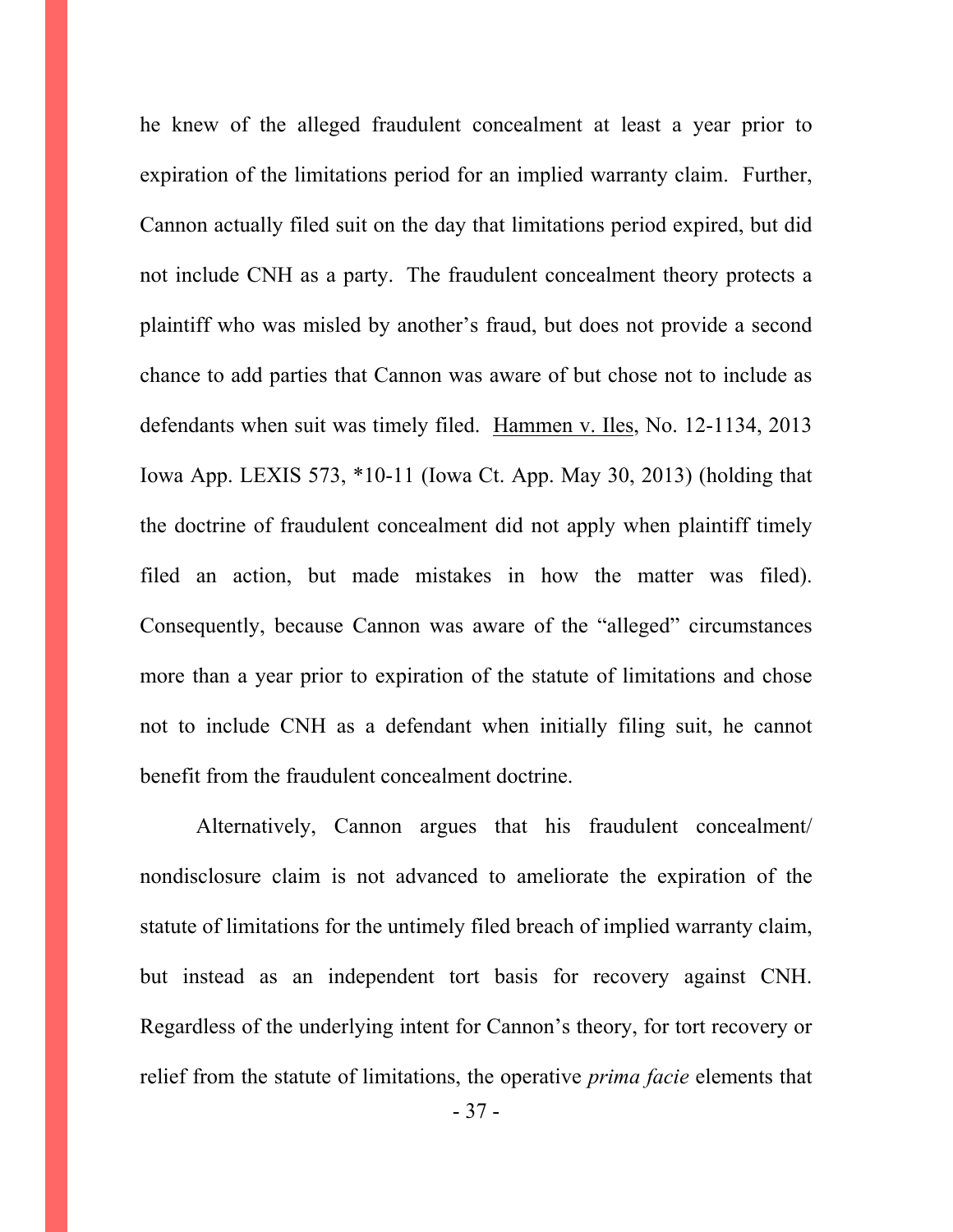must be satisfied are identical. Cannon is unable to satisfy the *prima facie* requisites for a fraudulent concealment/nondisclosure claim.

To successfully prosecute this claim, Cannon must demonstrate all of the following elements through a clear and convincing preponderance of the evidence: (1) CNH made a false representation or concealed material facts; (2) Cannon lacked knowledge of the true facts; (3) CNH intended for Cannon to act upon its false representations; and (4) Cannon relied on false representations to his prejudice. Estate of Anderson, 819 N.W.2d at 414-15; Hook, 755 N.W.2d at 524-25; Christy, 692 N.W.2d at 702. Cannon's proof or supporting evidence for this claim fails for each of the foregoing elements.

To satisfy the first element, Cannon must identify and demonstrate affirmative conduct by CNH that was intended to conceal his cause of action or the true circumstances surrounding the tractor. Estate of Anderson, 819 N.W.2d at 415; Christy, 692 N.W.2d at 702. The conduct at issue must be intentionally deceptive or fraudulent. Hook, 755 N.W.2d at 525. In fact, there must be specific evidence establishing that CNH acted with the "intent to mislead" Cannon. Id. (citing substantial authority requiring "affirmative misconduct"). Further, the alleged concealment must be separate from and after the alleged initial liability-producing conduct. Estate of Anderson, 819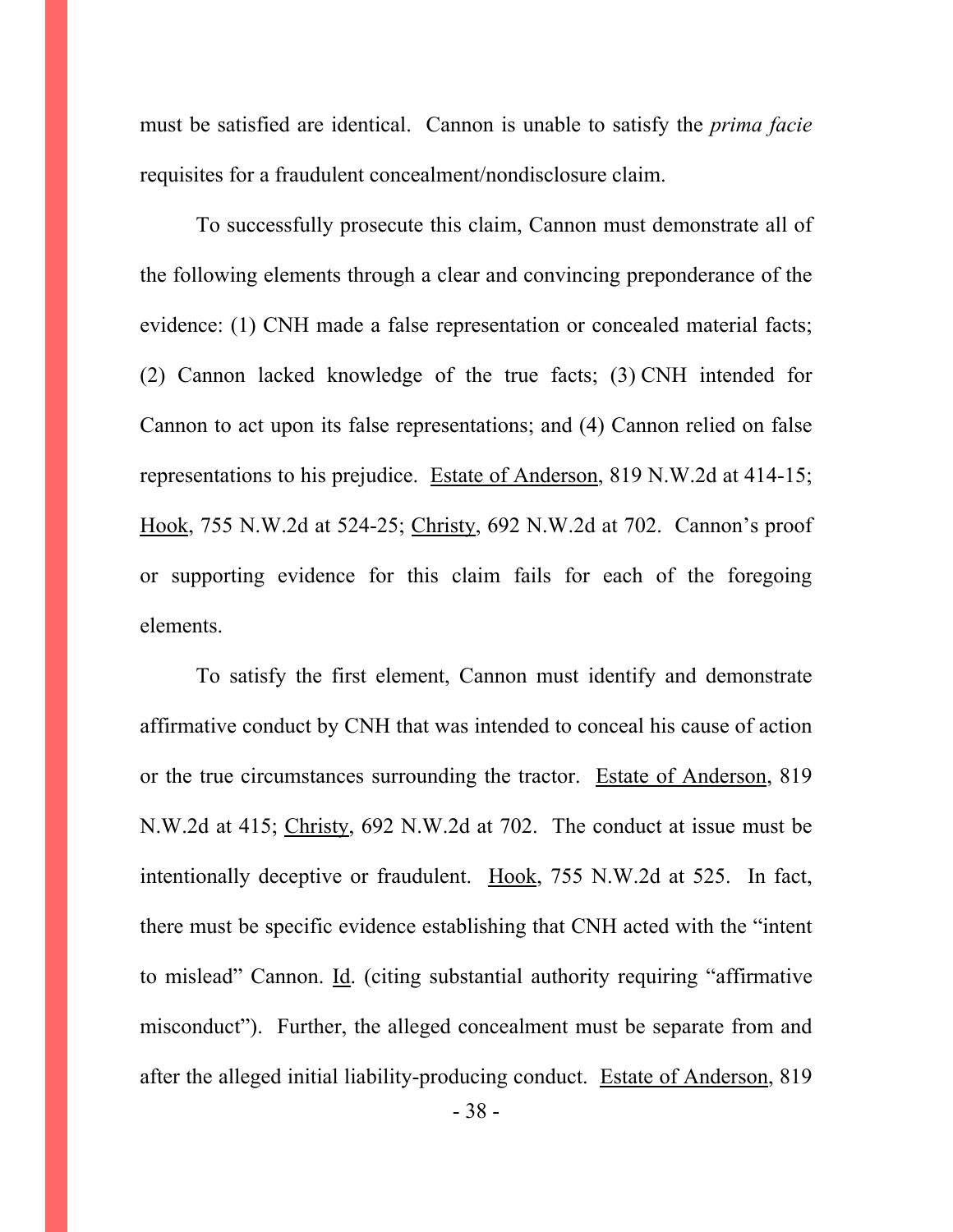N.W.2d at 415; Christy, 692 N.W.2d at 702. When the plaintiff cannot or does not particularly identify intentional conduct performed with the specific intent to mislead, plaintiff has failed to establish a *prima facie* requisite and the claim is subject to summary disposition. Estate of Anderson, 819 N.W.2d at 416; Hook, 755 N.W.2d at 525-27; Hallett Constr. Co. v. Meister, 713 N.W.2d 225, 231-32 (Iowa 2006). Cannon's failure to specifically identify any intentional conduct performed by CNH with the intent to mislead precludes application of the fraudulent concealment doctrine and entitles CNH to summary judgment.

 Cannon cannot satisfy the second *prima facie* element based on the undisputed facts in this case. Specifically, Cannon did not have any contact with CNH prior to purchasing the tractor. (Cannon Resist. Bodensteiner MSJ Ex. 13 - Cannon Depo. taken 8/20/2014, p. 61:9-15) (App. 579). Accordingly, CNH's actions did not influence his purchase decision. Further, Cannon admits that he was aware of the acts that he characterized as fraudulent prior to expiration of the deadline for implied warranty claims. (Recast Petition ¶ 117) (App. 100). In summary, there is no evidence that any actions by CNH impacted Cannon's knowledge or lack of knowledge of the circumstances, the second *prima facie* element.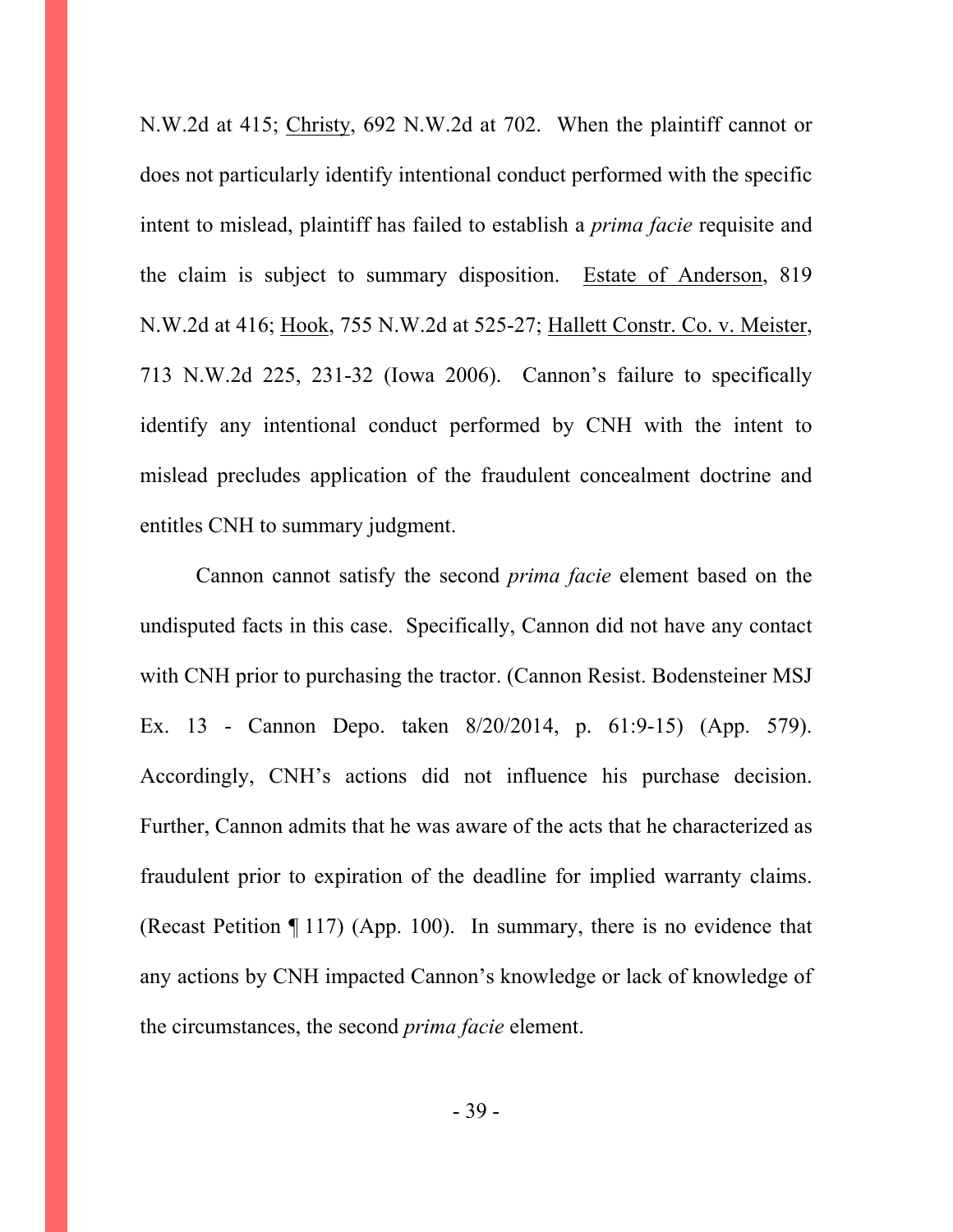Even giving credence to the acts Cannon characterized as fraudulent, *i.e.*, existence of a warranty agreement and efforts to repair, which are insufficient under the fraud pleading standard, Cannon also cannot show that CNH intended for him to rely or act in a manner that caused injury. Because he did not have any contact with CNH prior to purchasing the tractor, there were no representations by CNH that influenced his purchase decision. (Cannon Resist. Bodensteiner MSJ Ex. 13 - Cannon Depo. taken 8/20/2014, p. 61:9-15) (App. 579). In addition, because he was "aware" of these alleged acts prior to expiration of the statute of limitations, neither CNH's representations nor conduct influenced his decision to forgo a claim based on breach of implied warranty until after the statute expired.

 Finally, Cannon cannot satisfy the fourth element of the claim based on the undisputed facts of this case. This element requires that Cannon rely on any false representations to his prejudice. Under the circumstances, there are only two decisions that Cannon can claim were impacted by CNH's actions: the decision to purchase the tractor and the decision to seek relief for alleged performance issues. The evidence, however, clearly demonstrates that no actions or representations by CNH affected either of those decisions.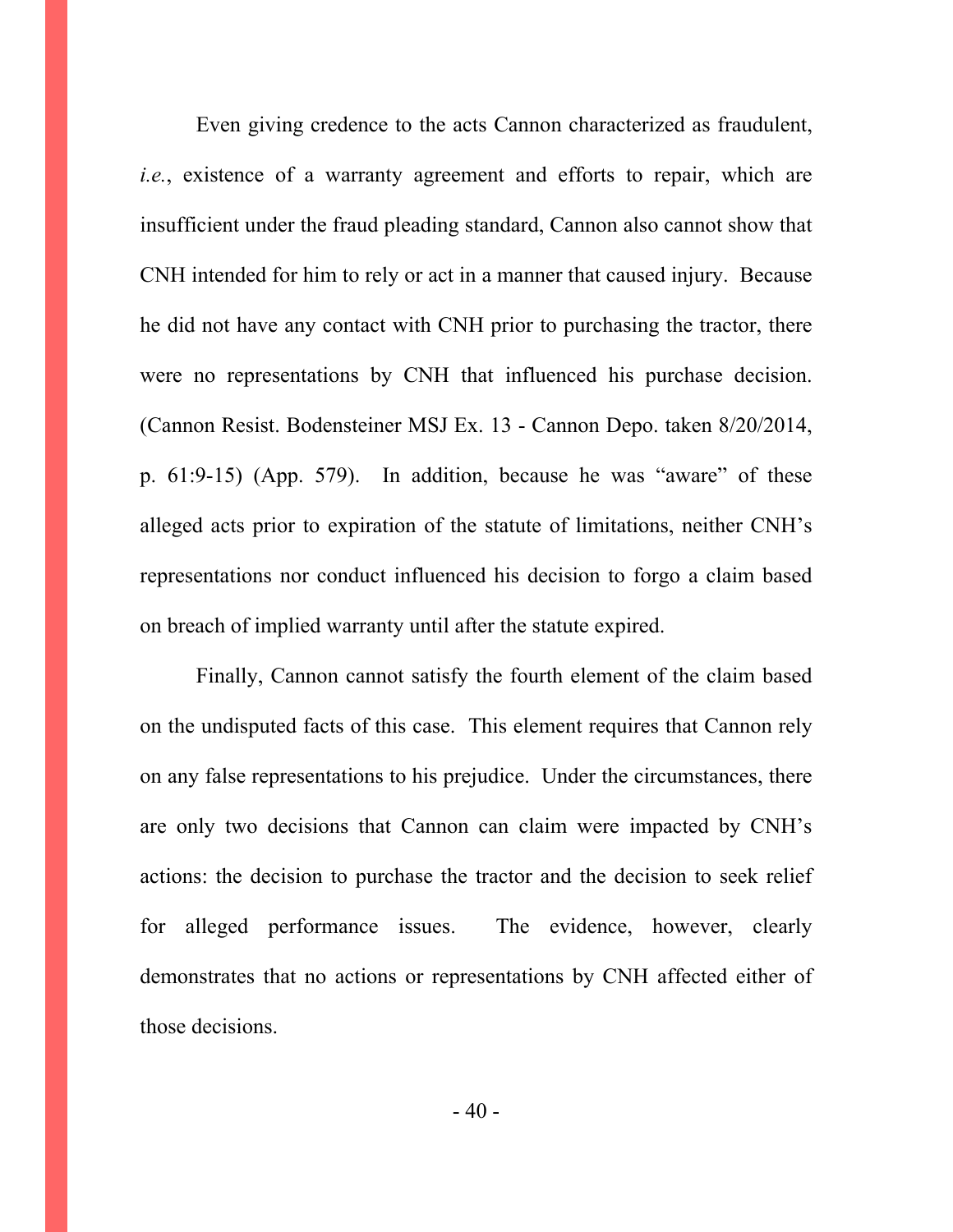First, Cannon was seeking a Case tractor based on observing the positive experiences of several co-workers who owned Case tractors. (Cannon Resist. Bodensteiner MSJ Ex. 13 - Cannon Depo. taken 8/20/2014, pp. 57:2−58:15) (App. 578). He did not have any contacts with CNH personnel in making this decision or prior to purchasing the used tractor from a John Deere dealership. (Cannon Resist. Bodensteiner MSJ Ex. 13 - Cannon Depo. taken 8/20/2014, p. 61:9-15) (App. 579). In addition, the original CNH Warranty expired before he purchased the tractor. (CNH MSJ Ex. A) (App. 814-815). Consequently, there were no acts or decisions by CNH, implicit or explicit, that impacted Cannon's decision to purchase the tractor.

 Second, after Cannon experienced problems with the tractor, he received assistance from CNH representatives during the repair process. He has not, however, identified any statements or actions by CNH representatives that kept him from taking action or seeking relief within the legally permitted time period. In fact, Cannon could not properly advance that allegation as the Recast Petition expressly admits that he had knowledge of the alleged misstatements by CNH in late 2011 or early 2012. (Recast Petition ¶ 117) (App. 100). Cannon subsequently filed suit in April, 2013, prior to expiration of the statute of limitations for implied warranty claims,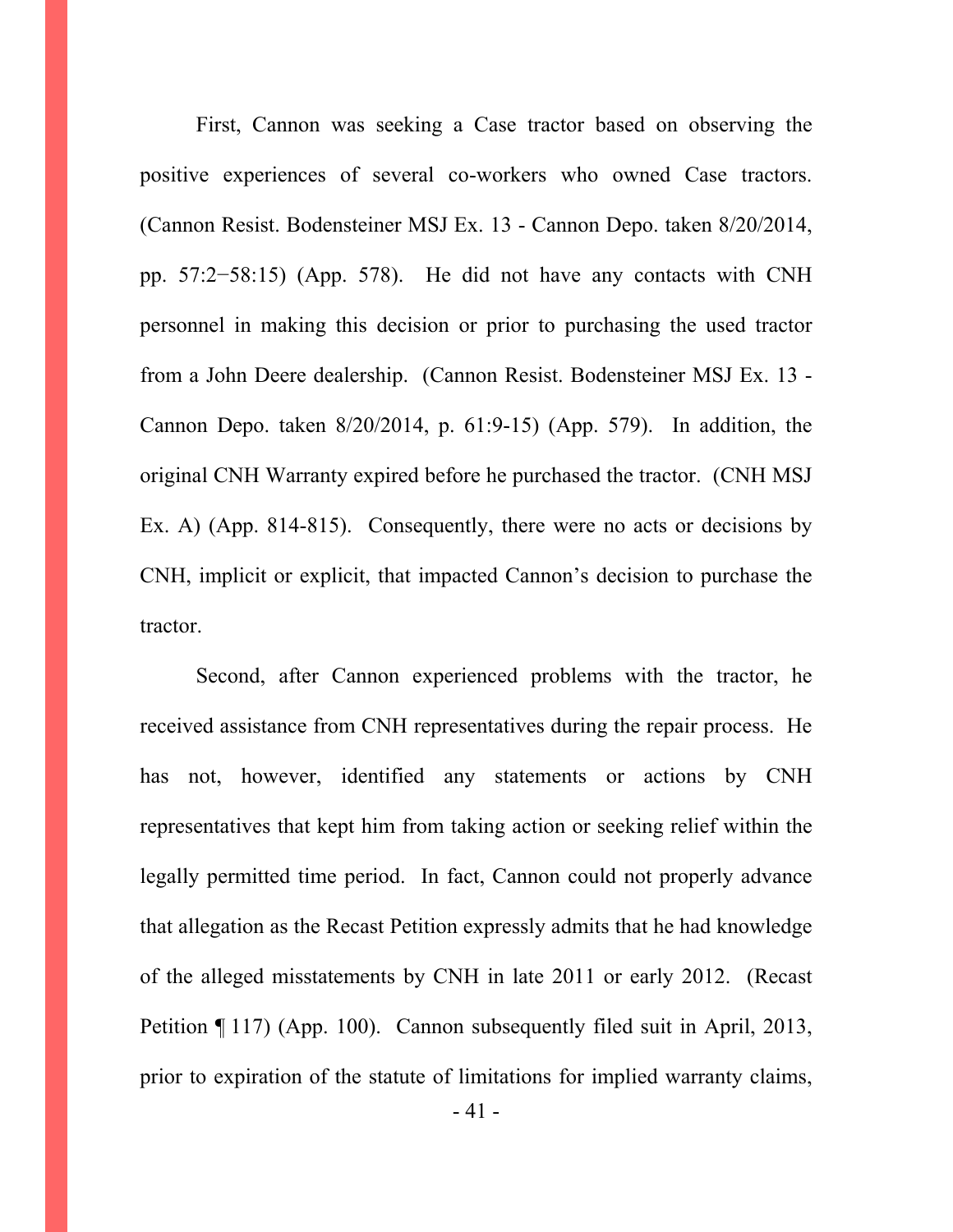but chose not to include CNH as a defendant. (Petition) (App. 22-25). Because there is no evidence that Cannon relied on any allegedly false acts or representations by CNH to his detriment, he cannot satisfy any of the requisite elements for a fraudulent concealment/ nondisclosure claim. This failure of Cannon's evidence to satisfy the *prima facie* elements of a fraudulent concealment/nondisclosure claim requires that this Court affirm the trial court's grant of summary judgment to CNH.

### **2. Cannon's Evidence Does Not Satisfy the Fraud Pleading Standard**

 In addition to failing to establish any elements for a fraudulent concealment/nondisclosure claim, the failure of Cannon's fraud evidence entitles CNH to summary judgment on a separate and independent basis. Because this claim is premised on alleged fraud by CNH, Cannon must particularly demonstrate and identify any acts which constitute fraud. Estate of Anderson, 819 N.W.2d at 415; Postal Finance Co. v. Langton, 166 N.W.2d 806, 807 (Iowa 1969) (stating that it is insufficient to generally allege or advance legal conclusions of fraud and noting that a fraud claim should be dismissed if it does not set forth specific acts or facts that constitute fraud). Allegations of fraud involve "conduct, words or representations which partake in some material degree of artifice or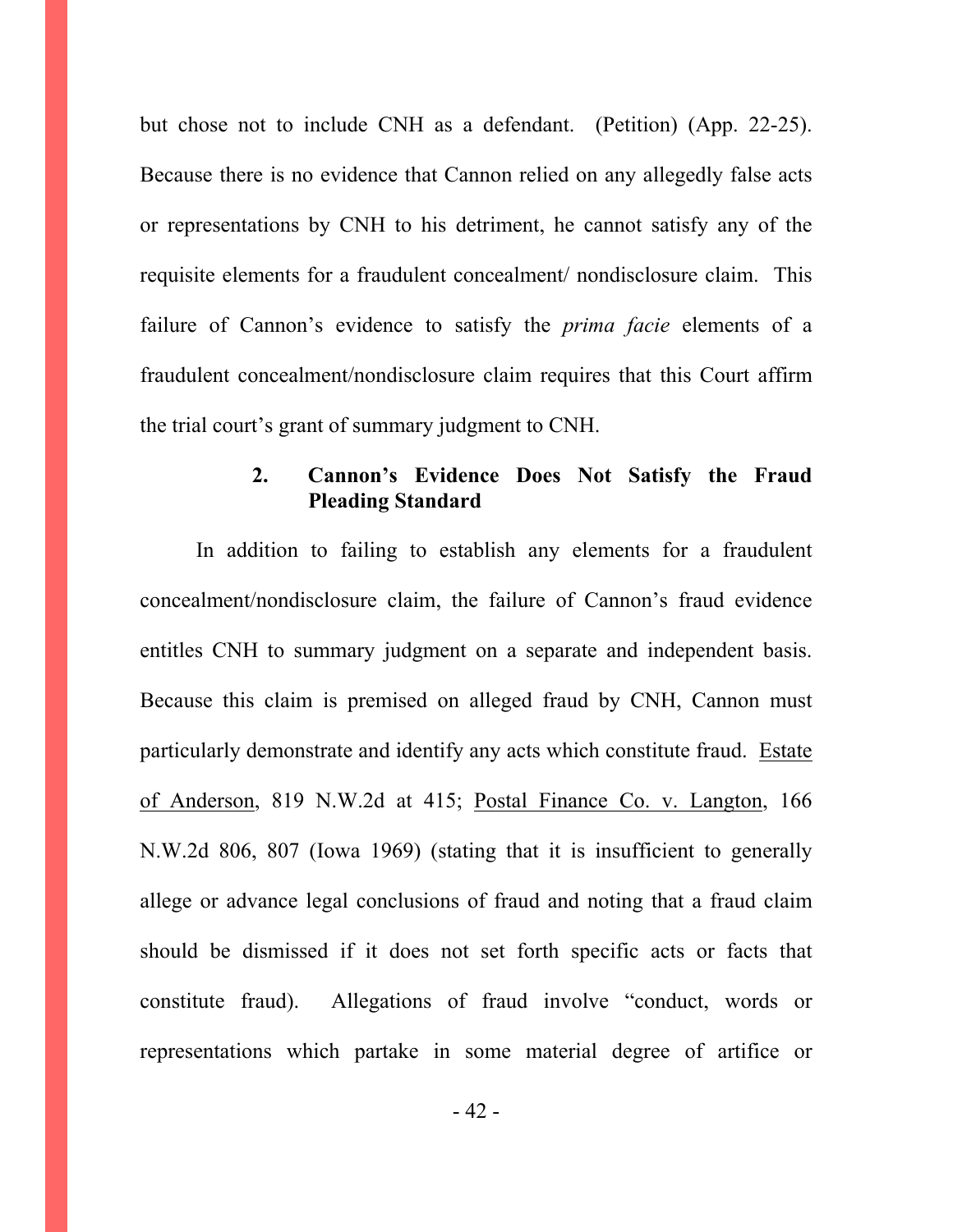deception employed to deceive, cheat or circumvent another; it is some form of deception consciously employed for the purpose of misleading another." Postal Finance, 166 N.W.2d at 808.

 When pleading fraud, whether premised on fraudulent concealment/ nondisclosure or other fraud grounds, the proponent **must** specifically allege and identify the purportedly fraudulent conduct. Estate of Anderson, 819 N.W.2d at 415; Postal Finance, 166 N.W.2d at 807. Longstanding Iowa law establishes this requirement.

Fraud is **never presumed** and whenever it constitutes an element of a cause of action . . . the ultimate facts relied on to constitute the essential elements requisite to maintain an action for fraud must be pleaded in clear and positive terms.

It is **not sufficient to allege fraud in general terms or in terms which amount to mere conclusions**.

In re Estate of Lorimor, 216 N.W.2d 349, 353 (Iowa 1974) (emphasis added) (citations omitted).

A **mere charge of fraud in a pleading is not sufficient** as it is a legal conclusion, but the **facts upon which the fraud is based must be averred**." . . .

It is **not sufficient to plead fraud in general terms**, and, if the pleading does not state the specific acts or facts relied upon as constituting fraud, a demurrer thereto will be sustained.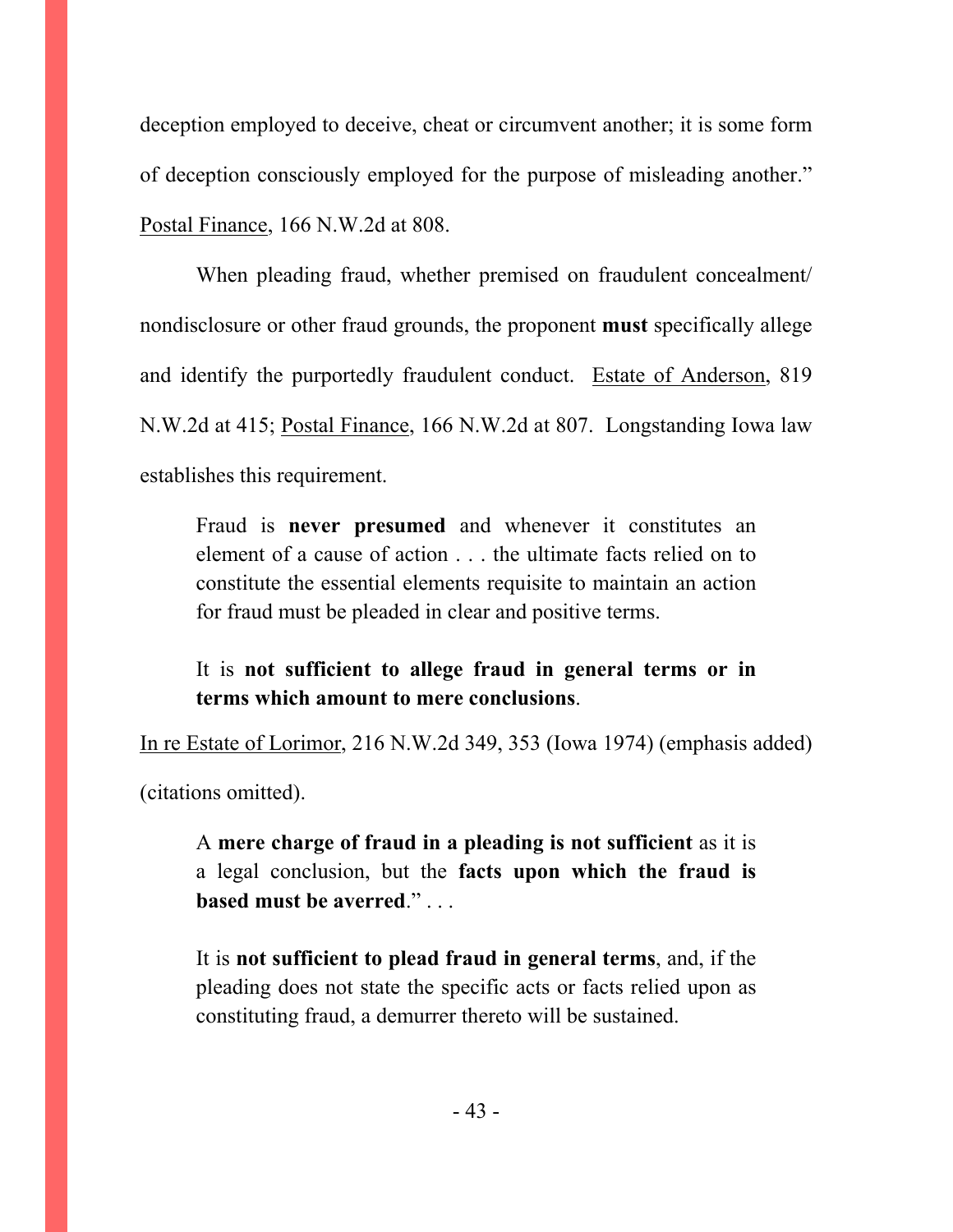Postal Finance, 166 N.W.2d at 807 (emphasis added) (citations omitted). Accordingly, Iowa law indisputably requires that any alleged fraudulent statements or activities be specifically identified and pleaded within the petition.

To call a thing a 'fraud,' without a statement of facts constituting fraud, is not an issuable allegation. Fraud, as used in this connection, has reference to conduct, words or representations which partake in some material degree of artifice or deception employed to deceive, cheat or circumvent another; it is **some form of deception consciously employed for the purpose of misleading another**.

Postal Finance, 166 N.W.2d at 808 (emphasis added) (quoting Plagmann v. City of Davenport, 165 N.W. 393, 394 (Iowa 1917)). Merely alleging or generally pleading fraud, as Cannon has in this case, specifically paragraphs 112-117 of the Recast Petition, is unquestionably insufficient under Iowa pleadings standards, ineffective to support a fraud claim and subjects this claim to summary disposition. See Recast Petition ¶¶ 112-117 (App. 99- 100).

 Cannon has advanced a broad, general allegation of fraud that is supported only by innuendo and surmise. In summary, Cannon's fraud claim is premised on the existence of an express warranty that was limited to the original purchaser and expired prior to his purchase of the tractor, the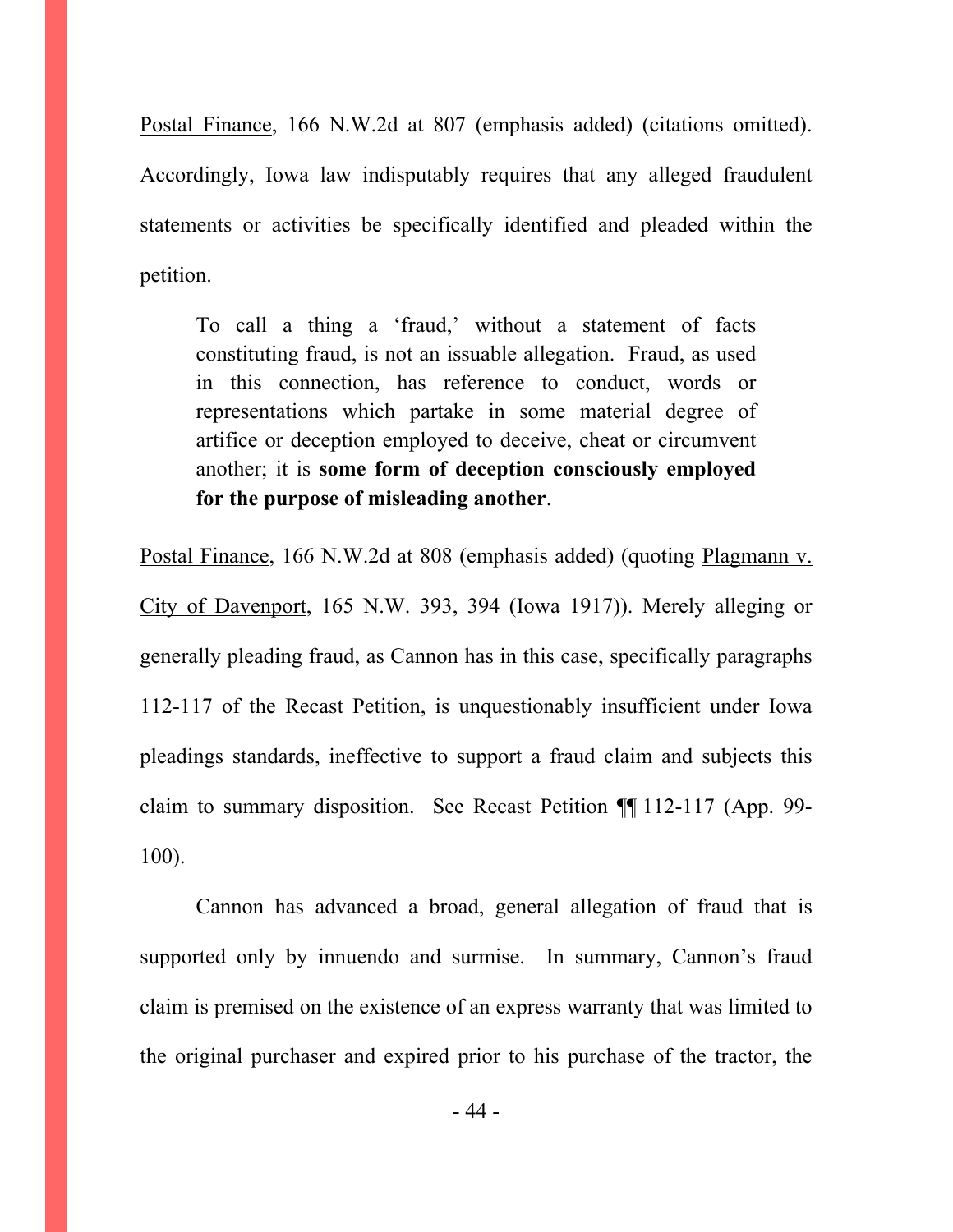existence of a service protection agreement with a separate and different entity, and efforts by CNH to assist with his tractor. Cannon had no contact with any CNH representatives prior to purchasing the tractor. (Cannon Resist. Bodensteiner MSJ Ex. 13 - Cannon Depo. taken 8/20/2014, p. 61:9- 15) (App. 579). Further, there are no specific fraudulent acts alleged indicating that CNH or its representatives made any statements or performed any deceptive acts with the intent to deceive Cannon, only allegations that CNH attempted to repair Cannon's tractor. Absent pleading specific facts demonstrating that CNH **engaged in identifiable fraudulent conduct with the intent to deceive Cannon**, the trial court's grant of summary judgment on the fraudulent concealment/nondisclosure claim should be affirmed.

- 45 - As demonstrated, by the operative facts and application of Iowa law, an implied warranty claim provided the proper basis, if any, for Cannon to seek recovery from CNH. Cannon, however, specifically admitted that the alleged fraudulent concealment and/or nondisclosure became "known" to him in late 2011 or early 2012. (Recast Petition ¶ 117) (App. 100). At that point, Cannon was within the applicable limitations period and had the opportunity to timely pursue implied warranty claims against CNH, the appropriate remedy under Iowa law. Ethyl Corp. v. BP Performance Polymers, Inc., 33 F.3d 23, 25 ( $8<sup>th</sup>$  Cir. 1994) (noting that tort claims are not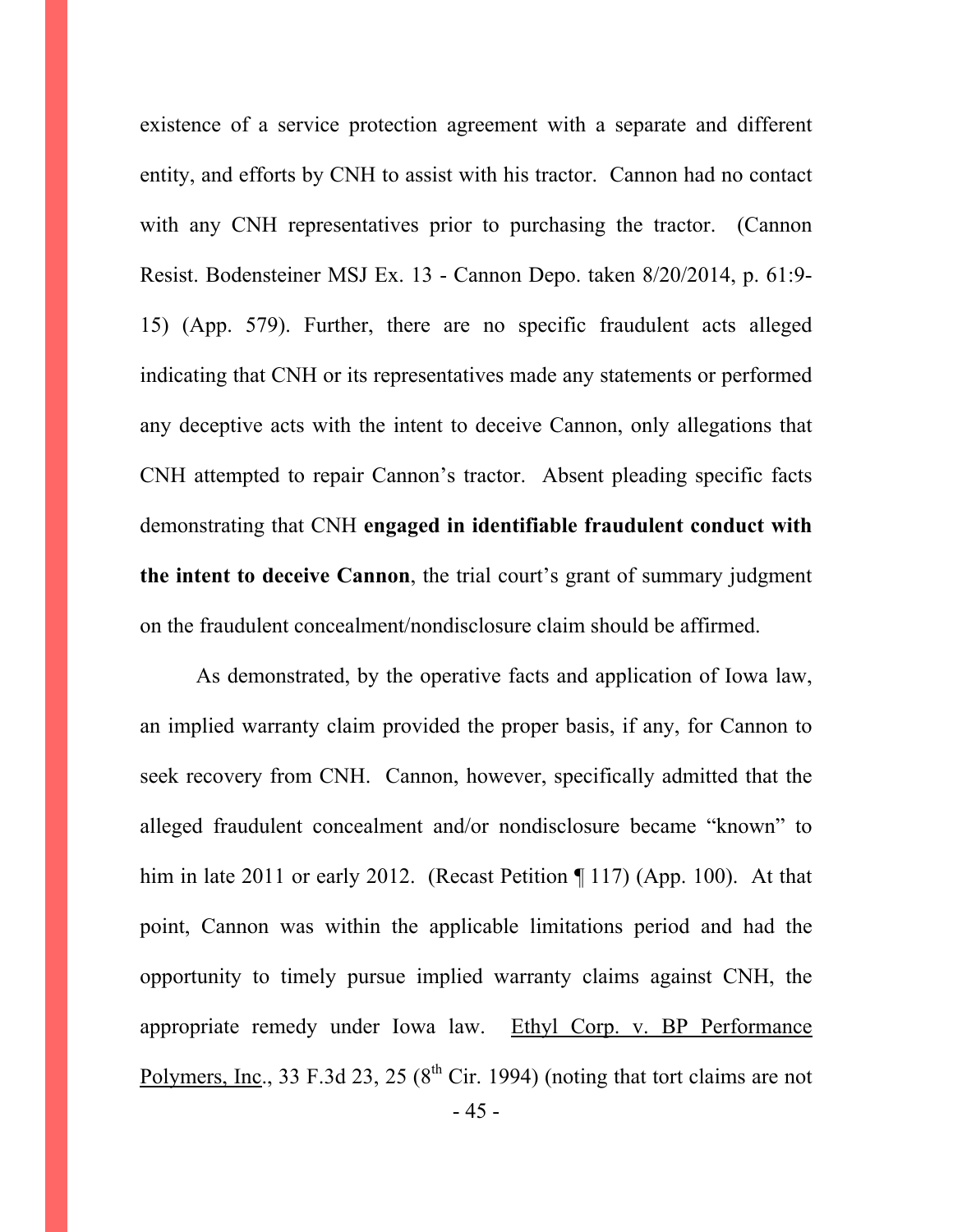proper remedy to compensate alleged disappointed consumer expectations based on product performance which should be pursued under contract/warranty theory); Gunderson v. ADM Investor Servs., Inc., 84 F. Supp.2d 892, 922-23 (N.D. Iowa 2000) (same); Annett Holdings, Inc. v. Kum & Go, 801 N.W.2d 499 502-03 (Iowa 2011) (same); Determan, 613 N.W.2d at 261-62 (same). Based on the decision not to pursue CNH at that time Cannon filed his initial petition, Cannon now seeks to re-characterize CNH's conduct to create a different, legally and factually unsupported cause of action. However, as demonstrated by the undisputed facts in this case, Cannon cannot satisfy the *prima facie* elements of a fraudulent concealment/nondisclosure claim and also cannot satisfy the fraud "specificity" pleading requirement. Based on these deficiencies in his claim, the trial court's grant of summary judgment to CNH should be affirmed.

#### **CONCLUSION**

 Application of Iowa law to the pertinent, undisputed facts clearly demonstrates that the trial court correctly granted summary judgment to CNH. First, based on the underlying nature of Cannon's claims and types of damages sought, the economic loss rule as applied in Iowa law clearly provides that product defect claims premised on tort theories are precluded. Second, because the original CNH Warranty granted no rights to the Cannon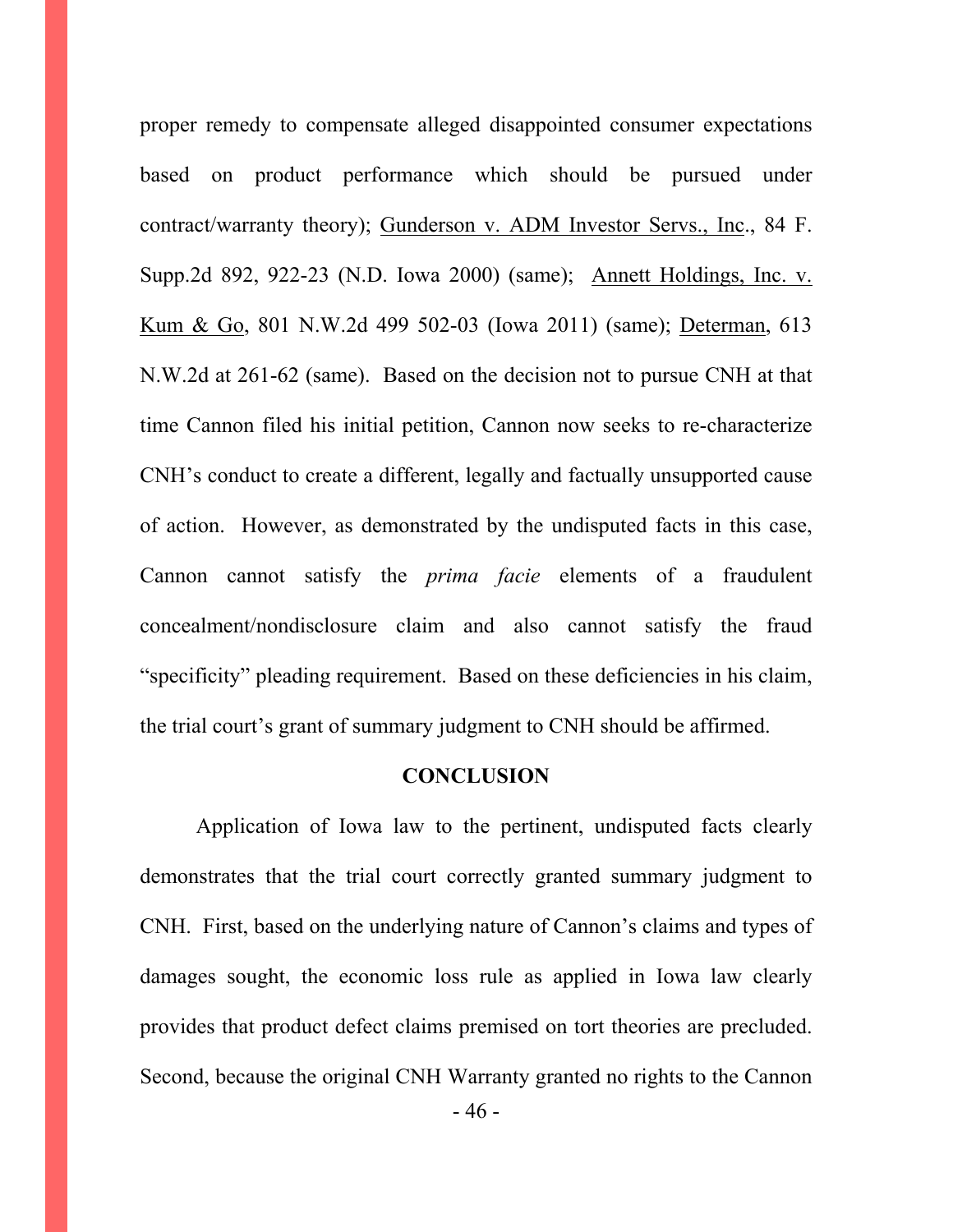and expired prior to the time of purchase and CNH was not a party to the PPP agreement, Cannon has no basis for an express warranty claim against CNH. Absent any basis for an express warranty claim, there are no grounds for a claim that the warranty failed of its essential purpose. As an additional ground, Iowa law precludes a non-privity purchaser, such as Cannon, from recovering consequential damages under an express warranty theory. Finally, Cannon cannot establish any of the *prima facie* requisites for a fraudulent concealment/nondisclosure claim. Based on all the foregoing, the trial court's grant of summary judgment should be affirmed.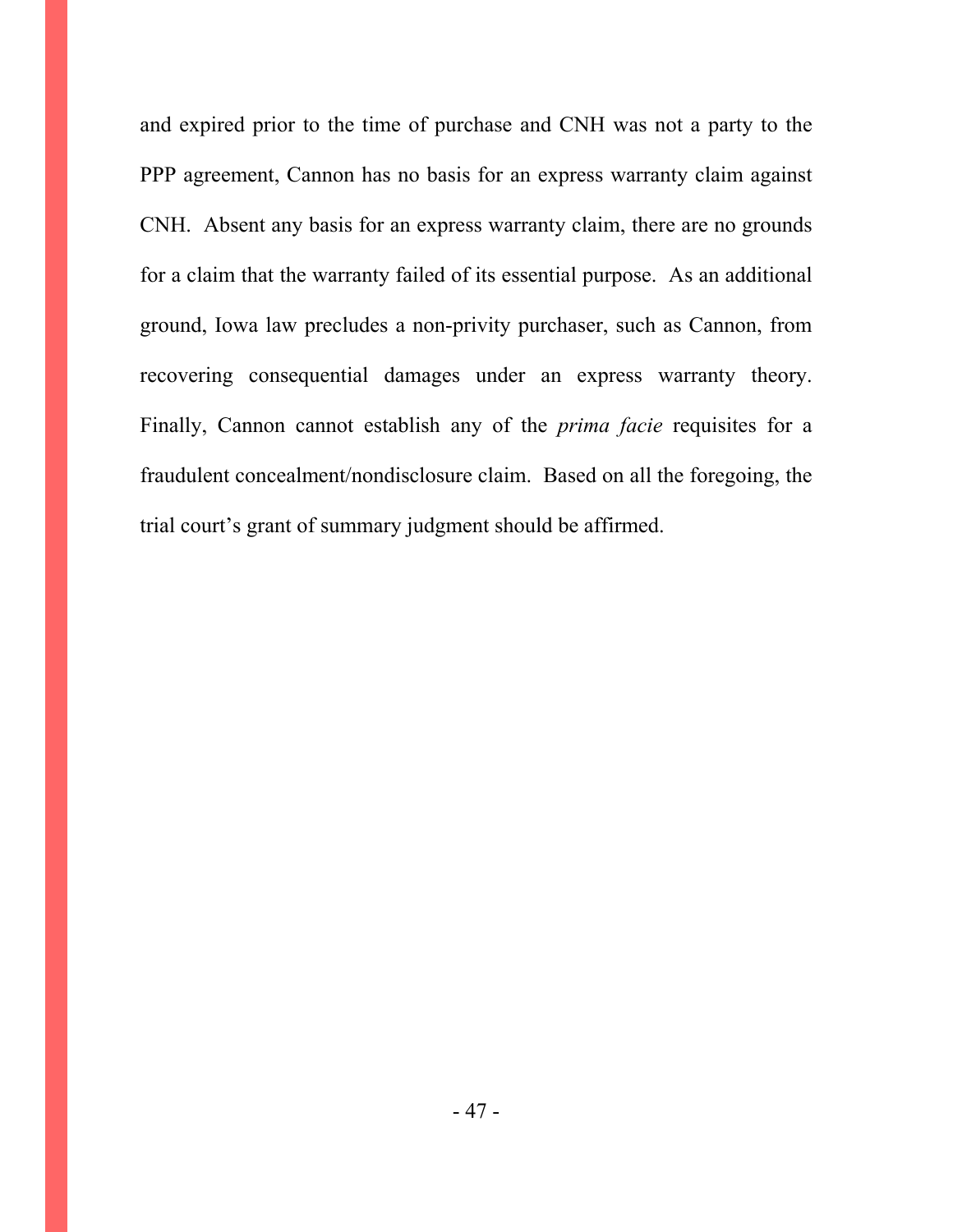### **REQUEST FOR ORAL ARGUMENT**

 Counsel for Appellee/Defendant, CNH America LLC, n/k/a CNH Industrial America LLC d/b/a Case IH, respectfully requests to be heard at oral argument upon the submission of this case.

Respectfully submitted,

 WHITFIELD & EDDY, P.L.C. 317 Sixth Avenue, Suite 1200 Des Moines, IA 50309-4195 Telephone: 515-288-6041 Fax: 515-246-1474

s/ *Richard J. Kirschman*

 Richard J. Kirschman kirschman@whitfieldlaw.com

ATTORNEYS FOR CNH AMERICA LLC, N/K/A CNH INDUSTRIAL AMERICA LLC D/B/A CASE IH, APPELLEE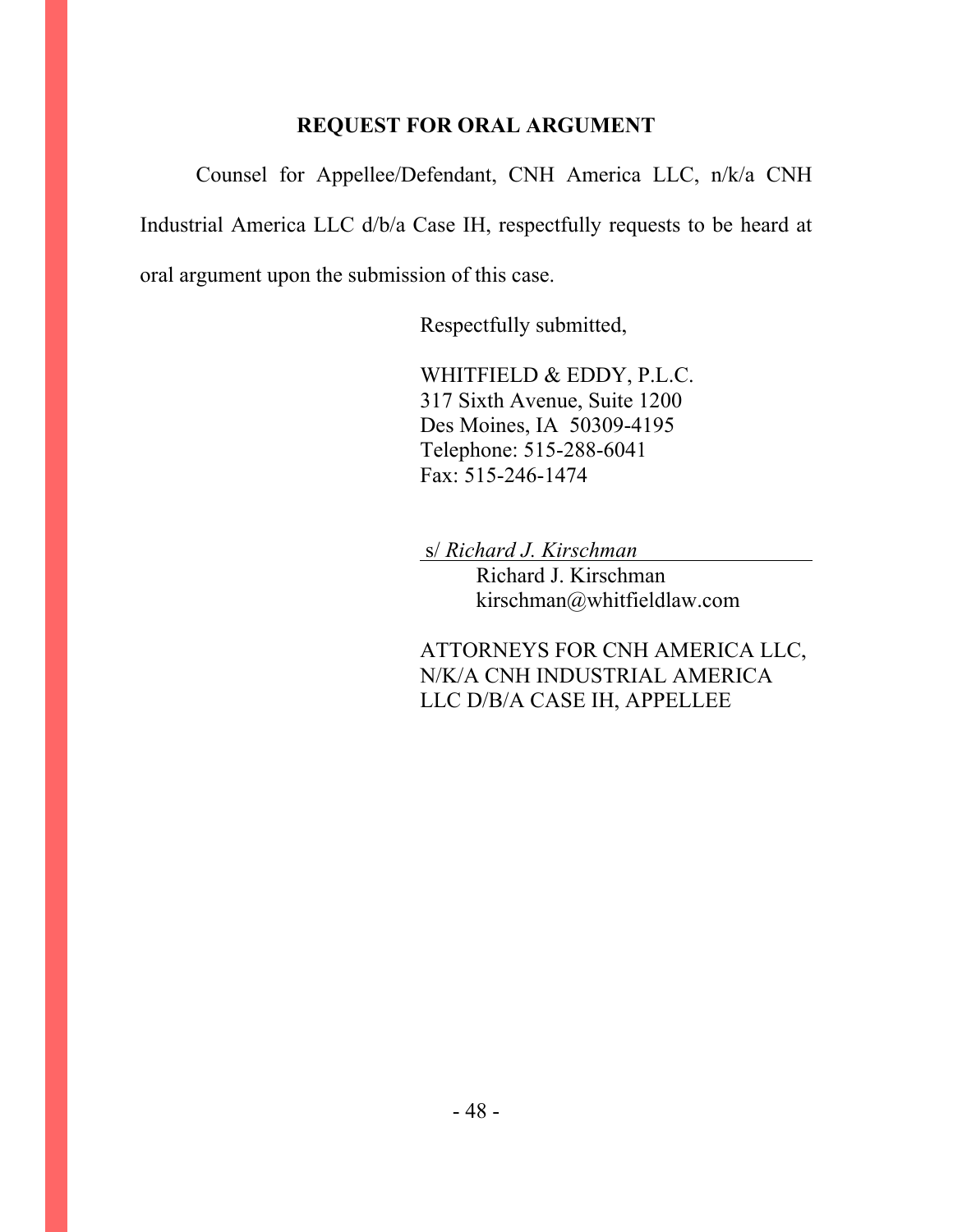#### **CERTIFICATE OF COST**

 The undersigned hereby certifies that the cost of printing the foregoing Final Brief of Appellee, CNH America LLC, n/k/a CNH Industrial America LLC d/b/a Case IH, is \$0.00.

> s/ *Richard J. Kirschman* Richard J. Kirschman

#### **CERTIFICATE OF FILING**

 The undersigned hereby certifies that the foregoing Final Brief of Appellee, CNH America LLC, n/k/a CNH Industrial America LLC d/b/a Case IH, was filed with the Iowa Supreme Court by electronically filing the same on November 30, 2015, pursuant to Iowa R. App. P. 6.902(2) (2013) and Iowa Ct. R. 16.1221(1).

> s/ *Richard J. Kirschman* Richard J. Kirschman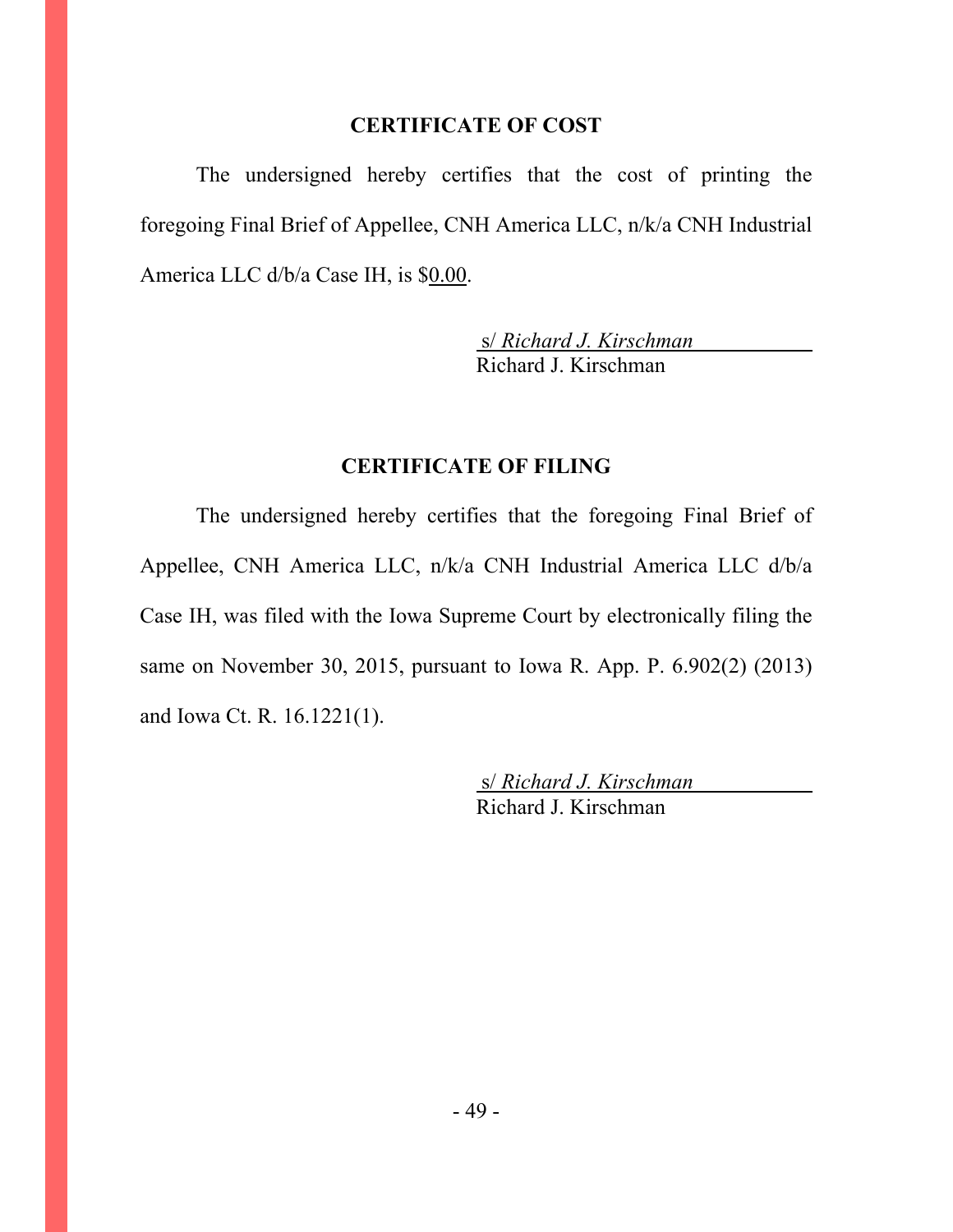#### **CERTIFICATE OF SERVICE**

 The undersigned hereby certifies that the foregoing Final Brief of Appellee, CNH America LLC, n/k/a CNH Industrial America LLC d/b/a Case IH, was served upon the attorneys of record listed below by electronic filing and electronic delivery to the parties via the EDMS system on November 30, 2015, pursuant to Iowa R. App. P. 6.902(2) and Iowa Ct. R. 16.1221(2).

 Judith O'Donohoe Elwood, O'Donohoe, Braun, White, LLP 116 North Main Street, P.O. Box 307 Charles City, IA 50616 ATTORNEY FOR APPELLANT

 A. John Arenz O'Connor Thomas P.C. Roshek Building 700 Locust Streeet, Suite 200 Dubuque, IA 52001-6874 ATTORNEY FOR APPELLEE, BODENSTEINER IMPLEMENT

 Michael McEnroe Erin P. Lyons Dutton, Braun, Staack & Hellman, P.L.C. 3151 BroCkway Road P.O. Box 810 Waterloo, IA 50704 ATTORNEY FOR APPELLEE, ECK & GLASS d/b/a EPG INSURANCE, INC.

> s/ *Richard J. Kirschman* Richard J. Kirschman

- 50 -